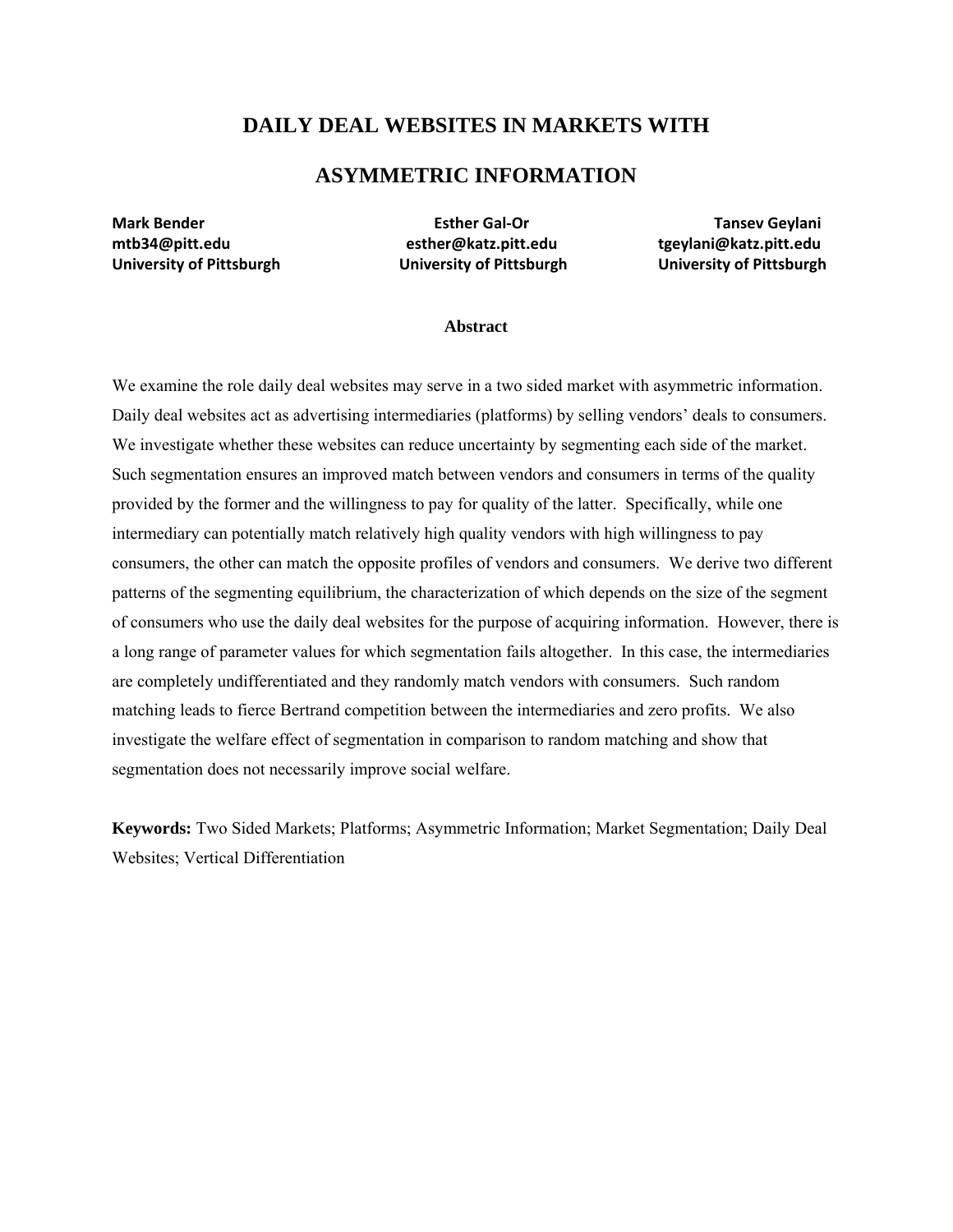#### **1. INTRODUCTION**

Daily deal websites, such as Groupon, LivingSocial, Google Offers, Amazon Local, and Double Take Deals, are websites that sell deals on services or products. Consumers who visit these websites and purchase such deals are given gift certificates or gift vouchers to later redeem with a specific vendor who has entered into an agreement with the daily deal website. Daily deal websites are platforms seeking to attract both vendors and consumers in a two-sided market. Consumers visit these platforms because they provide a vehicle to learn more about a specific product or service without having to pay full price for it. Vendors sell deals through these platforms because the platforms have a vast reach due to large consumer subscription bases. Often times these vendors are local and/or independent mom and pop shops who utilize daily deal websites in order to attract consumers to their business at a reduced price. Their hope is that upon having a good experience with the service, these consumers will return in the future to purchase the service again at full price.

As is the case with most platforms looking to lure many consumers on one side of the market in an effort to create network benefits for producers on the other side of the market, daily deal websites offer their services to consumers with no usage or subscription fees in order to build a consumer base. Having built consumer bases to which vendors want access, daily deal websites are able to keep a fraction of the revenue made from each deal sold on their website. It has been noted that the fraction of revenue that daily deal websites keep for themselves can reach upwards of  $50\%$ <sup>1</sup>. These platforms operate at the national level and consider themselves as advertising intermediaries that help expose unknown vendors to consumers.

However, selling through daily deal websites also introduces risks to the vendors. One such risk is the fact that deals may attract consumers who have no intention of making a repeat purchase at full price. A second risk is related to the heterogeneity in the vendor and consumer populations. With vendors offering products of different quality and consumers having different willingness to pay for higher quality, a mismatch between vendors and consumers types may limit the ability of vendors to extract surplus from consumers. In this paper we explore the possibility that daily deal websites may reduce the second type of risk by segmenting both the vendor and consumer markets. At such a segmenting equilibrium the platforms can increase the likelihood of correct matches between vendors and consumers.

In our model there are two daily deal websites (platforms). The vendor population is differentiated by quality and the consumer population is differentiated by willingness to pay for higher quality. Consumers cannot distinguish between high and low quality vendors, and similarly, vendors cannot distinguish between high and low willingness to pay consumers. We explore the possible existence

<sup>&</sup>lt;sup>1</sup> See http://www.forbes.com/sites/chunkamui/2011/06/03/groupon-hysteria/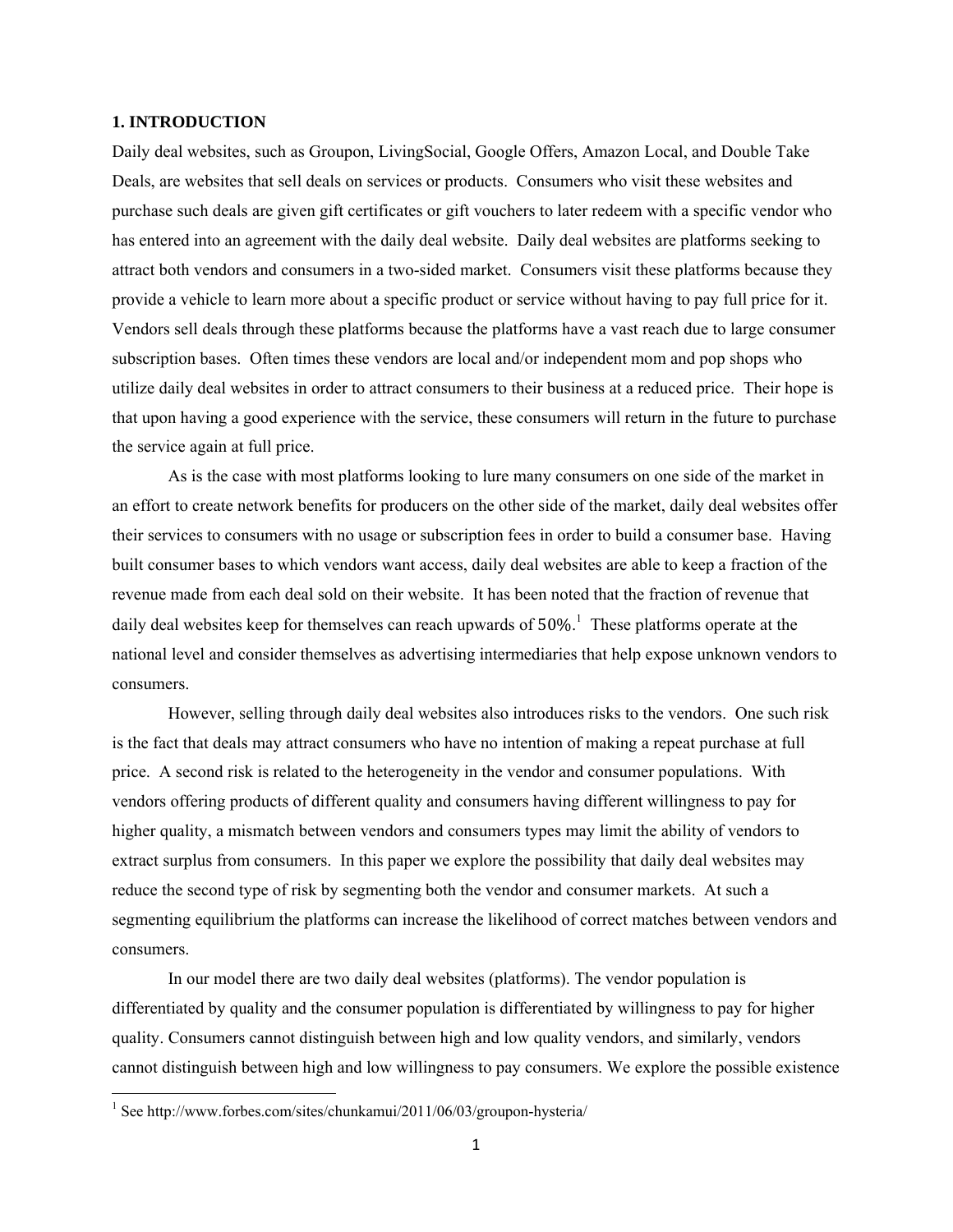of a segmenting equilibrium whereby each platform specializes in matching different segments of vendors and consumers. Specifically, while one platform matches high quality vendors with high willingness to pay consumers (high quality "matchmaker"), the competing platform matches the opposite profiles of vendors and consumers (low quality "matchmaker".) This possible matching of different segments of the populations results in vertically differentiated platforms. However, in contrast to traditional models of vertical product differentiation, at a segmenting equilibrium platforms are differentiated not because they actively choose to offer different qualities of service. Rather, when different segments of the vendor population self-select to be represented by different platforms, part of consumers' uncertainty regarding quality is alleviated, and quality differentiation between platforms endogenously arises. Put differently, it is the selection of platforms by the different segments of the vendor and consumer populations and not the active choice of quality by the platforms themselves that generates the vertical differentiation between the platforms.

We find that market conditions characterizing the rewards for high quality that vendors receive determine whether or not segmentation of the vendor and consumer populations can be supported. When the reward high quality vendors expect from repeat purchases by consumers is significant, the high quality platform offers a more generous deal to consumers than the low quality platform, and when this reward is low, it is the low quality platform that offers the more generous deal. However, unless there are either significantly high or low rewards to quality, a segmenting equilibrium fails to exist. In the absence of segmentation, platforms are not differentiated and random matching of vendors and consumers arises. Random matching leads, however, to fierce (undifferentiated Bertrand) competition between platforms, and therefore, to zero profits. We find that such random matching may arise, indeed, for a large range of values of the parameters of the model. The possible non-existence of a segmenting equilibrium and the undifferentiated competition between the platforms, can explain, to some extent, the recent poor performance of the daily deal websites.<sup>2</sup>

The difficulty in obtaining a segmenting equilibrium by using the deal price as the only instrument can explain why platforms may have to resort to additional instruments in order to facilitate differentiation. Groupon, for instance, sometimes requires a certain number of customers for a deal to go through. LivingSocial has no such tipping point rule.<sup>3</sup> LivingSocial is also known to pay back merchants quicker than Groupon.<sup>4</sup> The recent attempt by some daily deal websites such as FabFind.ca and Vipdeals to establish themselves as leaders in niche markets that match luxury merchants with consumers who

<sup>&</sup>lt;sup>2</sup> For instance, Groupon and Living Social, the two largest daily deal websites, lost \$256.7 million and \$558 million, respectively in 2011. In addition, in just the last half of 2011, 798 deal sites (including consolidations) closed. (http://www.fastcompany.com/1822518/do-groupon-and-livingsocial-do-more-harm-good) <sup>3</sup>

 $\frac{3}{3}$  See http://blog.laptopmag.com/face-off-groupon-vs-living-social

See http://www.csmonitor.com/Business/The-Reformed-Broker/2011/0711/Tech-stocks-the-difference-between-Groupon-and-Living-Social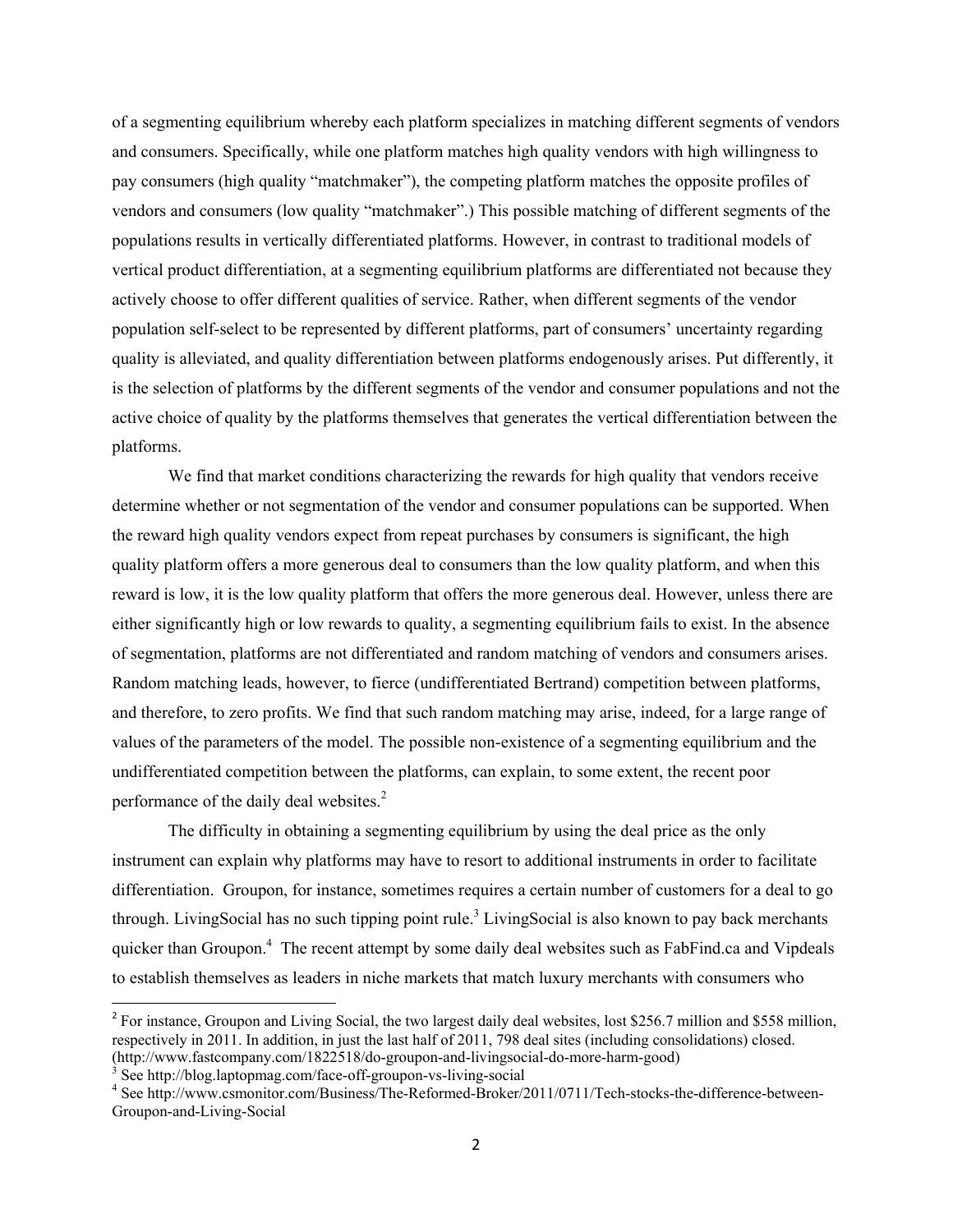have a penchant for luxury<sup>5</sup> is also consistent with our prediction that platforms have incentives to serve different segments of the populations of merchants and consumers in order to avoid undifferentiated price competition.

Our study contributes to four streams of research. The first is the literature on platform competition in two-sided markets. Much of this literature has investigated competition between horizontally differentiated platforms (Gabszewics et al. 2002, Armstrong 2006, Hagiu 2009, Gal-Or et al. 2012). One exception is a study by Brown and Morgan (2009) who investigate whether two platforms can coexist in equilibrium when one offers superior service than the other. In our paper, however, vertical differentiation between the platforms arises through self-selection by heterogeneous populations of consumers and vendors. The quality of the platform is not under its control. Rather, it is the segments of the consumer and vendor populations who choose to transact with the platform that determine its quality.

Similar to our study, in Hagiu and Spulber (2012) and Caillaud and Juilen (2003) as well platforms differ because of users' expectations about how the other side of the market behaves. In our model the consumer and vendor populations are heterogeneous. While one intermediary matches relatively high quality vendors with high willingness to pay consumers, the other matches the opposite profiles of vendors and consumers. In contrast, in Hagiu and Spulber (2012) and Caillaud and Juilen (2003) the populations on both sides of the market are homogenous. Platforms differ because these homogenous users expect one platform to provide higher user participation on the opposite side of the market than the other platform.

Our study also contributes to the literature on market segmentation that is implied by quality differentiation (Mussa and Rosen 1978, Katz 1984, Moorthy 1984, Schmid-Mohr and Villas-Boas 2008). In this literature firms have full control over the qualities of the products they offer and consumers selfselect among the vertically differentiated products offered by these firms. In order to support segmentation the firms need to satisfy only one incentive compatibility constraint related to self-selection by consumers. However, for platforms that seek to match vendors with consumers, there is an additional incentive compatibility constraint related to self-selection by vendors. We show that the additional vendor incentive compatibility constraint makes it harder for these platforms to implement an equilibrium in which both sides of the market are segmented.

In our paper, daily deal websites act as a means for vendors to offer introductory prices to consumers in order to entice trial (Bagwell 1987). If segmentation exists, these introductory prices can differ across platforms and provide information about the quality of the vendors offering their products through the respective platforms. Methods for inducing trials have also been discussed in the couponing

 $<sup>5</sup>$  See http://www.newswire.ca/en/story/1020431/teambuy-ca-nabs-luxury-deal-site-fabfind-com;</sup> http://www.vipdeals.ae/site/how\_it\_work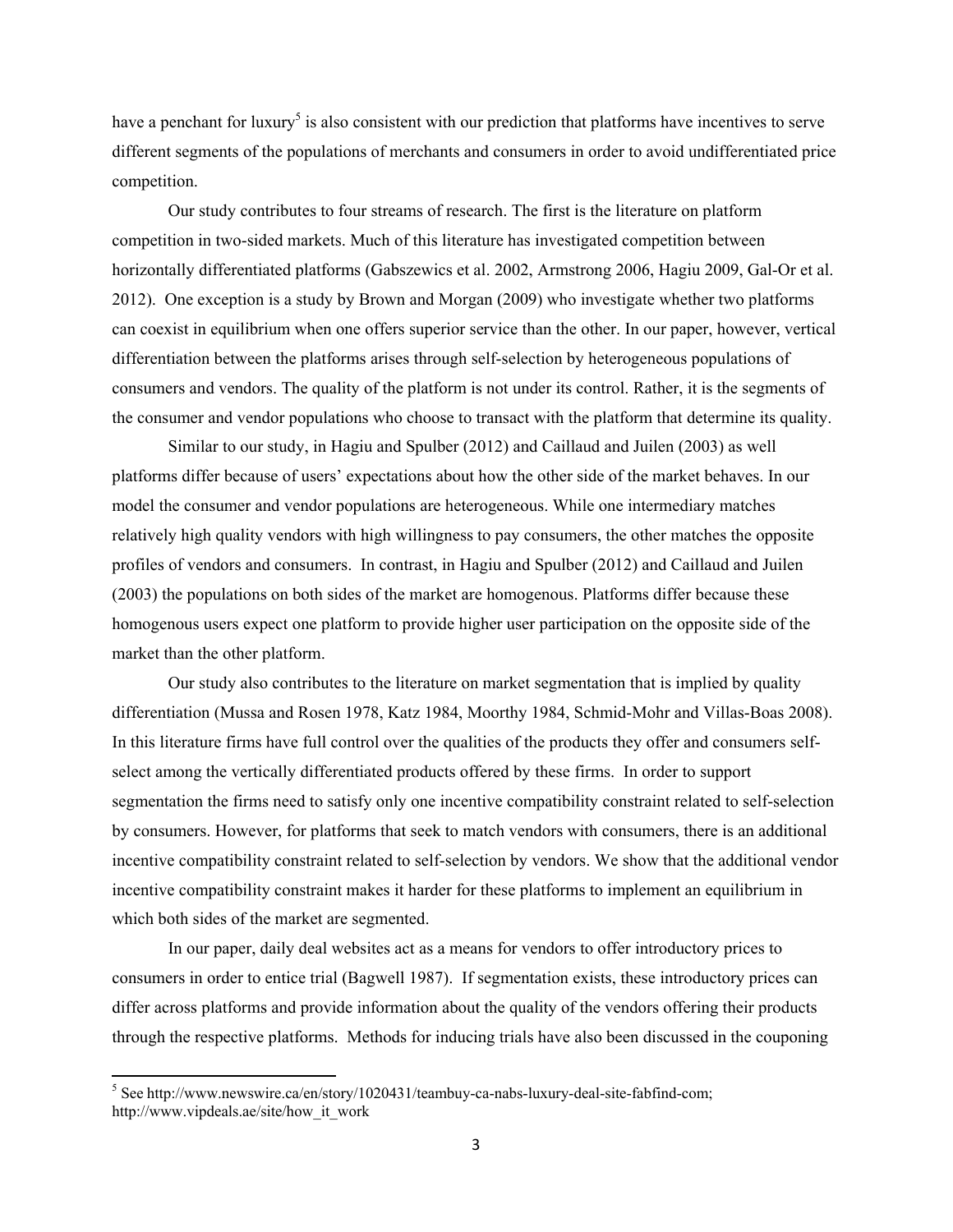literature (Ward and Davis 1978, Levedahl 1983). However, much of the literature on couponing focuses on the price discrimination benefits that coupons can support (Narasimhan 1984, Shaffer and Zhang 1995, Lu and Moorthy 2007). In our study, the focus is on the informational role of the daily deals. Specifically, mom and pop shops use daily deals to induce trials and inform consumers about the quality of their products through their platform choices.

So far only a limited number of studies have investigated daily deal websites. Some of these are empirical (Byers et al. 2011 and Dhloika 2011). Two analytical studies that have examined daily deal websites are Edelman et al. (2011) and Kumar and Rajan (2012). However, both are from the perspective of vendors. Unlike our paper, these studies have no strategic intermediary or intermediary competition.

The goal of this paper is two-fold. First, we seek to characterize conditions under which platforms can segment the market, and second, we investigate how such segmentation impacts the welfare of vendors, consumers, and platforms.

 The rest of the paper is organized as follows. In the next section we develop the model and conduct the analysis. In Section 3 we simplify the model in order to obtain a sharper description of our results. Section 4 concludes the paper and offers suggestions for extending our model. The Appendix contains the proofs of all the propositions.

# **2. MODEL**

We model an environment where mom and pop stores use daily deal websites to promote their services.<sup>6</sup> The objective of the websites is to encourage consumers to purchase the services at reduced prices in order to acquire information about the vendors. Vendors hope that based upon their early experience, consumers will return to purchase their services at full price. Hence, vendors use the daily deal websites as platforms to increase consumer awareness of their service offerings. We model, therefore, a two sided market in which platforms act as intermediaries in an attempt to attract and match consumers and vendors.

 Even for a specific geographic region, there is often a multitude of vendors who offer a certain service for sale (e.g. roofing, Italian dinner, massage, etc.). Given their large number, it is many times the case that consumers are not aware of all vendors and have difficulty in distinguishing among them in terms of the quality of service they provide. We model this environment by assuming that there exists a continuum of vendors within a specific service category that are uniformly distributed based upon quality along the interval  $\left[q, \overline{q}\right]$ . Vendor q sells a service of quality q; however, the quality of each vendor is

 $6$  For expositional convenience, we will limit the firm side of the market to service providers, which we will refer to as vendors throughout this paper.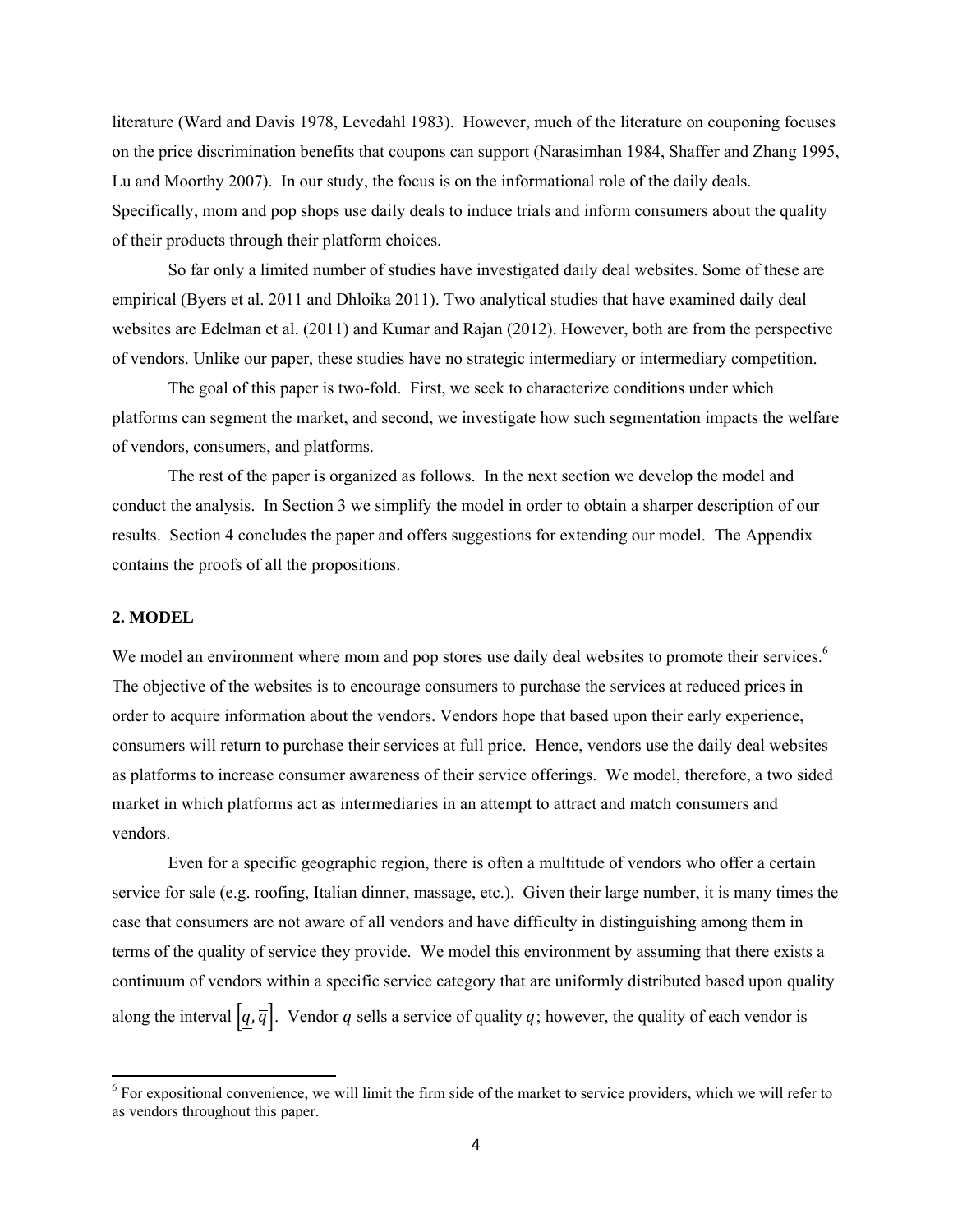private information available only to the vendor himself.<sup>7</sup> Because there is a continuum of vendors, each vendor is a price-taker and no single vendor has the power to set a price. This assumption is realistic in that mom and pop stores that utilize daily deal websites have little market power and find themselves in competition amongst many other vendors selling a similar service. Therefore, we assume that the full market price of service of quality q is exogenously determined by the function  $p(q)$ , where  $p(q)$  is increasing in  $q$ ; namely if the quality of the vendor is known, the higher his quality the higher the price he can charge. The price schedule  $p(q)$  may be determined, for instance, as unit cost plus a certain profit margin that is commonly acceptable in the vendor's industry. As the unit cost of higher quality service is normally higher, the schedule  $p(q)$  is an increasing function of q. There are, however, many vendors of very similar quality to that offered by the vendor of quality  $q$ , implying that each vendor is too small to have the market power to set prices.

There are two daily deal websites that act as intermediary platforms between the consumers and vendors; these platforms compete for both the vendors' and the consumers' business. Each platform sells deals to the consumers at price<sup>8</sup>  $R_i$  for  $i \in \{H, L\}$ . We assume that each platform has full control over its own deal price  $R_i$  and that it is as uninformed about vendor quality as consumers, implying that the same deal price is offered for all the platform's vendors.<sup>9</sup> Our rationale for assuming that platforms have complete price setting power is justified for several reasons. First, platforms operate on a national level, but the vendors with whom they contract are often specific to a geographic area. Second, these platforms have large consumer subscription bases that can only be reached using the platform. Finally, daily deal websites such as Groupon feature a single deal of the day in a specific product category; hence, businesses compete for these select features and Groupon has the final power in selecting the deal that they wish to offer.<sup>10</sup> We assume that each platform randomly selects only one vendor for which it features a deal.<sup>11</sup> For its services, each platform takes a share of the revenue; this share is denoted by  $\alpha$ 

 $\overline{a}$ <sup>7</sup> That is, all vendors sell the same service with the exception of a distinction in quality.

<sup>&</sup>lt;sup>8</sup> Deals are usually offered in the form of discounts or gift certificates. Our formulation of setting the actual price of the deal can be interpreted as offering a gift certificate that guarantees the final discounted price of the service.

<sup>&</sup>lt;sup>9</sup> If platforms had more information about the quality of the vendors, they could potentially offer different deal prices to different vendors. We later conjecture about the consequences of relaxing the assumption of platforms' lack of information.

 $10$  It is possible that deal-of-the-day websites will also contract with larger companies in an effort to advertise their own services and grow their user base. However, we seek to model the more common case of these daily deal websites featuring deals from mom and pop shops.

<sup>&</sup>lt;sup>11</sup> It is possible that vendors can submit bids for the right to sell through the intermediaries. However, we assume that the increased costs associated with running auctions outweigh the benefits. Indeed, we do not observe vendor bidding in major daily deal websites such as Groupon and LivingSocial.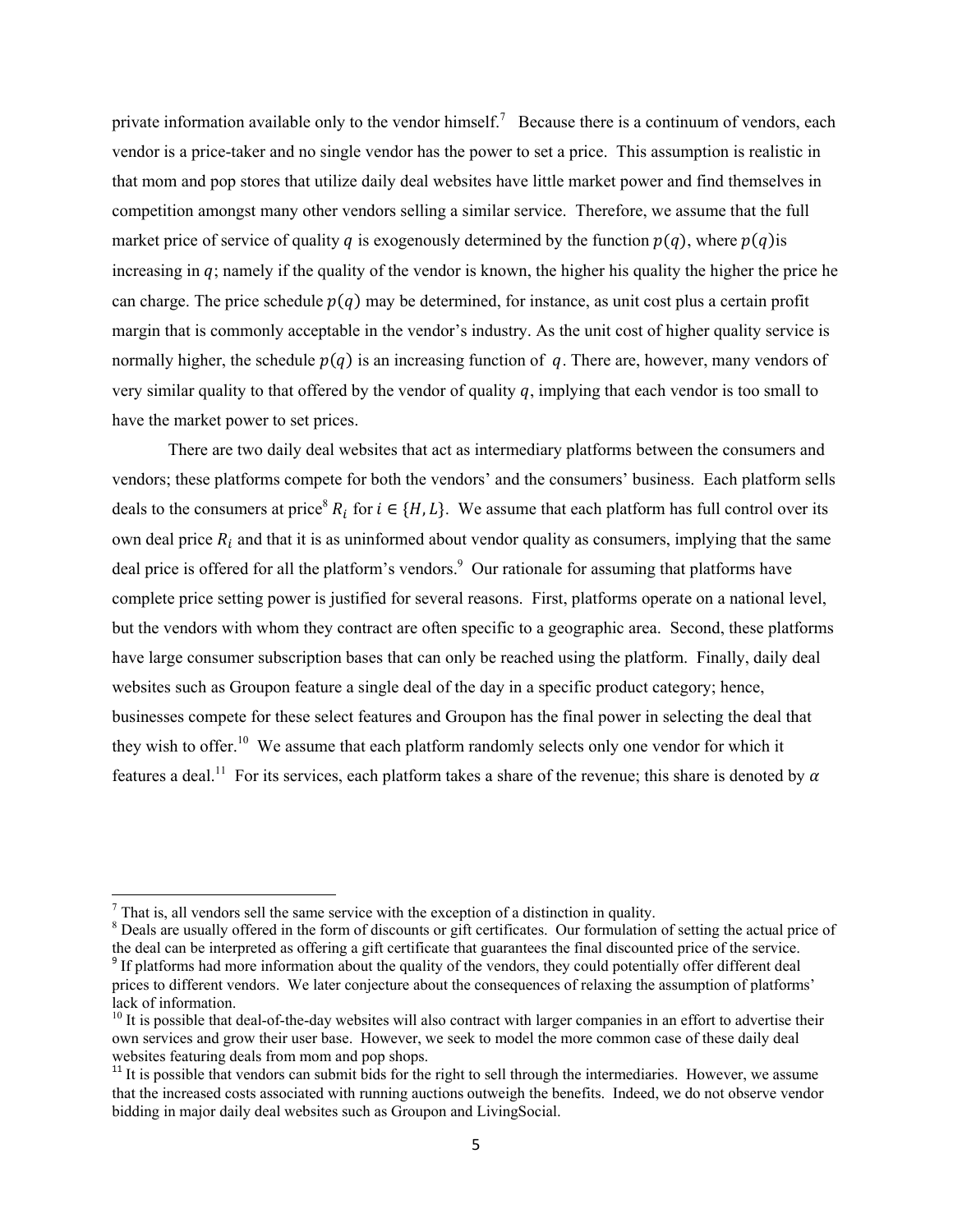and we will assume it to be the same for each vendor and platform.<sup>12</sup> For simplicity, we assume that neither the vendor nor the platform incurs any cost.

There is a continuum of consumers who are uniformly distributed based upon their willingnessto-pay for quality along the interval  $\left[\theta,\overline{\theta}\right]$ , where  $\theta > 0$ . The parameter  $\theta$  of the consumer determines her willingness to pay for quality. Specifically, the gross utility gain that a consumer of type  $\theta$  derives from the service provided by vendor  $q$  is  $a + \theta q$ . Her net gain depends on whether she buys directly from the vendor at the full price  $p(q)$  or from the platform at the reduced prices  $R_H$  or  $R_L$ . Specifically, in equations  $(1)$  and  $(2)$  we express the consumer's net payoff when buying a deal via platform *i* or directly from the vendor, respectively:

$$
u_1(\theta) = a + \theta q - R_i,\tag{1}
$$

$$
u_2(\theta) = a + \theta q - p(q). \tag{2}
$$

The parameter  $\alpha$  measures the basic willingness to pay for the service that is unrelated to its quality. We assume it to be big enough to ensure that the net payoff of the consumer is positive even when paying full price for the service and irrespective of the quality provided by the vendor. For instance, if the service is a meal at a restaurant, even meals of low quality can curb hunger and provide some net utility from consumption. Consumers can purchase at most one deal for a given service from either one of the platforms.

 In addition to the heterogeneity of the consumers in terms of their willingness to pay for higher quality, consumers differ also in terms of their interest in acquiring information about vendors for the purpose of guiding their future purchasing decisions. In this regard, we assume two different segments. The first segment consists of consumers who seek to learn about the service offered by a given vendor in order to determine whether they will continue to buy the service from him in the future. In contrast to the information seeking segment, the second segment consists of one-time shoppers who buy the service only once by using the daily deal websites with no intention of ever buying the service again for full price. We assume that a fraction  $\beta$  of all consumers consists of information seekers and a fraction  $(1 - \beta)$  consists of one-time shoppers.13 If information seeking consumers have a positive experience with the service, they may return to buy the service from the same vendor at full price. We assume that the probability of return  $\varphi(q)$  is an increasing function of q. Hence, an information seeking consumer of type  $\theta$  receives the following expected utility when obtaining a deal from platform *i*, denoted by  $EU_i^I(\theta)$ :

<sup>&</sup>lt;sup>12</sup> For simplicity, we consider  $\alpha$  to be an exogenous parameter that is common to both platforms. In reality, platforms may differ somewhat in their sharing rules. It may be interesting to extend our analysis, therefore, so that the sharing rule chosen by each platform is a decision variable. We later conjecture on how such an extension is likely to affect our results.

<sup>&</sup>lt;sup>13</sup> We may think of these one-time shoppers as individuals who purchase a deal while on a trip or have no need to ever make a future purchase from a given product category. In addition,  $\beta$  may vary across product categories. For instance, a deal for a concert may be less likely to attract information-seekers than a deal for a restaurant.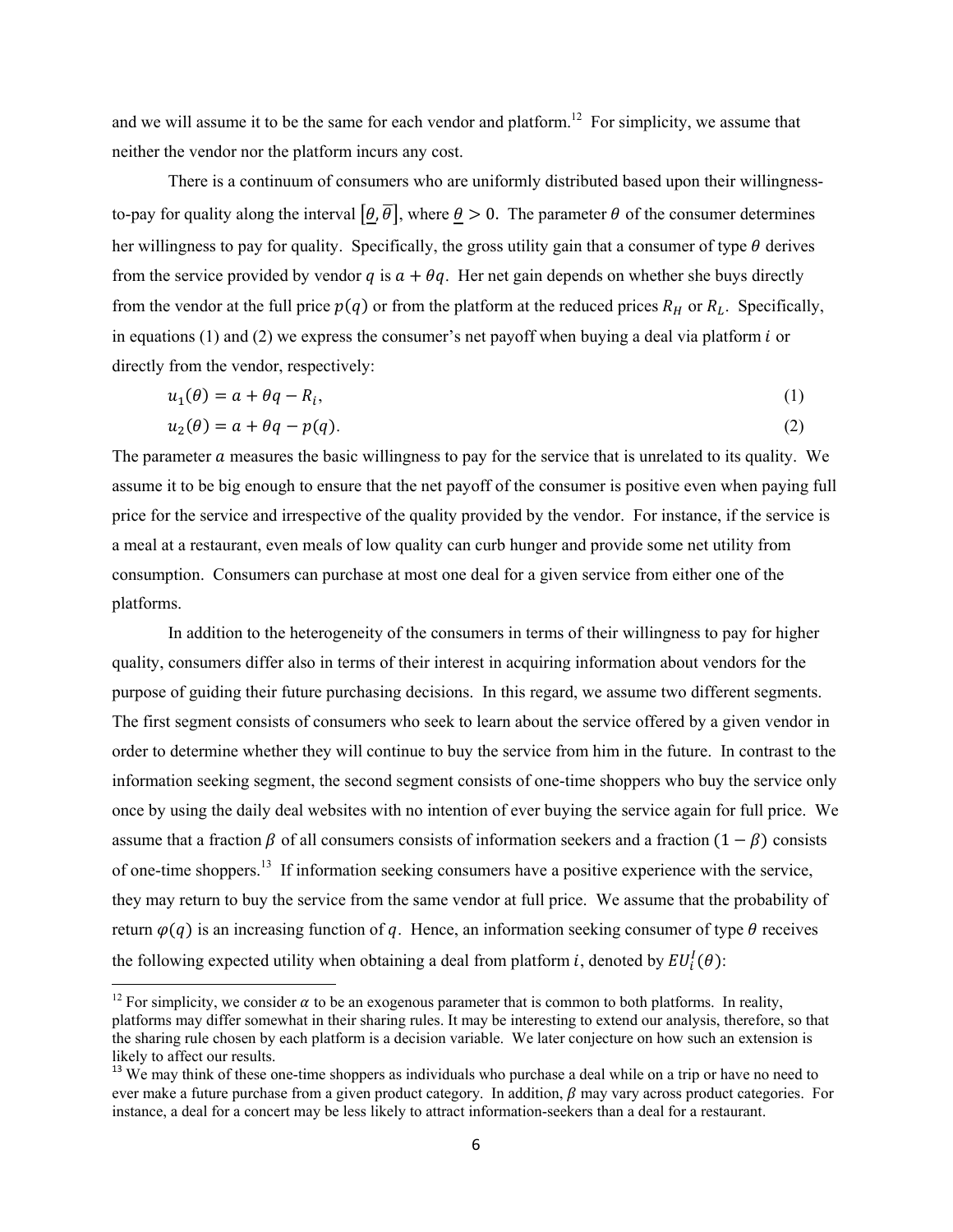$$
EU_i^I(\theta) = a + \theta * E[q|\text{consumer }\theta \text{ visits platform } i] - R_i +
$$
  

$$
E[\varphi(q)[a + \theta q - p(q)]|\text{consumer }\theta \text{ visits platform } i].
$$
 (3)

Note that with segmentation of the vendor population consumers can improve their estimate of the average quality offered via each platform. The conditional expected quality terms in (3) capture the updating of the information that is facilitated at a segmenting equilibrium. While the first term of (3) measures the expected net benefit of the consumer from the initial purchase via the platform, the second term measures the expected net benefit when she returns to buy the product directly from the vendor.

 One-time shoppers visit daily deal websites with a sole interest of obtaining a service at a reduced deal price. These consumers have no intention of making a repeat purchase at full price; therefore, the probability that one-time shoppers return is  $\varphi(q) = 0$  for all q. A one-time shopper of type  $\theta$  receives the following expected utility when visiting platform *i*, denoted  $EU_i^D(\theta)$ :

 $EU_i^D(\theta) = a + \theta * E[q]$ consumer  $\theta$  visits platform  $i] - R_i$ . (4)

Because of our focus on small mom and pop vendors we assume that before consumers choose the platform they are barely aware of the vendor's existence, and therefore, do not have access to any information regarding the vendor's full price or quality. This is the reason that in (3) and (4) the consumer has to calculate the expected price and quality she is likely to encounter by choosing a given platform. In addition, Groupon's or Living Social's deals include very vague information about the full prices charged by featured vendors. An ad may state, for instance, that the full value of an Italian meal offered is \$30. Such a statement does not specify the full prices of different items on the menu, and as a result, it is of limited informational value to consumers in learning about the specific full price of the items she likes. In our modeling approach, we implicitly assume, therefore, that consumers cannot infer information regarding quality from the deal's advertised full value (by inverting the function  $p(q)$ .) With such a formulation we avoid the added complication that the daily deal website may potentially state the full value of the deal in order to signal the underlying quality of the vendor.

The timing of the game is as follows. First, each platform simultaneously sets a deal price,  $R_i$ . Second, given the knowledge of  $R_i$ , each vendor decides whether to sell their "trial" service through platform  $H$  or platform  $L$ . Simultaneously, consumers choose whether to buy a deal from platform  $H$  or platform L. After trying the service and learning of the service's quality, the information-seeking consumers may or may not return to the vendor and make a subsequent purchase from the vendor at full price.

# **2.1 Analysis**

We seek to characterize an equilibrium in which high  $q$ -type vendors and high  $\theta$ -type consumers selfselect to transact with platform  $H$  and low  $q$ -type vendors and low  $\theta$ -type consumers self-select to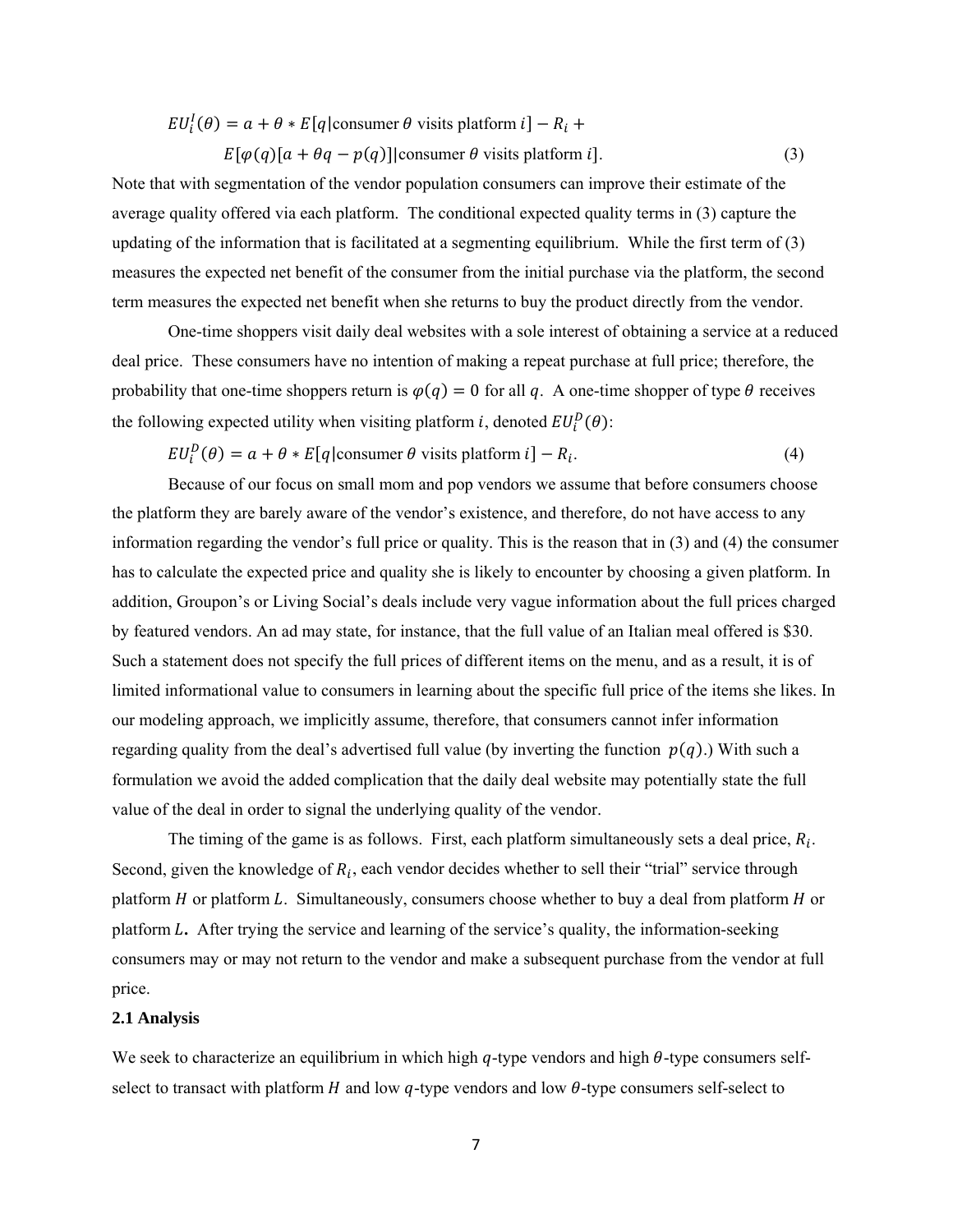transact with platform L. We will refer to such an equilibrium that segments the markets as a segmenting equilibrium. Figure 1 depicts a segmenting equilibrium as defined above.<sup>14</sup> At the segmenting equilibrium vendors of type  $q > q^*$  and consumers of type  $\theta > \theta^*$  choose platform H and vendors of type  $q < q^*$  and consumers of type  $\theta < \theta^*$  choose platform L.

# [INSERT FIGURE 1 HERE]

As can be seen in Figure 1, we seek equilibria where two segments exist on each side of the market and platforms are exclusively assigned to one segment on each side. If we were to assume that platforms have information about either side of the market (i.e., if the platforms were to track consumer behavior or learn about vendors through repeated interactions) platforms could further segment their populations of consumers and vendors by offering distinct deal prices to different groups.

In order to simplify the analysis we use specific functional forms for the full price,  $p(q)$ , and the return probability schedules,  $\varphi(q)$ , as follows:  $p(q) = bq$  and  $\varphi(q) = cq$ , where  $b, c > 0$ . Hence, the parameters  $b$  and  $c$  determine the steepness of these schedules. The linear specification of the functions implies that the price and probability schedules increase at constant rates as quality increases. If we assumed a nonlinear specification so that the rate of increase of the functions was diminishing (increasing), instead, the reward to higher quality would be more moderate (more significant, respectively) than in our model. In conducting the analysis, we use the slopes  $b$  and  $c$  as measures of the reward to high quality. With a nonlinear specification, additional variables related to the rate of change in these slopes would also have to be considered.

We start by analyzing the choice of the consumers between the two platforms. At a segmenting equilibrium, consumers know that platform *H* offers deals for vendors of relatively high quality ( $q > q^*$ ) and platform L offers deals for vendors of relatively low quality ( $q < q^*$ ). They use this information to update their expected net utility when buying from each platform. For the information seeking consumers the expected net utilities are:

$$
EU_H^I(\theta) = a + \theta * E[q|q > q^*] - R_H + E[cq[a + \theta q - bq]|q > q^*],
$$
\n<sup>(5)</sup>

$$
EU_L^I(\theta) = a + \theta * E[q|q < q^*] - R_L + E[cq[a + \theta q - bq]|q < q^*].\tag{6}
$$

 As pointed out earlier, information seekers use the platforms to obtain information about vendors. Because of the segmentation of the vendor population they know that platform H represents, on average, higher quality vendors and platform L represents lower quality vendors. They use this information in calculating the average quality of vendors serviced by each platform.

 $14$  The designation of the platforms is made without any loss of generality. We could also solve for the opposite arrangement in which high  $q$ -type vendors and high  $\theta$ -type consumers interact with platform L and low  $q$ -type vendors and low  $\theta$ -type consumers interact with platform  $H$ .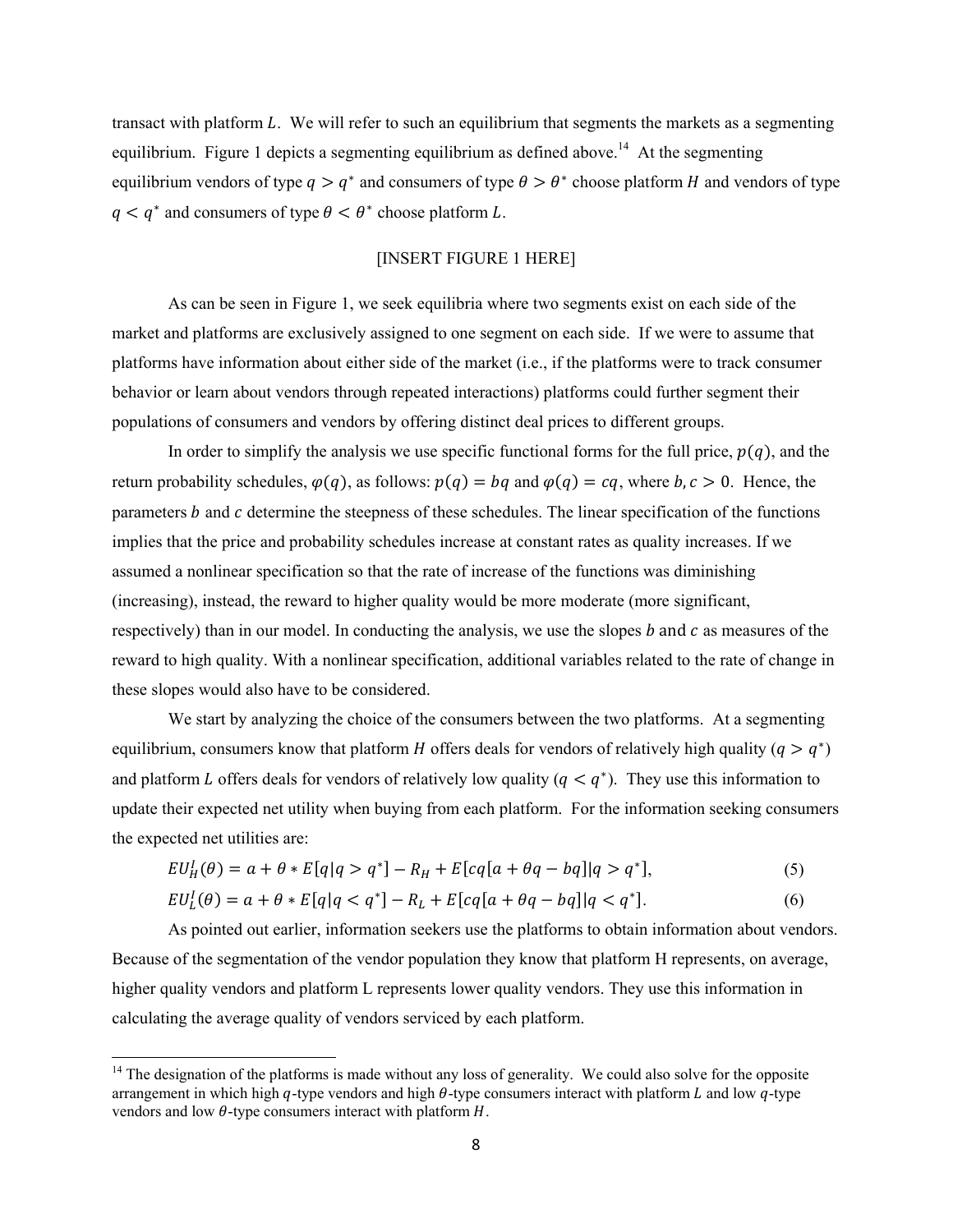From (5) and (6) we can calculate the utility gain that an individual of type  $\theta$  receives from visiting platform  $H$  as opposed to visiting platform  $L$ :

$$
\Delta^I(\theta) \equiv EU^I_H(\theta) - EU^I_L(\theta) = \frac{(\overline{q} - \underline{q})}{2}\theta + c \left[ \frac{a(\overline{q} - \underline{q})}{2} + \frac{(\theta - b)(\overline{q} - \underline{q})(\overline{q} + \underline{q} + q^*)}{3} \right] - (R_H - R_L). \tag{7}
$$

From (7), it is clear that the utility gain of buying from  $H$  rather than  $L$  is increasing in  $\theta$ . Hence, segmentation of the information seeking consumers might be possible if there exists a  $\theta^{I*}$ -type inside the support  $\left[\theta, \overline{\theta}\right]$  such that  $\Delta^I(\theta^{I*}) = 0$ . For types  $\theta < \theta^{I*} \Delta^I(\theta) < 0$  and for  $\theta > \theta^{I*} \Delta^I(\theta) > 0$ , implying that the information seeking consumers self-select the platforms as predicted at a segmenting equilibrium. Solving the equation  $\Delta^I(\theta) = 0$  for  $\theta$  in (7) yields:

$$
\theta^{I*} = \frac{c[2b(\overline{q} + \underline{q} + q^*) - 3a]}{[3 + 2c(\overline{q} + \underline{q} + q^*)]} + \frac{6(R_H - R_L)}{(\overline{q} - \underline{q})[3 + 2c(\overline{q} + \underline{q} + q^*)]}.
$$
\n(8)

One-time shoppers have no intention of a repeat purchase. Therefore, they seek to maximize their net expected utility when buying the service only once via one of the platforms as follows:

$$
EU_H^D(\theta) = a + \theta * E(q|q > q^*) - R_H,
$$
\n<sup>(9)</sup>

$$
EU_L^D(\theta) = a + \theta * E(q|q < q^*) - R_L. \tag{10}
$$

Constructing the difference in the net utility from visiting platform  $H$  as opposed to platform  $L$ , we obtain:

$$
\Delta^D(\theta) \equiv EU_H^D(\theta) - EU_L^D(\theta) = \frac{(\overline{q} - \underline{q})}{2}\theta - (R_H - R_L). \tag{11}
$$

Segmentation of the one-time shoppers is feasible if there exists  $\theta^{D*}$  such that  $\Delta^D(\theta^{D*}) = 0$ . Because the function  $\Delta^D(\theta)$  is increasing in  $\theta$ , consumers of type  $\theta < \theta^{D*}$  will choose platform L and those of type  $\theta > \theta^{D*}$  will choose H. Solving the equation  $\Delta^D(\theta) = 0$  yields:

$$
\theta^{D*} = \frac{2(R_H - R_L)}{(\overline{q} - \underline{q})}.\tag{12}
$$

Comparing the expressions derived for  $\theta^{I*}$  and  $\theta^{D*}$  in (8) and (12) we notice that whereas  $\theta^{I*}$ depends on the values of the parameters b and c,  $\theta^{D*}$  does not. The parameters b and c are both related to the consequences of repeat purchase by consumers. The parameter  $b$  measures the steepness of the full price schedule and the parameter  $c$  is related to the probability of repeat purchase by the consumer. Because one-time shoppers do not intend to ever buy the service again for full price, the values of these parameters do not affect their behavior. The values of both  $\theta^{I*}$  and  $\theta^{D*}$  increase when the gap  $(R_H - R_L)$ increases, as more consumers opt to purchase the relatively cheaper deal from  $L$ . Note also that the value of  $\theta^{I*}$  increases when b increases and a declines. Changes in the parameter c have an ambiguous effect on the values of  $\theta^{l*}$ . When *b* is relatively big in comparison to *a*, purchasing high quality service is much more expensive than low quality service when the consumer returns to the same vendor and pays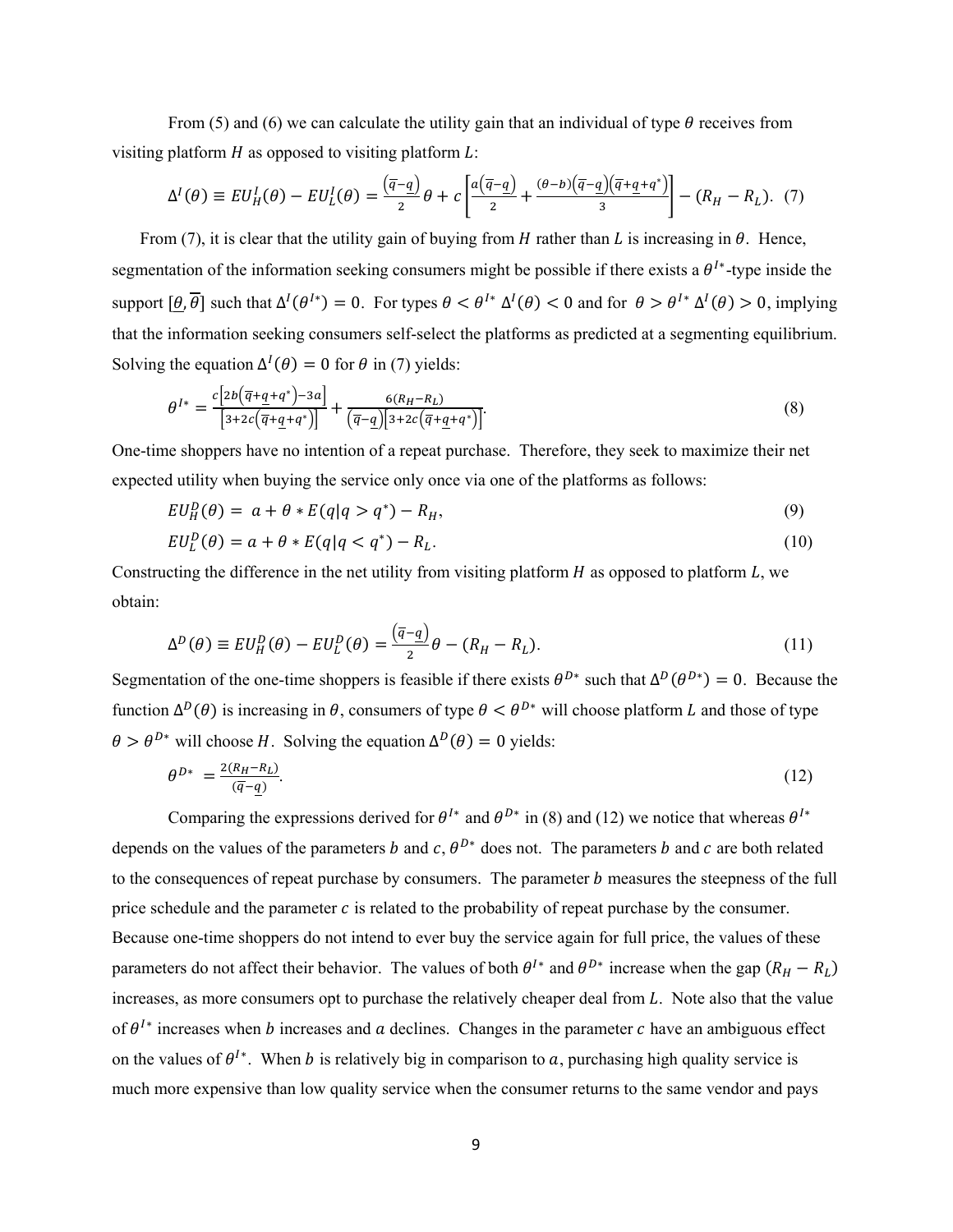full price for the service. Factoring this higher price differential implies that more consumers will choose to experiment with the deal offered by the low quality platform and  $\theta^{I*}$  increases.

For simplicity, define x as the fraction of information-seeking consumers who visit platform  $L$ , namely  $x = \frac{\theta^{1*} - \theta}{\theta - \theta}$ . Therefore,  $1 - x$  is the fraction of information-seeking buyers who visit platform *H*. Similarly, define y as the fraction of one-time shoppers who visit platform L, namely  $y = \frac{\theta^{D*} - \theta}{\theta - \theta}$ . Hence,  $1 - y$  is the fraction of one-time shoppers who visit platform H. Finally, define z as the fraction of vendors that sell a trial through platform  $L$  and  $1 - z$  as the fraction of vendors that sell a trial through platform *H*, thus  $z = \frac{q^*-q}{\overline{q}-q}$ , where  $q^*$  is the quality of the vendor who is indifferent between selling deals through platform  $L$  and selling deals through platform  $H$ .

With knowledge of consumer strategies, vendors seek to maximize their own profits by choosing whether to sell a product through platform  $H$  or platform  $L$ . A vendor of quality  $q$  receives the expected profit of  $E\pi_H(q)$  and  $E\pi_L(q)$  by selling through platform H and platform L, respectively, expressed by the following equations. $15$ 

$$
E\pi_H(q) = \beta \frac{(1-x)}{(1-z)} [(1-\alpha)R_H + bcq^2] + (1-\beta) \frac{(1-y)}{(1-z)} (1-\alpha)R_H,
$$
\n(13)

$$
E\pi_L(q) = \beta \frac{x}{z} [(1-\alpha)R_L + bcq^2] + (1-\beta) \frac{y}{z} (1-\alpha)R_L.
$$
 (14)

 The first term in both (13) and (14) is profits from information seekers and the second term is profits from one-time shoppers. While the profits from information seekers accrue both from the vendor's share of the deal  $((1 - \alpha)R_i)$  and the expected revenues from repeat purchases  $(bcq^2)$ , the profits from one-time shoppers accrue only from the vendor's share of the deal. Note also that the expected volume of customers that are likely to patronize a certain vendor via a given platform depends on the density of consumers per vendor at this platform. In the population of information seekers, this density is  $\frac{(1-x)}{(1-z)}$  for the high quality platform and  $\frac{x}{z}$  for the low quality platform. For the population of one-time shoppers, the densities are  $\frac{(1-y)}{(1-z)}$  and  $\frac{y}{z}$  for *H* and *L*, respectively. Given that one vendor is selected randomly to be featured, it is not the absolute size of the consumer population who visit the platform, but their relative size in comparison to the size of the population of the vendors that choose this platform that determines the volume of customers that a given vendor can expect (for platform  $H$ , for instance, this relative size is given by  $\frac{(1-x)}{(1-z)}$  and  $\frac{(1-y)}{(1-z)}$  for the two segments of consumers). In order to focus on the informational benefits of daily deal websites, we have assumed that no consumers in the

<sup>&</sup>lt;sup>15</sup> Recall that each vendor is assumed to know his own quality level, but cannot observe either the quality of other vendors or willingness to pay for quality of the consumers.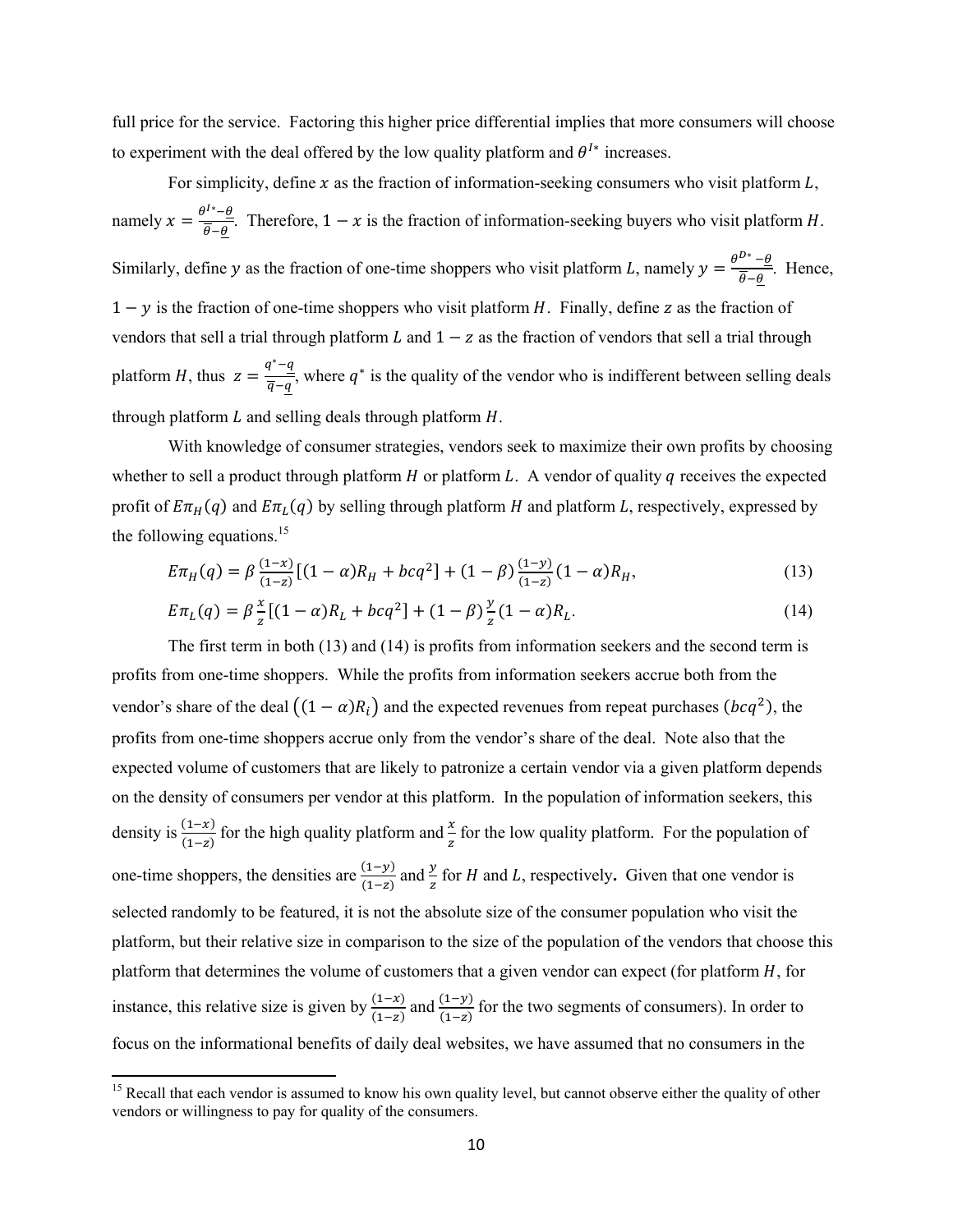population are directly familiar with the vendors unless they use the services of the platforms. This explains why there are no terms in (13) and (14) that capture profits that accrue from informed consumers who buy directly from the vendors without the assistance of the platforms<sup>16</sup>.

 As with the consumer population, in order to ensure the existence of segmentation of the vendor population, there should be a vendor of quality  $q^*$  in the support of the vendor population  $\left[q, \overline{q}\right]$  such that this vendor is indifferent between the two platforms. All vendors of quality  $q < q^*$  should prefer platform L and those of quality  $q > q^*$  should prefer platform H. Designating by  $\Delta \pi(q)$  the added profits of a vendor of type  $q$  when transacting with  $H$  rather than  $L$ , we obtain from (13) and (14) that:

$$
\Delta \pi(q) \equiv E \pi_H(q) - E \pi_L(q) = \beta bc q^2 \left[ \frac{1 - x}{1 - z} - \frac{x}{z} \right]
$$
  
+ 
$$
(1 - \alpha) \left[ R_H \frac{\beta(1 - x) + (1 - \beta)(1 - y)}{1 - z} - R_L \frac{\beta x + (1 - \beta)y}{z} \right].
$$
 (15)

The value of  $q^*$  satisfies the equation  $\Delta \pi(q^*) = 0$ . Note that the vendor of quality q takes the values  $\theta^{I*}$ ,  $\theta^{D*}$ , and  $q^*$  as given when calculating the added benefit he derives from platform H and L. Hence, it is only the first term of (15) that depends upon the vendor's own quality level. In particular, the sign of the coefficient of q in this term  $\left[\frac{1-x}{1-z} - \frac{x}{z}\right]$  determines whether the function  $\Delta \pi(q)$  is increasing or decreasing in  $q$ . To ensure the existence of a segmenting equilibrium where high  $q$ -types transact with  $H$ , the function should increase in  $q$ , implying that:

$$
\frac{1-x}{1-z} > \frac{x}{z}.\tag{16}
$$

Hence, the density of customers per vendor in platform  $H$  should exceed the density of customers per vendor in platform  $L$  in order to support the segmentation of vendors. Put differently, in order to support segmentation, platform H should foster a more exclusive environment for vendors than platform L, in the sense that relative to its customer base, platform H represents fewer vendors than platform L. Inequality (16) implies that  $z > x$  at the segmenting equilibrium, indicating that platform L attracts more vendors than customers.<sup>17</sup>

<sup>&</sup>lt;sup>16</sup> If we allowed for a specific proportion of consumers to be informed and buy directly from merchants, our results would not be drastically affected as long as this proportion is sufficiently small as compared to the proportion of consumers using daily deal websites to buy merchants' products. During deal periods, this is likely to be the case for mom and pop stores who see an influx of consumers redeeming deals. See http://www.cbsnews.com/8301- 505143\_162-41841181/should-your-company-use-groupon-to-increase-sales/

<sup>&</sup>lt;sup>17</sup> We can interpret the condition  $z > x$  as the "Single Crossing Property" necessary to separate the segment of high quality vendors from the segment of low quality vendors. This property is usually imposed to guarantee the existence of separating equilibria in environments with asymmetric information.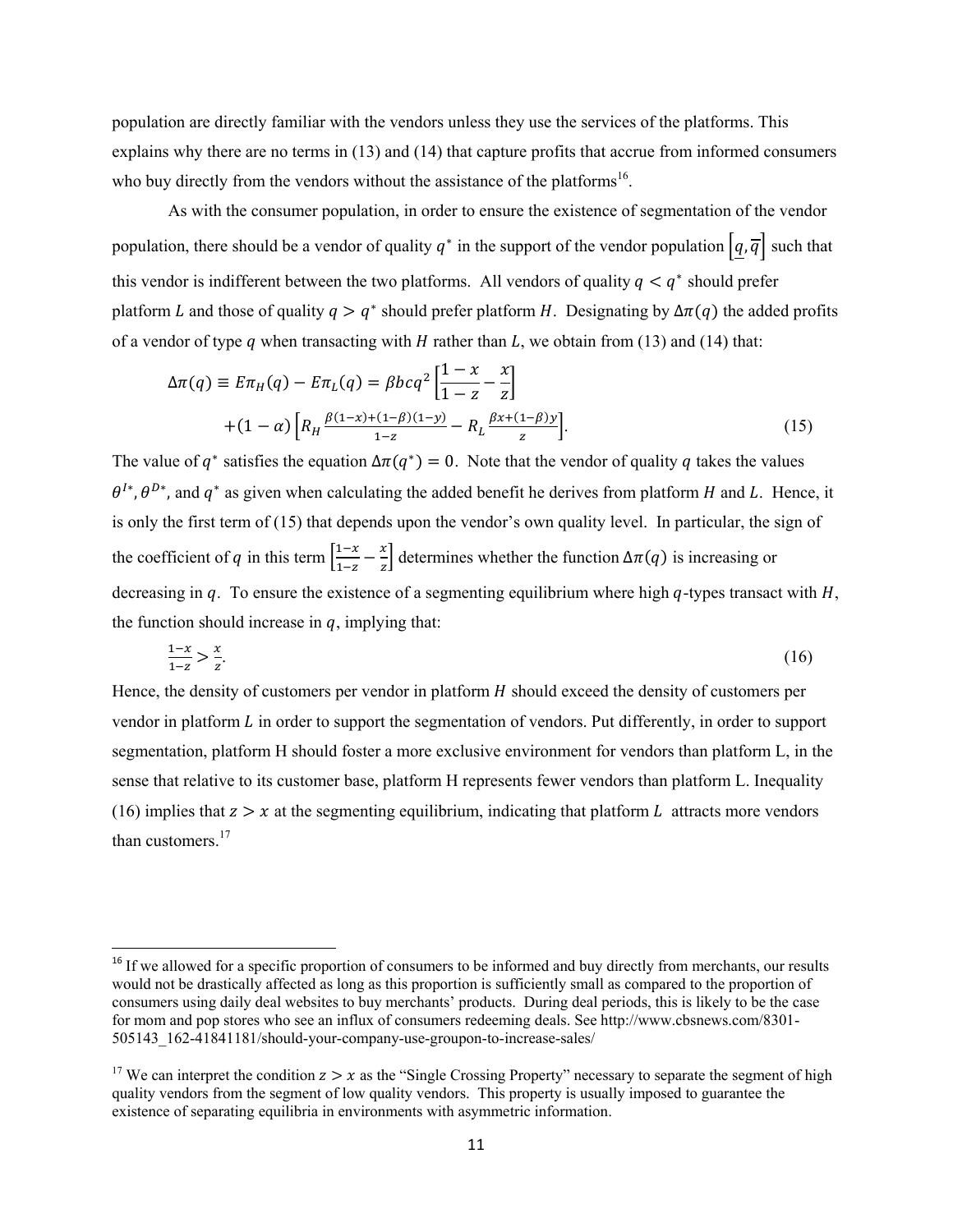Finally, we characterize the platforms' maximization problems given the strategies of the vendors and the consumers. Platform H seeks to maximize its expected payoff,  $EV_H$ , by choosing an optimal  $R_H$ and platform L seeks to maximize its expected payoff,  $EV_L$ , by choosing an optimal  $R_L$ :

$$
\max_{R_H} EV_H = [\beta(1-x) + (1-\beta)(1-y)]\alpha R_H, \tag{17}
$$

$$
\max_{R_L} EV_L = [\beta x + (1 - \beta)y] \alpha R_L. \tag{18}
$$

From (17) and (18), we observe that a change in the deal price of a given platform has counteracting effects on its profits. On the positive side, it raises its markup, but on the negative side, it reduces the demand by shifting the indifferent consumer in (8) and (12) in favor of the competing platform, thus affecting the values of  $x$  and  $y$ . Note that even though platforms do not charge consumers any subscription fees their profits depend on their market shares among consumers ( $1 - x$  and  $1 - y$  for H and x and y for L.) When consumers sign up with one of the platforms they end up choosing to purchase a "trial" product from one of the vendors represented by this platform. Such purchases constitute the source of revenues of the platform.

 In Proposition 1 we provide some insight to the characteristics of a segmenting equilibrium if it exists.

### **Proposition 1**

*(i)* For a sufficiently large  $\beta$  close to one, if a segmenting equilibrium exists, the high quality platform *offers a more generous deal to consumers than the low quality platform, so that*  $R_L > R_H$ . At such an *equilibrium all one-time shoppers purchase the deal from platform H, namely*  $y = 0$ *.* 

*(ii) A segmenting equilibrium does not exist if all consumers are one-time shoppers, namely if*  $\beta = 0$ . *For sufficiently small but positive*  $\beta$  *values close to zero, if a segmenting equilibrium exists, the low quality platform offers the more generous deal to consumers so that*  $R_L < R_H$ .

*(iii)At any segmenting equilibrium the density of information seeking consumers per vendor is higher at H* than at *L*, namely  $z > x$  (i.e.,  $\frac{1-x}{1-z} > \frac{x}{z}$ ).

According to Proposition 1 when most of the consumer population consists of information seekers the high quality platform offers a better deal to consumers than the low quality platform at the segmenting equilibrium  $(R_H < R_L)$ . This result might appear counterintuitive, as high quality services are usually sold for higher prices. However, as high quality vendors seek to distinguish themselves from low quality vendors, they agree to offering consumers a more generous deal for the purpose of experimentation, with the knowledge that most of these consumers will return to purchase the service again. Consumers will then pay the full higher price that higher quality services can command. Low quality vendors do not have an incentive to mimic the choice of platform selected by high quality vendors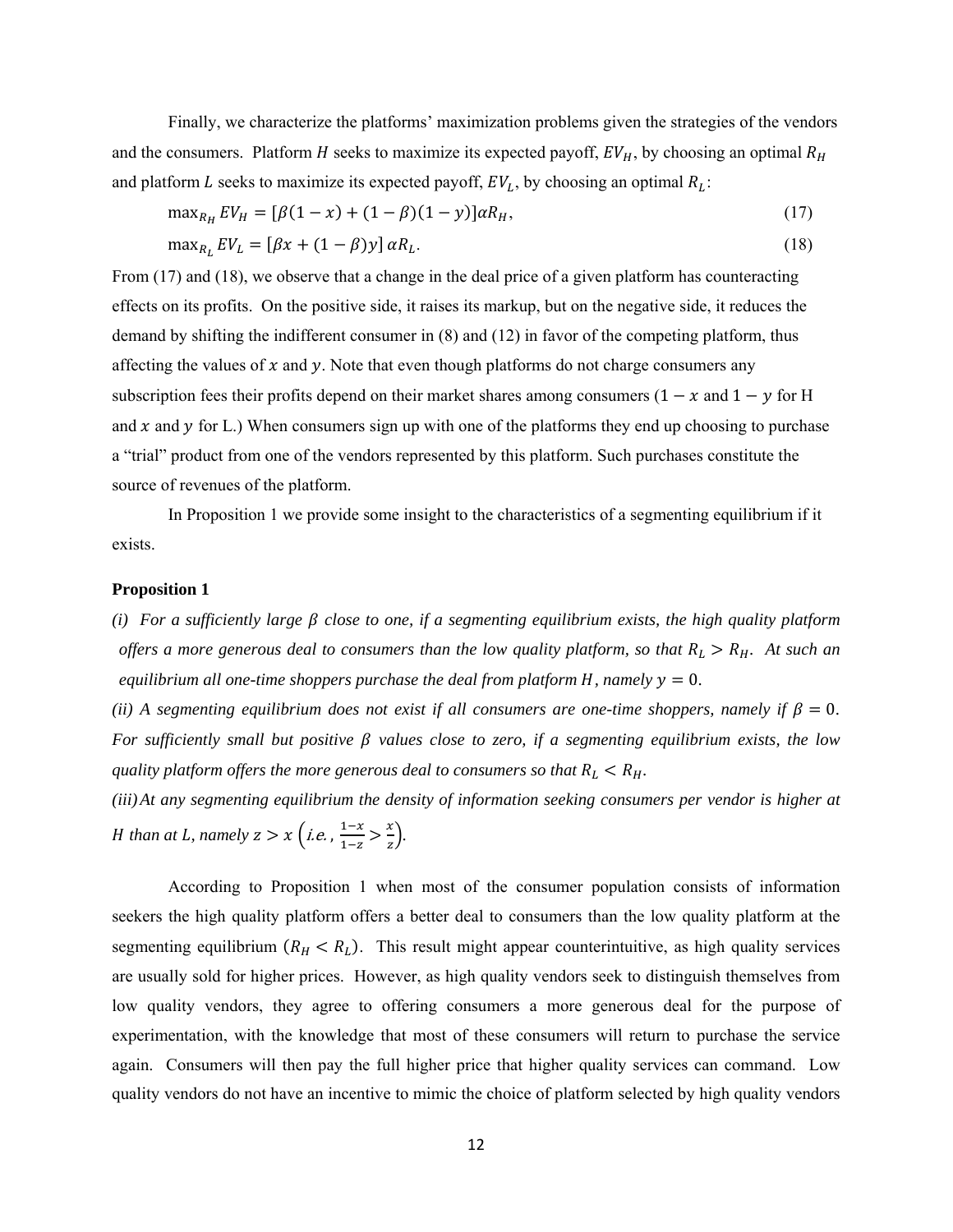in this case because the lower revenue they can expect from repeat purchases does not compensate for the difference in deal prices  $(R_L - R_H)$  that such vendors experience when switching from platform L to platform  $H$ . In our setting, the lower deal price offered by platform  $H$  facilitates separating high quality from low quality vendors. Note that all one-time shoppers choose platform  $H$  in this case, namely  $y = 0$ . They pay a lower price and, on average, anticipate higher quality services when buying the deal from  $H$ .

Part (ii) of Proposition 1 reports that in order to support segmentation it is essential that some consumers are information seekers who truly wish to learn about the service, so that the experience can guide them in future purchasing decisions. If all consumers are one-time shoppers, there is no incentive for high quality vendors to distinguish themselves from low quality vendors, as no consumer intends to ever buy the service for full price. Note that when  $\beta = 0$ ,  $\Delta \pi(q)$  in (15) is a constant independent of q, thus all vendors will have an identical preference for one of the platforms, and segmentation of vendors is not feasible. Part (ii) states also that for small positive values of  $\beta$  close to zero, if segmentation arises,  $R_L < R_H$ . When most of the population consists of one-time shoppers who never intend to pay full price, high quality vendors have no incentive to agree to a more generous deal offered to consumers by the platform, as they can expect only very few repeat purchases of their service. Instead, they insist on obtaining a higher price from the platform right away, consistent with the higher quality they provide.<sup>18</sup> Part (iii) of the proposition guarantees that platform H offers a less competitive environment for vendors than platform L because relative to the size of its customer base, platform H signs up fewer vendors. This assumption is necessary to ensure that the added benefit vendors derive from selling their deal via *H* rather than L is an increasing function of q. Specifically, the function  $\Delta \pi(q)$  defined in (15) is strictly increasing.

The results we report in Proposition 1 are rather weak. We are unable to describe the conditions necessary for existence, and we provide characterization of the segmenting equilibrium only in the neighborhoods of  $\beta = 1$  and  $\beta = 0$ . In order to obtain a more complete characterization, in the next section we further simplify our model by assuming that the probability of repeat purchase of an information seeking consumer is a constant, independent of q; specifically,  $\varphi(q) = c$ <sup>19</sup>.

### **3. CONSTANT PROBABILITY OF REPEAT PURCHASE**

<sup>&</sup>lt;sup>18</sup> Note that when  $\beta \to 0^+$  and  $R_H < R_L$ ,  $y = 0$  and from (15)  $\lim_{\beta \to 0^+} \Delta \pi(q) = \frac{(1-\alpha)R_H}{(1-z)} > 0$  for all q. Hence, all vendors will choose platform H and segmentation is not feasible. This implies that when  $\beta \to 0^+$ , it cannot be the case that  $R_H < R_L$ .<br><sup>19</sup> We could also think of *c* as the probability that an information seeker will have available funds to purchase the

service at full price. Such funds could be available if, for example, she does not need to spend much on other products/services in the second period.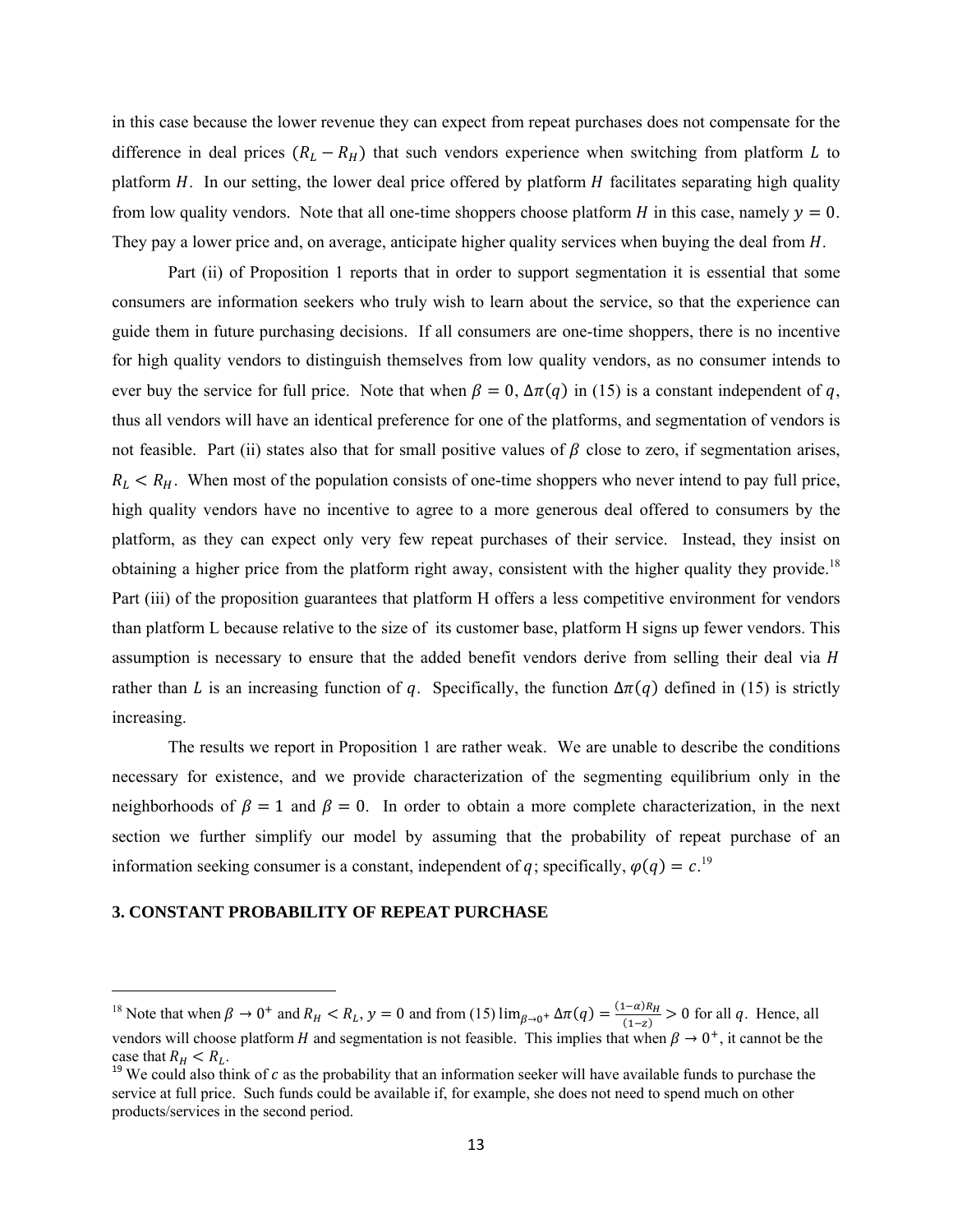In order to facilitate a more complete characterization, in this section we assume that the probability of repeat purchase by an information seeking consumer is constant and only the full market price is an increasing function of quality. This simplification implies that the reward to a higher quality vendor from repeat purchase stems only from the higher full market price,  $p(q) = bq$ , and not from the higher probability of purchase. Alternatively, we could have assumed that the market price is a constant independent of quality while the probability of repeat purchase is an increasing function of quality.

When the probability of repeat purchase is a constant equal to  $c$ , the expected utility of an information seeking consumer when buying a deal from platform  $i$  is:

$$
EU_i^I(\theta) = a + \theta * E[q|\text{consumer }\theta \text{ visits platform } i] - R_i +
$$
  

$$
cE[a + \theta q - bq|\text{consumer }\theta \text{ visits platform } i].
$$
 (19)

We will continue to assume that there exists a segment of one-time shoppers of size  $(1 - \beta)$  who have no intention of returning to the service provider. Therefore,  $EU_i^D(\theta)$  remains the same as in (4) for such consumers.

As in (7), we can calculate the function  $\Delta^I(\theta)$  to measure the added benefit an information seeking consumer of type  $\theta$  derives when buying a deal from H rather than L. By solving the equation  $\Delta^I(\theta) = 0$ , we obtain the consumer who is indifferent between platforms H and L as follows:

$$
\theta^{I*} = \frac{2(R_H - R_L)}{(1+c)\left(\overline{q} - \underline{q}\right)} + \frac{cb}{(1+c)}.
$$
\n(20)

Note that in contrast to the expression we obtained in (8), the solution for  $\theta^{I*}$  in (20) is independent of  $\theta^*$ . The simplification we use for the repeat probability purchase function leads to the simplification in the expression for  $\theta^{I*}$ . Note also that the expression for  $\theta^{D*}$  remains as in (12), given that one-time shoppers do not purchase the service a second time.

 In Proposition 1 we reported that at the segmenting equilibrium the high quality platform may offer the more generous deal (part (i)) or the less generous deal (part (ii)) to consumers. In Proposition 2 and 3 we derive conditions to support each type of equilibrium for the simplified case we consider in the present section.

# **Proposition 2** *When the probability of repeat purchase is constant, a segmenting equilibrium with*   $R_H < R_L$  exists:

*(i) If the market price schedule is sufficiently steep and the segment of information-seeking consumers is sufficiently big. Specifically,20*

 <sup>20</sup> To ensure that the "Single Crossing Property" for vendors holds (i.e.  $z > x$ ), an additional upper bound on *b* is necessary. Specifically,  $b < \frac{1+c}{c} \left( \frac{\overline{\theta}-\underline{\theta}(2+3\beta+3\sqrt{4\beta+\beta^2-4})}{4\beta} + \underline{\theta} \right)$ . This upper bound ensures also that  $x \in (\frac{1}{2}, 1)$ . It is bigger than  $LB_{(H for all values of c and  $\beta > 2\sqrt{2} - 2$ .$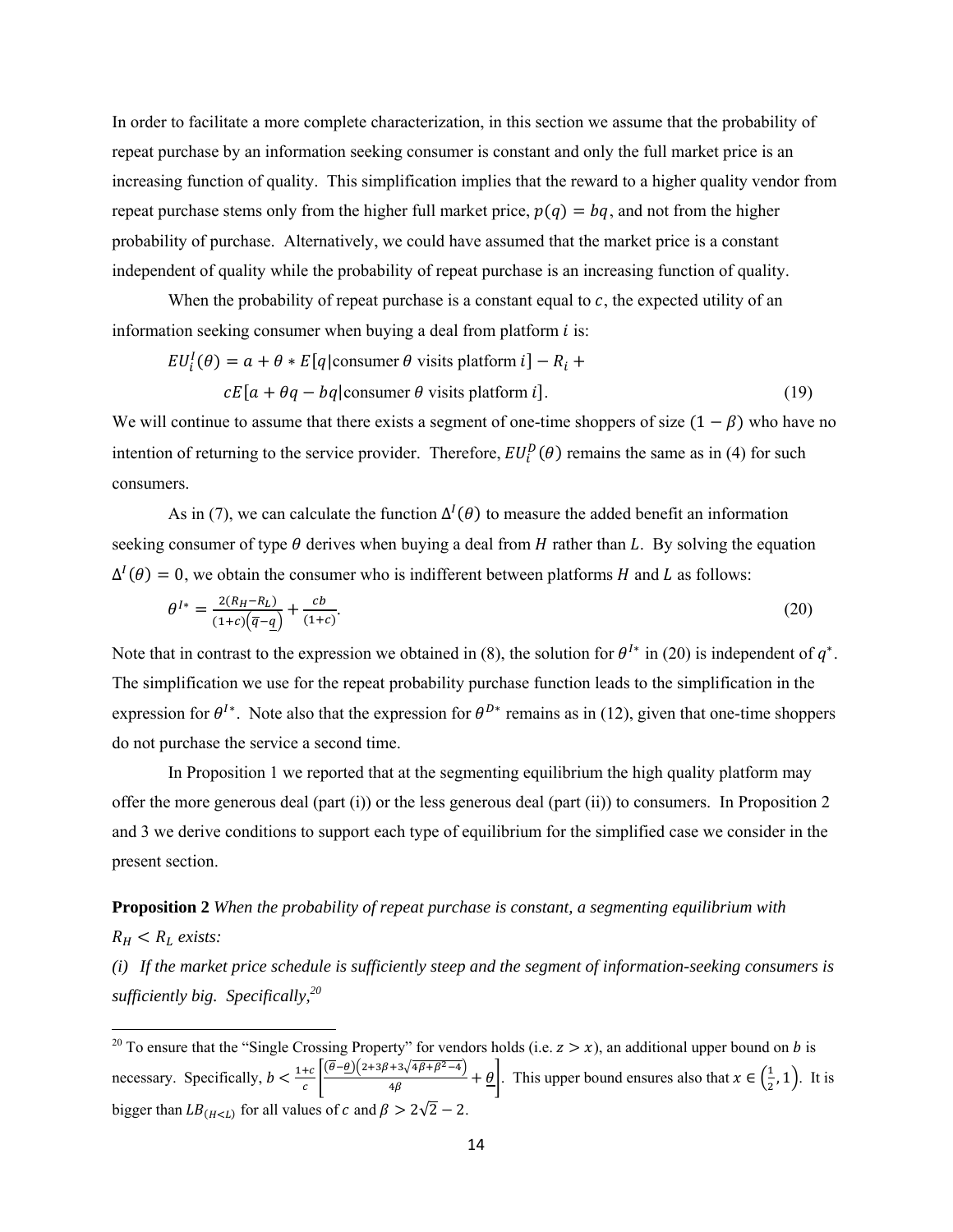$$
b > LB_{(H < L)} > \frac{1+c}{c} \left[ \frac{\theta - \theta}{2\beta} + \frac{\theta}{c} \right], \text{ and}
$$
\n
$$
\beta > 2\sqrt{2} - 2.
$$
\n
$$
(21)
$$

*(ii) At such an equilibrium all the one-time shoppers purchase the service from the high quality platform*   $(y = 0)$ , but the low quality platform obtains a larger share of both information seeking consumers and vendors  $(z > x > \frac{1}{2})$ . Nevertheless, the density of information seekers per vendor is higher at the high  $q$ *uality platform*  $\left(\frac{1-x}{1-x}\right)$  $\frac{1-x}{1-z} > \frac{x}{z}$ .

*(iii)The gap between the deal prices of the two platforms is given as:* 

$$
R_L - R_H = \frac{(\overline{q} - \underline{q})}{6} \left[ 2bc - (1 + c) \left[ \frac{\overline{\theta} - \underline{\theta}}{\beta} + 2\underline{\theta} \right] \right].
$$

*This gap increases with b, c, and*  $\beta$ *.* 

According to part (i) of Proposition 2, a segmenting equilibrium with  $R_H < R_L$  exists if the reward to high quality vendors from repeat purchases by information seekers is sufficiently high. This reward is more significant when the size of the segment of information seeking consumers is big  $(\beta >$  $2\sqrt{2} - 2$ ) and when the market price schedule is very steep (*b* is relatively large). When the reward from future purchases is large, high quality vendors distinguish themselves from low quality vendors by agreeing to offer customers a better introductory deal via the platform that represents them. Low quality vendors have no incentive to mimic this behavior because they do not expect a very high reward from information seekers who return to purchase their service again, given the significant steepness of the market price schedule. Notice from (21) that the slope of the market price schedule has to significantly exceed the average valuation for quality in the population  $\left(\frac{\theta+\theta}{2}\right)$  in order to support this type of segmenting equilibrium. Moreover, the smaller the parameters  $\beta$  and  $\alpha$  are the bigger the required steepness of the price schedule, b, that can support this equilibrium. In addition, if we were to allow the information seekers to defect and buy a randomly selected vendor via the platforms a second time after experiencing the product, it would become even more difficult to obtain an equilibrium, as there will be less incentive for the high quality vendors to accept the lower deal price in the first period.<sup>21</sup>

 According to part (ii), in spite of agreeing to offer customers a better introductory deal, the high quality platform actually attracts a smaller fraction of the information seeking consumers than the low quality platform  $\left(x > \frac{1}{2}\right)$ . Given that this type of equilibrium is supported only when *b* is relatively large

<sup>&</sup>lt;sup>21</sup> Whether or not a consumer would return to the platform would be a function of the match between the consumer's  $\theta$  and the vendor's  $q$ . In any case for deals for service categories that are run infrequently a customer may not have the option to return to the platform and purchase another deal from a different vendor in the same category.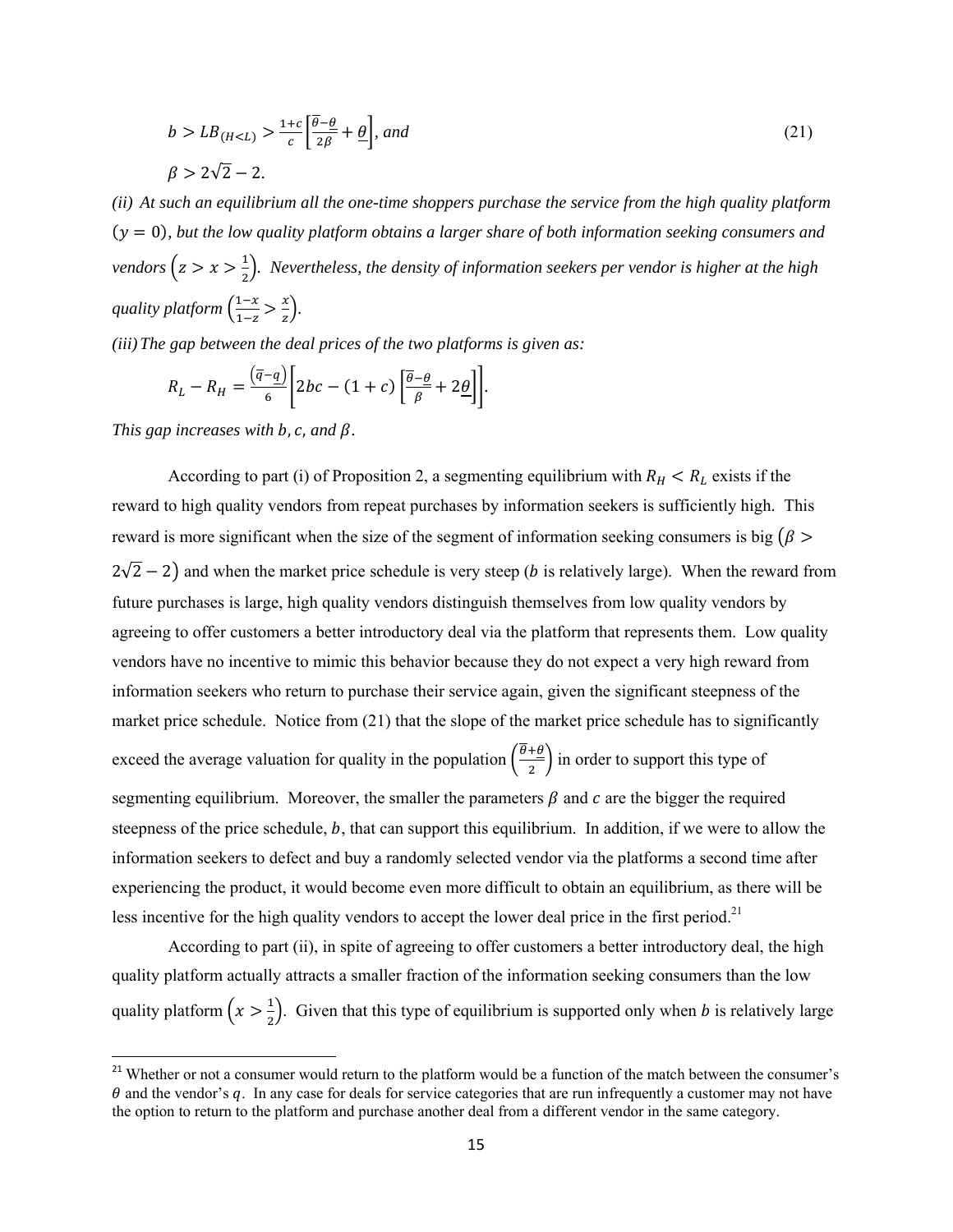information seekers anticipate paying a much higher price for higher quality when purchasing it again for full market price. More of them choose, therefore, to experiment with the platform that is known to represent low quality vendors. Even though this platform charges them a high initial deal price, if they have a positive experience with the selected vendor they can expect to pay a much lower full price when they purchase the service a second time<sup>22</sup>. In contrast, all one-time shoppers buy the deal from the high quality platform because they have no concern about future payments. Given that the high quality platform offers a better deal, and on average, represents higher quality vendors, all one-time shoppers choose to transact with  $H$ . A bigger fraction of the vendor population chooses the low quality platform  $(z > \frac{1}{2})$  because this platform attracts also a bigger portion of the information seekers. However, in order to ensure that segmentation of the vendor population is feasible we need that the density of customers per vendor is higher at  $H$  than at  $L$ .

 Part (iii) of the Proposition shows that the gap in the deal prices of the two platforms is more significant when the parameters b, c, and  $\beta$  are bigger. In fact, when c and  $\beta$  are bigger,  $LB_{(H \le L)}$  in (21) is smaller, thus relaxing the lower bound on the slope of the price schedule that is necessary to support the equilibrium. Hence, a segmenting equilibrium characterized by  $R_H < R_L$  is more likely as the probability of repeat purchase, the size of the segment of information seekers, and the steepness of the quality contingent market price are all bigger.

**Proposition 3** *When the probability of the return purchase is constant, a segmenting equilibrium with*   $R_H > R_L$  exists:

*(i)* If the market price schedule is sufficiently flat,  $23$  and the segment of information seekers is sufficiently *small. Specifically,* 

$$
b < UB_{(H>L)} < \frac{(\overline{\theta} + \underline{\theta})(1+c)}{[3(1+c) - \beta c]}, \text{ and}
$$
\n
$$
\beta < \hat{\beta} < 1.
$$
\n
$$
(22)
$$

*(ii) At such an equilibrium the high quality platform captures more than* 50% *of the information seeking*  consumers and vendors  $\left(x < z < \frac{1}{2}\right)$ . The density of information seeking consumers per vendor is higher

<sup>23</sup> To ensure that  $x > 0$  and  $y < 1$ , two lower bounds on *b* have to be imposed as well:  $LB_1 = \frac{(1+c)[\theta(2+3c(1-\beta)-\theta]}{c[3(1+c)-\beta(c+3c)]}$ for  $x > 0$  and  $LB_2 = \frac{[(1+c)\theta - \theta(2(1+c)-3c\beta)]}{2c\beta}$  for  $y < 1$ . There exist values of the parameters c and  $\beta$  in the feasible region that ensure these lower bounds to be smaller than  $UB_{(H>L)}$ .

<sup>&</sup>lt;sup>22</sup> Note that we assume that consumers choose to return to the same vendor from which they bought the "trial" service if their experience was positive (with probability c). In particular, they do not switch to another vendor when buying the service a second time. The lack of incentive to switch may be related to good rapport established with the current vendor, absence of information about competing vendors, or high switching costs.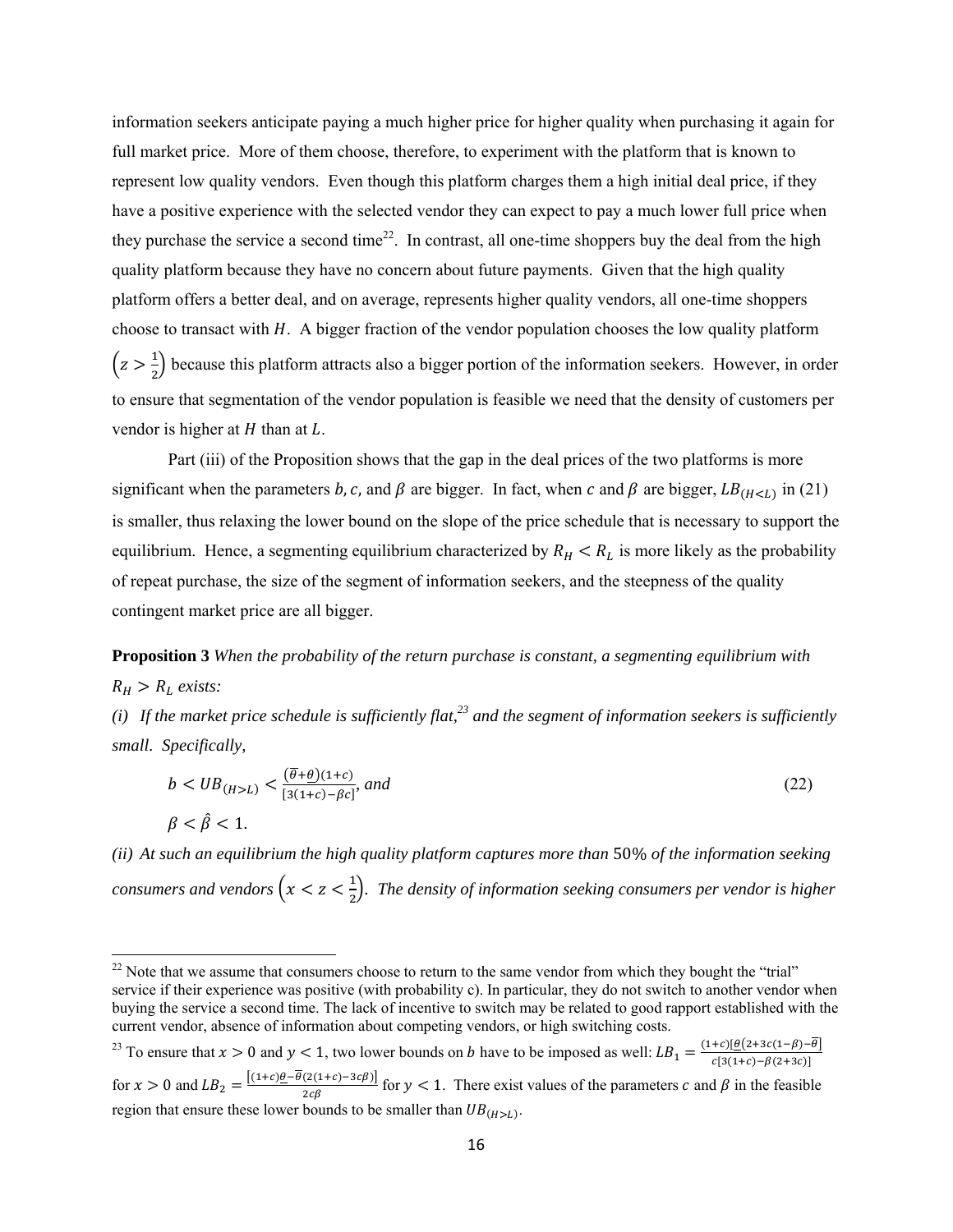*and the density of one-time shoppers per vendor is lower at the high quality platform than at the low*   $q$ *uality platform*  $\left(\frac{1-x}{1-x}\right)$  $\frac{1-x}{1-z} > \frac{x}{z}$  and  $\frac{1-y}{1-z} < \frac{y}{z}$ .

*(iii)The gap between the prices charged by the two platforms is given as:* 

$$
R_H - R_L = \frac{(\overline{q} - \underline{q})[(1+c)(\overline{\theta} + \underline{\theta}) - 2bc\beta]}{6(1+c-\beta c)}.
$$

*This gap increases with c and*  $\beta$  *and declines with b.* 

According to Proposition 3 a segmenting equilibrium with  $R_H > R_L$  exists only if the reward from repeat purchases that higher quality vendors can expect is not too large ( $b$  and  $\beta$  are relatively small). At such an equilibrium the high quality platform commands a larger fraction of information seeking consumers and vendors  $\left(x < \frac{1}{2} \text{ and } z < \frac{1}{2}\right)$ . In order to ensure segmentation of the vendor population (Single Crossing Property), we need that  $x < z < y$ . When information seekers face a relatively flat quality contingent price schedule, they are encouraged to experiment using the deal offered by the high quality platform in spite of the higher price deal that this platform charges. Because they can expect to pay only marginally more for higher quality service if they decide to purchase the service again, they have a stronger incentive to experiment via the platform that represents the higher quality vendors. In contrast to the results reported in Proposition 2, segmentation in Proposition 3 is achieved with the deal price more correctly representing the quality of the set of vendors that self-select to transact with the platforms; namely the vendors that offer, on average, higher quality command also a higher price for the deal they offer to consumers via the platform.

 Note that in both Propositions 2 and 3 segmentation is facilitated only when the rewards to quality are significantly high or low. The required large  *values necessary to support the equilibrium in* Proposition 2 and the small b values necessary to support the equilibrium in Proposition 3 are needed to ensure either high rewards or low rewards. Proposition 4 shows us that under moderate rewards to quality, segmentation cannot exist.

**Proposition 4** *For intermediate values of the slope of the market price schedule b in the interval*  $(UB_{(H>L)}, LB_{(H no segmenting equilibrium exists.$ 

An inspection of the bounds imposed on b in (21) and (22) yields that  $UB_{(H>L)}$  <  $LB_{(H,$ implying that there is a nonempty interval of *b* values that cannot support segmentation. See Figure 2 for a visual representation of Proposition 4. Intermediate values of  $b \in (UB_{(H>L)}, LB_{(H do not generate$ sufficiently different deal prices offered by the platforms, thus precluding the segmentation of the twosided market. In absence of segmentation the platforms are not differentiated and the matching of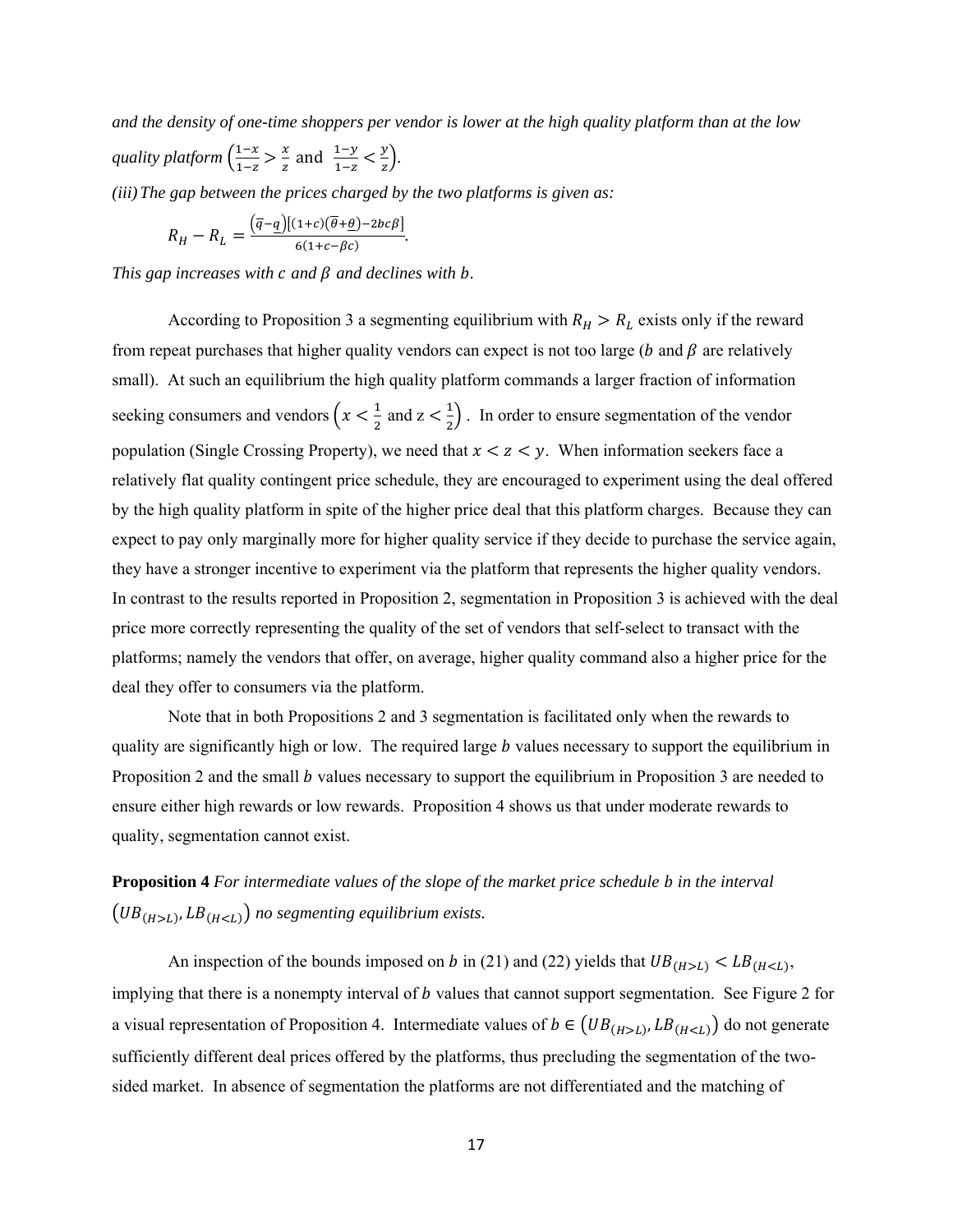consumers to vendors is completely random. In addition, in the absence of differentiation, platforms compete fiercely on deal prices, and marginal cost pricing implies that  $R_H = R_L = 0$ . Hence, platforms and vendors can definitely benefit from segmentation. In the absence of segmentation undifferentiated competition forces the platforms (or the vendors themselves) to offer "trial" service to new uninformed consumers for free. With segmentation the "trial" services can be offered at positive prices. Segmentation may have, however, an ambiguous effect on the welfare of consumers. On the positive side, segmentation guarantees an improved match between the quality of the vendor and the willingness to pay for quality of the customer. On the negative side, while with random matching consumers can experiment with the new service for free, with segmentation they have to pay a positive price when using the service for the first time.

# [INSERT FIGURE 2 HERE]

 In spite of the fact that the platforms can benefit from segmentation, Proposition 4 illustrates that it can be quite difficult for them to implement such an outcome. Only very extreme values of the parameters of the model can actually support the segmenting equilibrium. In particular, the slope of the quality-contingent price schedule,  $b$ , has to be either very steep or very flat, and at any rate much different from the average valuation of quality in the population  $\left(\frac{\theta+\theta}{2}\right)$  to support segmentation. The mean valuation of quality in the population should normally determine the steepness of the price schedule. With segmentation, the platforms are vertically differentiated. However, this vertical differentiation is not the result of platforms actually having control over the quality of the service they provide. Instead, the differentiation is the result of different segments of the vendor and consumer populations choosing to interact with different platforms. In traditional models of vertical product differentiation, producers have full control over the qualities of the products they offer. In order to support segmentation they need to satisfy only one incentive compatibility constraint related to self-selection of the differentiated products by consumers. For intermediaries that seek to match vendors with consumers, there are, in fact, two separate incentive compatibility conditions that constrain the ability of the platforms to implement segmentation. It is not only the choice of consumers but that of the vendors as well that has to be incorporated in ensuring the segmentation of each side of the market. The additional self-selection constraint of the vendors makes it more difficult to implement equilibrium with vertically differentiated platforms.

# [INSERT TABLES 1 & 2 HERE]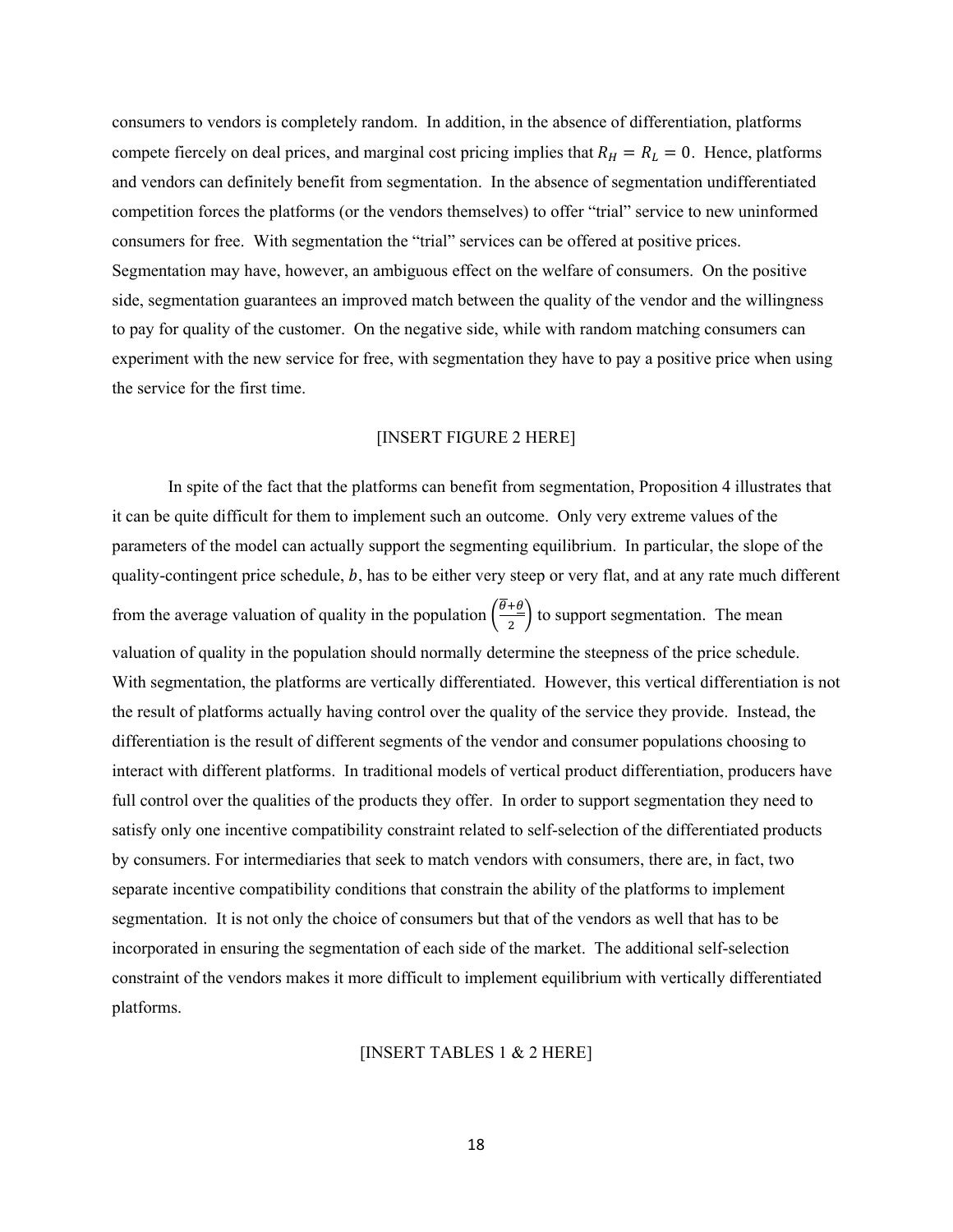The numerical calculations we conduct in Tables 1 and 2 illustrate the difficulty in obtaining the segmentation of the vendor population (the condition  $z - x > 0$ ). In the example used in the Tables the mean willingness to pay for quality is  $\frac{(\theta + \theta)}{2} = 1.55$ . To obtain the segmenting equilibrium with  $R_H < R_L$ (Table 1), large values of  $\beta$  and  $\dot{\beta}$  are necessary. For  $\beta = 0.95$  and  $\dot{c} = 0.95$  for instance, the condition  $z - x > 0$  holds if  $b > 3.9$ . Hence, the steepness of the price schedule has to be more than twice the mean willingness to pay for quality in the consumer population. For smaller values of  $\beta$  and c the price schedule should be even steeper to support segmentation (when  $\beta = c = 0.85$ ,  $b_{min} = 6.9$ .) Similarly, to support segmentation with  $R_H > R_L$  (Table 2),  $\beta$  and b should be relatively small. For instance, when  $\beta = 0.1$  and c=0.95 segmentation is feasible when  $b < 0.16$ . For smaller values of c and larger values of  $\beta$ , the price schedule should be even flatter (when  $\beta = 0.2$  and  $c = 0.95$ ,  $b_{max}$ =0.11.) Hence, the steepness of the market price schedule should be much smaller than the average willingness to pay for quality in the population.

In order to illustrate the ambiguous welfare effects of the segmenting equilibrium, next we restrict attention to the case that  $\beta = 1$ , namely the case that all consumers are information seekers. In Corollary 1 we first characterize the equilibrium in this case.

**Corollary 1** *When the entire population of consumers are information seekers*  $(\beta = 1)$ *, the only feasible equilibrium is when*  $R_H < R_L$ . This equilibrium exists if:<sup>24</sup>

$$
b > \frac{(1+c)}{c} \frac{(\overline{\theta}+\underline{\theta})}{2}
$$
. At this equilibrium  $y = 0$  and  $z > x > \frac{1}{2}$ . The prices set by the platforms are:  

$$
R_L = \frac{(\overline{q}-\underline{q})}{6} [(1+c)(\overline{\theta}-2\underline{\theta}) + cb],
$$

$$
R_H = \frac{(\overline{q}-\underline{q})}{6} [(1+c)(2\overline{\theta}-\underline{\theta}) - cb].
$$

In Proposition 5 we evaluate the welfare effects of segmentation versus random matching of consumers and vendors for the case that  $\beta = 1$ .

**Proposition 5** *In comparison to random matching, the welfare effects of the segmenting equilibrium are*  ambiguous. Specifically, when  $\beta = 1$  platforms and vendors are unambiguously better off, but consumers *may be worse off as a result of segmentation. The overall change in social welfare may be positive or negative. The change in total welfare can be expressed as follows:* 

$$
\Delta W = \frac{(1+c)(\overline{\theta}-\underline{\theta})(\overline{q}-\underline{q})x(1-x)}{4} - \frac{(\overline{q}-\underline{q})(z-x)}{2} \Big[ cb - (1+c)\frac{(\overline{\theta}+\underline{\theta})}{2} \Big].
$$
 (23)

<sup>&</sup>lt;sup>24</sup> An additional upper bound on *b* is required in order to guarantee that  $x < 1$ , namely  $b < \frac{(1+c)(2\theta - \underline{\theta})}{c}$ .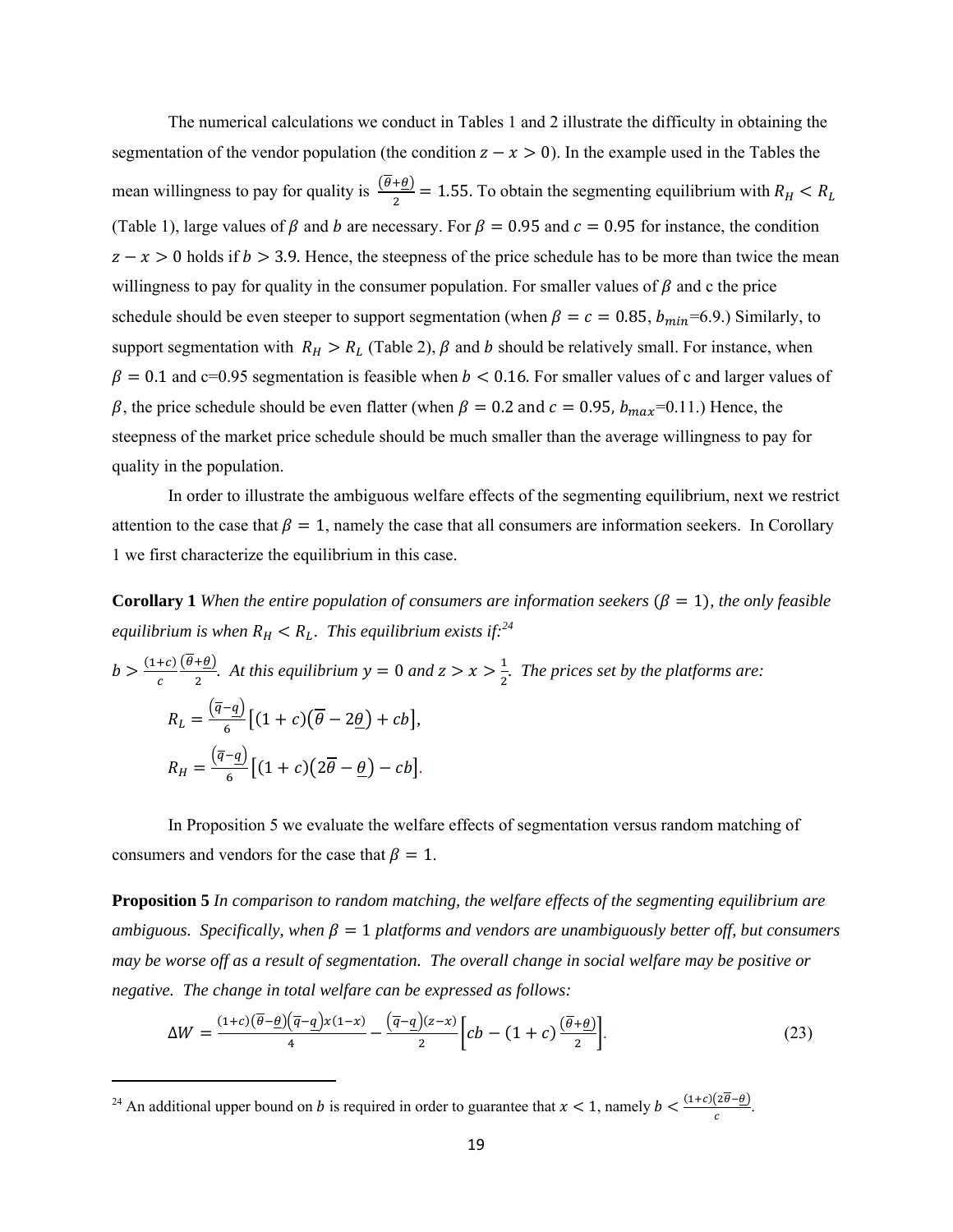The first term of  $\Delta W$  in (23) measures the positive effect of improved matching that segmentation facilitates. As the heterogeneity on both sides of the markets, as measured by  $(\overline{\theta} - \underline{\theta})$  and  $(\overline{q} - q)$ , increases the benefit from improved matching becomes more significant. Note that this positive benefit is largest when  $x = \frac{1}{2}$  $\frac{1}{2}$ , namely if the platforms serve identical sizes of the populations of consumers and smallest when one platform dominates the market completely (i.e.,  $x = 0$  or  $x = 1$ ). Random matching is equivalent to this kind of market domination. The second term is negative because of the required steepness  $\left(b > \frac{(1+c)}{c}\right)$  $\frac{(\theta+\theta)}{2}$  of the quality-price schedule combined with the "Single Crossing Property" necessary to support segmentation  $(z > x)$ . This negative effect on welfare is bigger the steeper the price schedule and the bigger the gap  $(z - x)$  are. A big  $(z - x)$  gap implies that there is significant imbalance in the sizes of the consumer and vendor populations that are matched by each platform, thus leading to reduced welfare.Platforms are unambiguously better off with segmentation because they can charge positive deal prices, whereas with random matching, undifferentiated Bertrand competition leads to zero prices. Vendors are also better off because they can obtain positive prices (their share of the deal prices) even before consumers have any experience with their service. With random matching, vendors have to offer their service for free to entice consumers to try them out. The effect of segmentation on consumer welfare is ambiguous. The higher prices they have to pay at a segmenting equilibrium may or may not offset the benefit they derive from the improved matching that segmentation facilitates.

# **4. CONCLUDING REMARKS**

As is clear from recent reports in the trade press, daily deals are not necessarily profitable for intermediaries that offer them. In this paper, we offer one reason for that. Our results show that for a large range of reasonable parameter values, platforms fail to implement an equilibrium in which they offer differentiated products/services to consumers. In the absence of differentiation, random matching of vendors and consumers arises, leading to intense competition between the platforms and zero profits. In our model, vertical differentiation is not the result of platforms having control over the quality of the services they provide. It is the result of vendor self-selection: higher (lower) quality vendors choosing a platform because they expect that it will attract customers with higher (lower) willingness to pay. That is, in contrast to firms competing in a one-sided market, for platforms competing in a two-sided market vertical differentiation is possible when not only consumers but also vendors self-select. We show that this requirement is difficult to satisfy. Such a segmenting equilibrium exists only when market conditions lead to significantly high (low) rewards for quality. In our model consumers cannot use social media sites such as Yelp to obtain direct information about vendors' quality once they learn about their existence via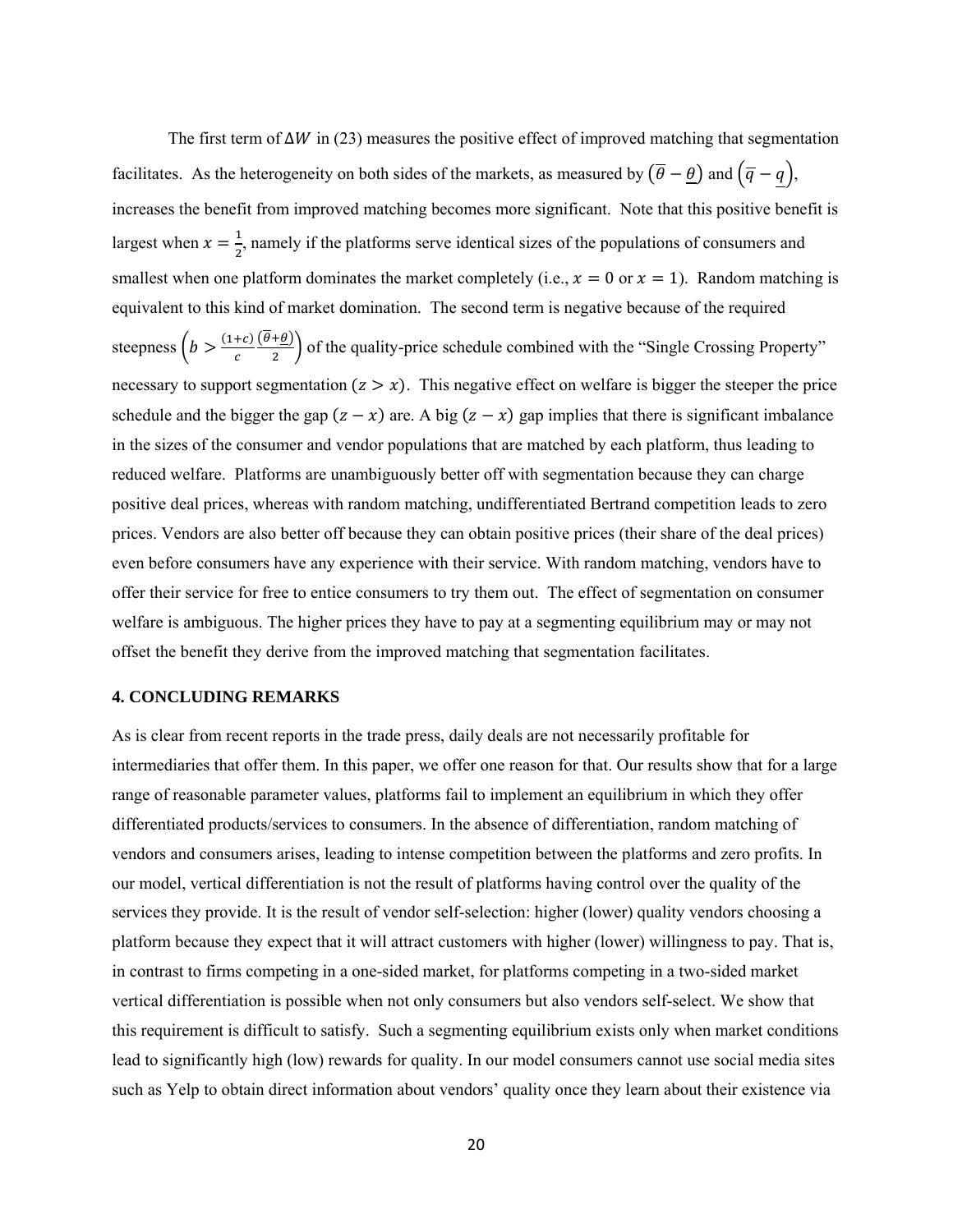advertised deals. If we incorporated this possibility in our model it would be even more difficult for platforms to implement segmentation, because their role as information providers would diminish even further.

 The difficulty in obtaining the segmenting equilibrium by using the deal price as the only instrument can explain why platforms may have to resort to additional instruments in order to facilitate differentiation. Groupon, for instance, offers less favorable payment terms to vendors than Living Social.<sup>25</sup> One possible explanation for these different terms might be the stronger bargaining position of Groupon due to its larger subscription base. However, another possible explanation may be related to the difficulty we demonstrate in our model of segmenting the vendor population when the only instrument available to the websites is the deal price offered to consumers. When this single instrument fails to yield segmentation, the websites may seek additional instruments in order to avoid random matching. One such instrument may be different payment terms offered to the vendors. When one platform offers less favorable terms to vendors than the other, high quality vendors may find it easier to separate themselves from low quality vendors by choosing to sell deals via the platform that offers less favorable payment terms. Higher quality vendors are more confident that consumers who try their services once by purchasing deals from the platform are more likely to purchase their services, once again, by buying directly from them for full price. Moreover, they anticipate that the full price will be higher when their higher quality is recognized. As a result, high quality vendors are willing to accept the less favorable terms in anticipation that they will be rewarded in the future with much higher prices. Low quality vendors do not mimic this choice because they can get better terms from the other platform and do not anticipate very high prices from repeat purchases by consumers. Hence, the differentiation in payment terms offered by these platforms might be an attempt on their part to facilitate segmentation of the vendor population and by doing so, avoid undifferentiated competition between themselves.

We make several simplifying assumptions in our model for the sake of tractability. Relaxing some of these assumptions is unlikely to affect our qualitative results. For instance, assuming nonuniform distributions and/or a nonlinear market price schedule is unlikely to change our main conclusion that the extra incentive compatibility constraint for vendors significantly complicates the ability of platforms to support segmentation. Enriching the set of instruments that the platforms can use, however, is likely to make segmentation easier. For instance, making the sharing rule  $\alpha$  a decision variable and allowing the platform to differentiate in the type and level of service offered to vendors and consumers,

 $^{25}$  While Groupon offers payment in 60 days to merchants and charges them a fee for customers using credit cards to buy the deals, LivingSocial offers payment in 15 days and does not charge a credit card transaction fee (http://online.wsj.com/article/SB10001424052970204358004577027992169046500.html, http://money.cnn.com/2011/04/26/technology/groupon\_vs\_livingsocial/index.htm).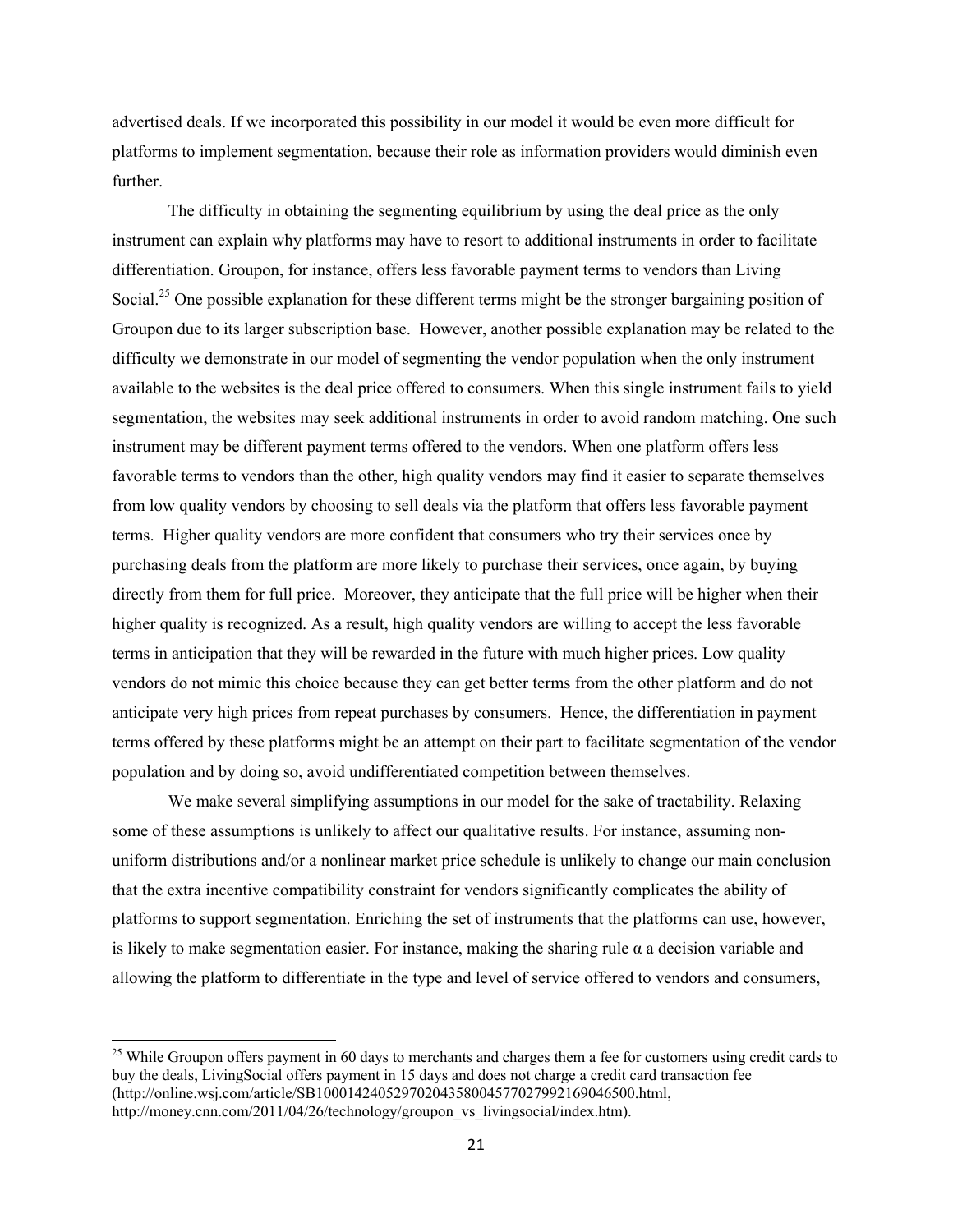all improve the likelihood that a segmenting equilibrium exists.26 In addition, in our model platforms do not have exogenous information about vendor quality and consumers' willingness to pay. However, some daily deal websites are known to collect information about both consumers and vendors.<sup>27</sup> Using such information can help platforms divide the market into finer segments and provide better matching of the vendor and consumer populations. In fact, niche daily deal websites FabFind.ca and Vipdeals use data mining techniques to help match "high net worth individuals" with "luxury products and services."<sup>28</sup> We leave it to future research to investigate how platforms can leverage information to provide better targeting of consumers.

(LivingSocial offers face-to-face meetings with vendors prior to running a deal;

 $26$  Other methods of differentiation include ad copy (Groupon uses clever ad copy as a selling point; http://business.time.com/2011/05/31/how-humor-sells-silly-daily-deals-no-one-needs/), vendor service

http://money.cnn.com/2011/04/26/technology/groupon\_vs\_livingsocial/index.htm), and consumer rewards programs (Groupon Rewards works with vendors to offer consumers customer loyalty programs;

http://www.fastcompany.com/1837024/can-groupon-rewards-transform-local-commerce) <sup>27</sup> See http://articles.latimes.com/2011/jul/12/business/la-fi-groupon-20110712

<sup>&</sup>lt;sup>28</sup> See http://www.newswire.ca/en/story/1020431/teambuy-ca-nabs-luxury-deal-site-fabfind-com; http://www.vipdeals.ae/site/how\_it\_work.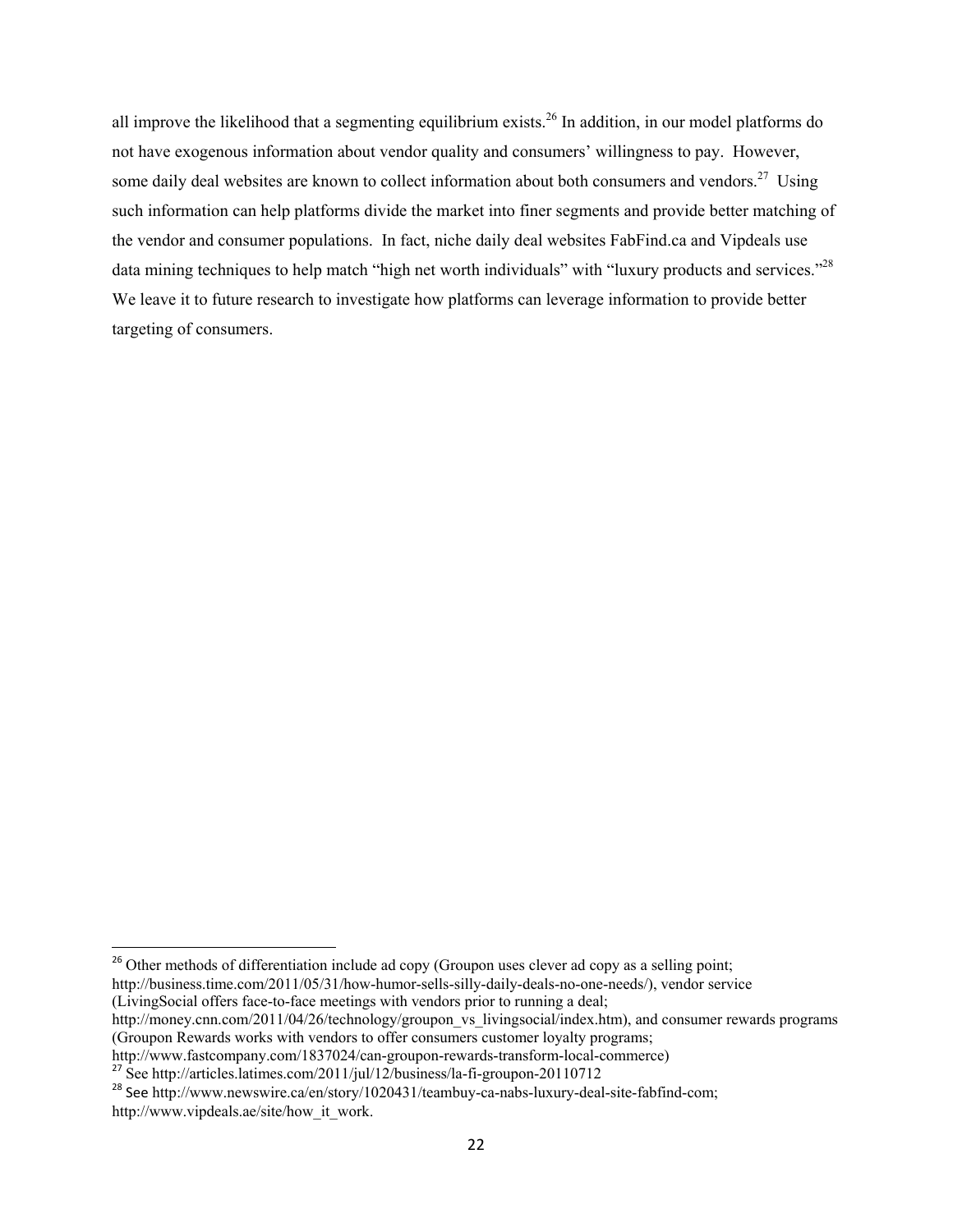#### **REFERENCES**

Armstrong, M. 2006. Competition in Two-Sided Markets. *Rand Journal of Economics* 37**(3),** 668-91.

- Bagwell, K. 1987. Introductory Price as a Signal of Cost in a Model of Repeat Business. *The Review of Economic Studies* **54**(3), 365-384.
- Brown, J., J. Morgan. 2009. How Much is a Dollar Worth? Tipping Versus Equilibrium Coexistence on Competing Online Auction Sites. *Journal of Political Economy* **117**(4), 668-700.
- Byers, J. W., M. Mitzenmacher, M. Potamias, G. Zervas. 2011. A Month in the Life of Groupon. In eprint arXiv:1105.0903: ARXIV.
- Caillaud, B., B. Jullien. 2003. Chicken and Egg: Competition among Intermediation Service Providers. *Rand Journal of Economics* **34**(2), 309-28.
- Dhloika, U.M. 2011. What Makes Groupon Promotions Effective for Businesses? Working Paper. Rice University, Houston TX.
- Edelman, B., S. Jaffe, S. D. Kominers. To Groupon or not to Groupon: The Profitability of Deep Discounts. Working Paper. Harvard Business School, Boston MA.
- Gal-Or, E., T. Geylani, T. P.Yildirim. 2012. The Impact of Advertising on Media Bias. *Journal of Marketing Research* **49**(1), 92-99.
- Gabszewicz, J. J., D. Laussel, N. Sonnac. 2002. Press Advertising and the Political Differentiation of Newspapers. *Journal of Public Economic Theory* **4**(3), 317-34.
- Hagiu, A. 2009. Two-Sided Platforms: Product Variety and Pricing Structures," *Journal of Economics and Management Strategy* **18**(4), 1011-43.
- Hagiu, A., D. Spulber. 2012. First Party Content and Coordination in Two-Sided markets. *Management Science,* Forthcoming.
- Katz, M. L. 1984. Firm-Specific Differentiation and Competition among Multiproduct Firms. *Journal of Business* **57**(1) Part 2: Pricing Strategy S149-S166.
- Kumar,V., B. Rajan. 2012. Social Coupons as a Marketing Strategy: A Multifaceted Perspective. *Journal of the Academy of Marketing Science* **40**(1)**,** 120-36.
- Levedahl, W. J. 1986. Profit Maximizing Pricing of Cents-Off Coupons: Promotion or Price Discrimination? *Quarterly Journal of Business & Economics***25**(4), 56-70.

Lu, Q., S. Moorthy. 2007. Coupons versus Rebates. *Marketing Science* **26(**1), 67-82.

- Moorthy, S. 1984. Market segmentation, self-selection, and product line design. *Marketing Science* **3**(4), 288-307
- Mussa, M., S. Rossen. 1978. Monopoly and Product Quality. *Journal of Economic Theory* **18**(2)**,** 301-17.
- Narasimhan, C. 1984. A Price Discrimination Theory of Coupons. *Marketing Science* **3**(2), 128-47.
- Shaffer, G. Z. J. Zhang. 1995. Competitive Coupon Targeting. *Marketing Science* **14**(4), 395-416.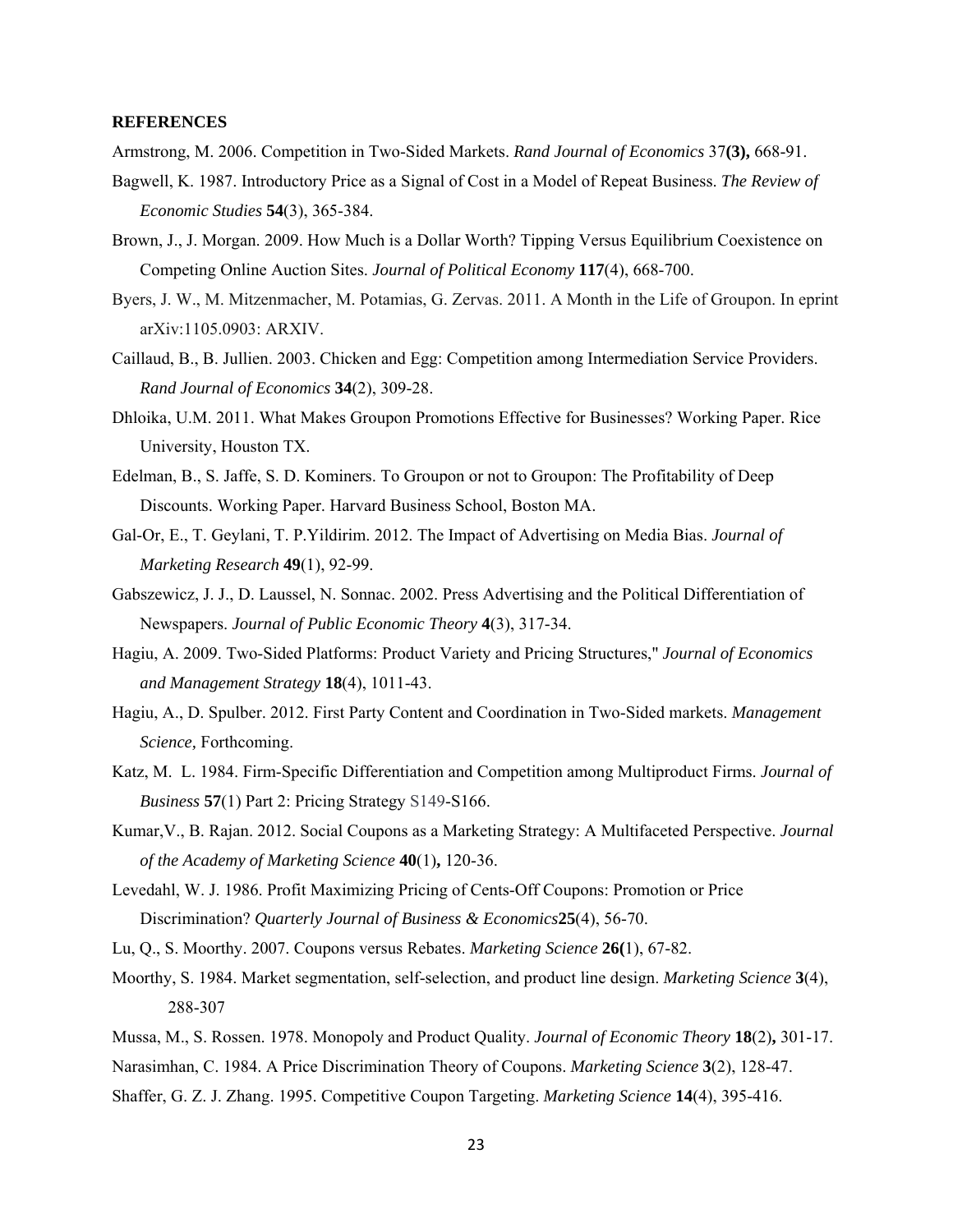Schmidt-Mohr, U., J. M. Villas-Boas. 2008. Competitive Product Lines with Quality Constraints. *Quantitative Marketing and Economics* **6**(1), 1-16.

Ward, R. W., J. E. Davis. 1978. A Pooled Cross-Section Time Series Model of Coupon Promotions. *American Journal of Agricultural Economics* 60(3), 393-401.

## **APPENDIX**

**Proof of Proposition 1:** We start by proving part (iii) of Proposition 1 because we will subsequently use it in our proofs for parts (i) and (ii) of the proposition.

*(iii)* In a segmenting equilibrium in which high  $q$ -type vendors deal with platform  $H$  and low  $q$ -type vendors deal with platform  $L$ , we need separation on the vendors' side of the market such that vendors with quality level  $q < q^*$  visit platform L and vendors with quality level  $q > q^*$  visit platform H. This requires (15) to be a monotonically increasing function of q. Therefore,  $\frac{\partial (E\pi_H - E\pi_L)}{\partial q} > 0$  if:

$$
\frac{1-x}{1-z} - \frac{x}{z} > 0. \tag{A1}
$$

(A1) can be simplified to  $z > x$ .

*(i)* When  $\beta = 1$ , (15) becomes:

$$
E\pi_H(q) - E\pi_L(q) = bcq^2 \left[ \frac{1-x}{1-z} - \frac{x}{z} \right] + (1-\alpha) \left[ R_H \frac{(1-x)}{1-z} - R_L \frac{x}{z} \right].
$$
 (A2)

Inequality  $(A1)$  guarantees that the first term of  $(A2)$  is positive in equilibrium. For a segmenting equilibrium to exist in which  $q^* \in (q, \overline{q})$ , it must be the case that  $E\pi_H(q^*) - E\pi_L(q^*) = 0$ . Therefore, the second term of (A2) must be negative when  $q = q^*$ . The second term of (A2) can only be negative when  $R_H \frac{(1-x)}{1-z}$  $\frac{1-x}{1-z} < R_L \frac{x}{z}$  $\frac{x}{z}$ . However, because  $\frac{1-x}{1-z} > \frac{x}{z}$  the second term of (A2) can be negative only if  $R_H < R_L$ .

Finally, because  $E\pi_H(q) - E\pi_L(q)$  is a continuous function, as  $\beta \to 1$  it must be the case that this equilibrium also holds for some small  $\varepsilon$  such that  $\beta = 1 - \varepsilon$ . Or as we claim in Proposition 1, for sufficiently large values of  $\beta$ .

When  $R_H < R_L$ ,  $\theta^{D*}$  in (12) is less than 0. Because  $\theta > 0$  this implies that  $y = 0$ . Because all one-time shoppers are better off in expectation by visiting platform  $H$ , none chooses to buy from  $L$ . *(ii)* When  $\beta = 0$ , all consumers are one-time shoppers and (15) becomes:

$$
E\pi_H(q) - E\pi_L(q) = (1 - \alpha) \left[ R_H \frac{(1 - y)}{1 - z} - R_L \frac{y}{z} \right].
$$
 (A3)

However, the right hand side (RHS) of (A3) is no longer a function of q. Therefore, if the RHS is greater than 0 all vendors will visit platform  $H$ , and if the RHS is less than 0 all vendors will visit platform L. Therefore, no segmenting equilibrium (as we define in the text) exists when  $\beta = 0$ .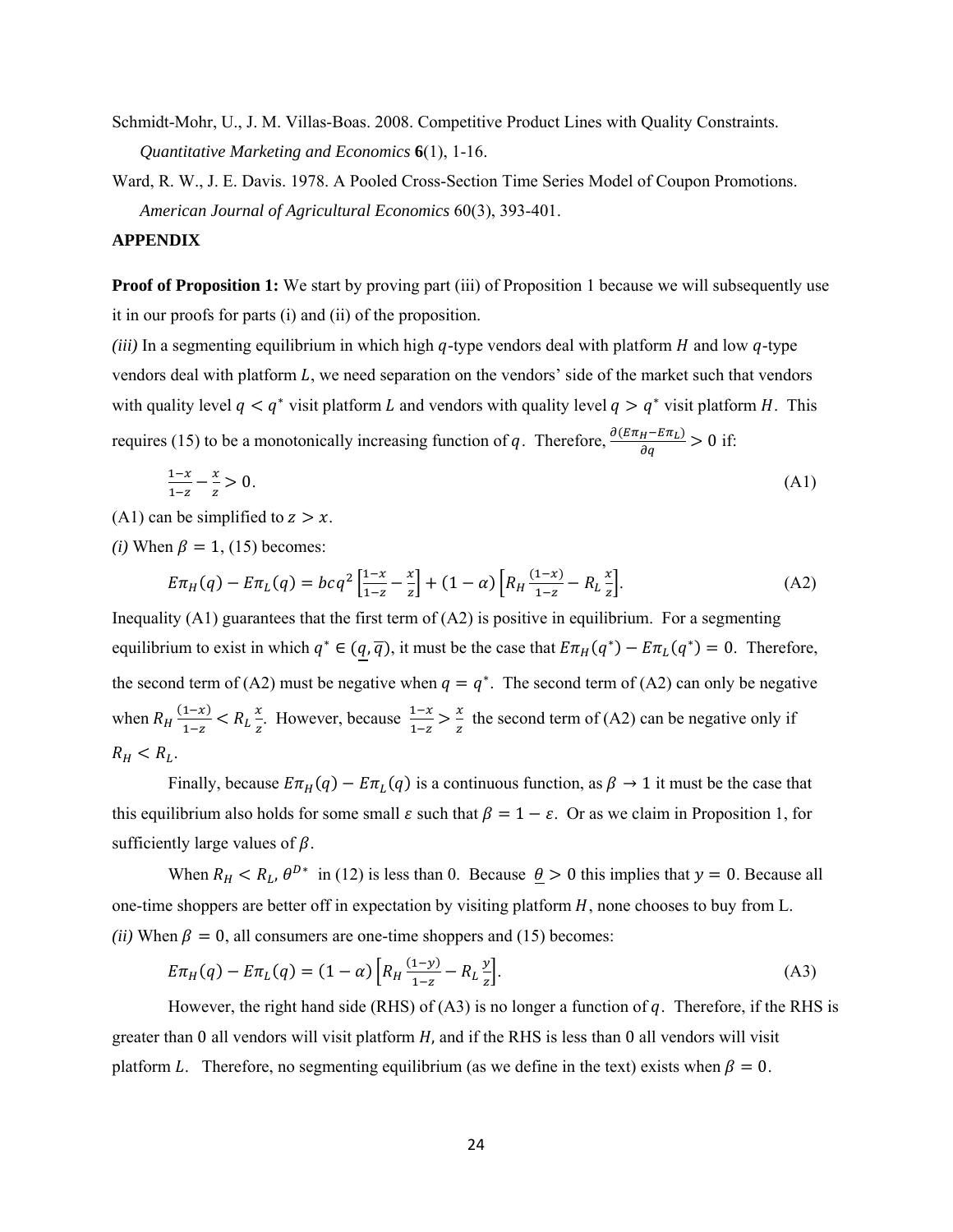To show that an equilibrium where  $R_H < R_L$  cannot exist for sufficiently small  $\beta$ , we take the limit of (15) when  $\beta \to 0^+$ . This limit is equivalent to (A3). Note that when  $R_H < R_L$ , as mentioned in the proof of part (i) of Proposition 1, it must be the case that  $y = 0$ . However, when  $y = 0$ , it is never the case that  $(1 - \alpha)$   $\left[ R_H \frac{(1-y)}{1-z} \right]$  $rac{1-y)}{1-z}$  –  $R_L \frac{y}{z}$  $\frac{dy}{dz}$  < 0, a condition that is necessary to guarantee separation on the vendors' side of the market.

### **Proof of Proposition 2:**

*(i)* The platforms maximize their profits by choosing an optimal deal price that satisfies (17) and (18). Using (20) and the fact that  $y = 0$  when  $R_H < R_L$  as shown in the proof of Proposition 1, we simultaneously solve (17) and (18) to get:

$$
R_H = \frac{(\overline{q} - \underline{q})}{6} \left[ 2\overline{\theta}(1+c) - bc - \underline{\theta}(1+c) \right] + \frac{2(1-\beta)(\overline{q}-\underline{q})(1+c)(\overline{\theta}-\underline{\theta})}{6\beta},\tag{A4}
$$

$$
R_L = \frac{(\overline{q} - \underline{q})}{6} \left[ bc + \overline{\theta} (1 + c) - 2\underline{\theta} (1 + c) \right] + \frac{(1 - \beta)(\overline{q} - \underline{q})(1 + c)(\overline{\theta} - \underline{\theta})}{6\beta}.
$$
 (A5)

Note that  $R_H < R_L$  when:

$$
b > \frac{(1+c)}{c} \left[ \frac{(\overline{\theta} - \underline{\theta})}{2\beta} + \underline{\theta} \right].
$$
 (A6)

For segmentation among the information-seeking consumers to exist, it must be the case that  $\underline{\theta} < \theta^{1*}$ 

 $\overline{\theta}$ , or put differently,  $0 < x < 1$ . Using (A4), (A5), and (20), this can be expanded to:

$$
\frac{\theta}{3(1+c)} + \frac{\overline{\theta} + \underline{\theta}}{3} + \frac{(1-\beta)(\overline{\theta} - \underline{\theta})}{3\beta} < \overline{\theta}.\tag{A7}
$$

(A7) holds when:

$$
b > \frac{(1+c)}{c} \left[ \underline{\theta} - \frac{(\overline{\theta} - \underline{\theta})}{\beta} \right],\tag{A8}
$$

$$
b < \frac{(1+c)}{c} \left[ \frac{(2\beta - 1)}{\beta} \left( \overline{\theta} - \underline{\theta} \right) + \overline{\theta} \right].\tag{A9}
$$

A vendor of quality  $q$  seeks to maximize profit by choosing whether to sell deals through platform  $H$  or platform L. Recalling (15), the following equation can be used to determine if a firm of quality  $q$  finds it in its best interest to visit platform  $H$  or platform  $L$ :

$$
E\pi_H(q) - E\pi_L(q) = \beta bcq \left[ \frac{1-x}{1-z} - \frac{x}{z} \right] + (1-\alpha) \left[ R_H \frac{\beta(1-x) + (1-\beta)(1-y)}{1-z} - R_L \frac{\beta x + (1-\beta)y}{z} \right].
$$
 (A10)

If (A10) is positive a vendor of type q will visit platform  $H$ , and if (A10) is negative a vendor of type q will visit platform L. For segmentation on the vendor side of the market to exist  $E\pi_H(q^*) - E\pi_L(q^*) =$ 0. We can use algebraic manipulations to express  $q^*$  in the last equation in terms of  $z = \frac{q^* - q}{\overline{q} - q}$ , and once again make use of the fact that  $y = 0$ :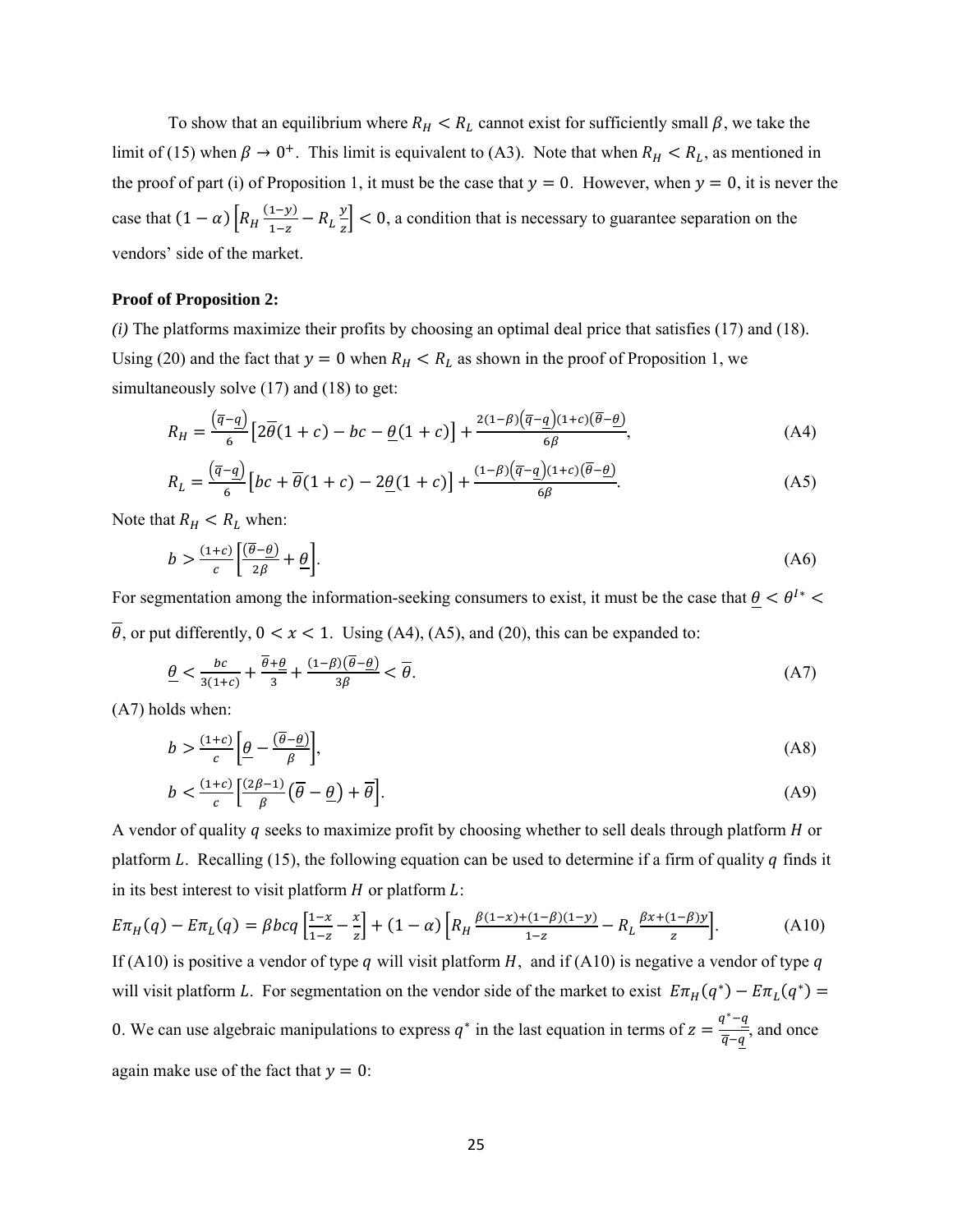$$
\left(\overline{q}-\underline{q}\right)\beta bcz\left(\frac{1-x}{1-z}-\frac{x}{z}\right)+\beta bc\underline{q}\left(\frac{1-x}{1-z}-\frac{x}{z}\right)+(1-\alpha)\left[R_H\left[\frac{\beta(1-x)+(1-\beta)}{1-z}\right]-R_L\left[\frac{\beta x}{z}\right]\right]=0.
$$

Using the platforms' maximization problems, we can also express (A4) and (A5) as:

$$
R_H = \frac{[\beta(1-x)+(1-\beta)](\overline{\theta}-\underline{\theta})(\overline{q}-\underline{q})(1+c)}{2\beta},
$$
  

$$
R_L = \frac{\beta x(\overline{\theta}-\underline{\theta})(\overline{q}-\underline{q})(1+c)}{2\beta},
$$

respectively.

Solving for z, we obtain:

$$
z = \frac{L + \sqrt{L^2 + 4bc\beta \left[\frac{bc\beta qx}{\left(\overline{q} - \underline{q}\right)} + \beta^2 x^2 R\right]}}{2bc\beta},
$$
\n(A11)

where

$$
L \equiv bc\beta x - \frac{bc\beta q}{(\overline{q} - \underline{q})} - [[\beta(1 - x) + (1 - \beta)]^2 + \beta^2 x^2]R
$$
, and  

$$
R \equiv \frac{(1 - \alpha)(\overline{\theta} - \underline{\theta})(1 + c)}{2\beta}.
$$

From (A10) we know that  $z > x$  is necessary to ensure that the added benefit of selling a deal via H rather than L is an increasing function of  $q$ . From the solution for  $z$  in (A11) this is possible when:

$$
2\beta^2 x^2 - \beta x (2 + \beta) + 1 < 0. \tag{A12}
$$

We define  $\omega \equiv \beta x$  and calculate the roots of  $\omega$  as follows:

$$
\frac{2+\beta\pm\sqrt{4\beta+\beta^2-4}}{4}.
$$

For inequality (A12) to hold it must be that  $4\beta + \beta^2 - 4 > 0$ , implying that:

$$
\beta > 2\sqrt{2} - 2. \tag{A13}
$$

Provided that (A13) holds, inequality (A12) is valid if we restrict  $x$  to the following interval:

$$
\frac{2+\beta-\sqrt{4\beta+\beta^2-4}}{4\beta} < x < \frac{2+\beta+\sqrt{4\beta+\beta^2-4}}{4\beta}.\tag{A14}
$$

Since  $\frac{2+\beta+\sqrt{4\beta+\beta^2-4}}{4\beta}$  < 1 and  $\frac{2+\beta-\sqrt{4\beta+\beta^2-4}}{4\beta}$  > 0 for all values of  $\beta$ , the condition  $z > x$  imposes more

binding constraints on the value of x than the requirement that  $0 < x < 1$ , as given in (A8) and (A9). From the expressions derived for  $R_H$  and  $R_L$  in (A4) and (A5) and the expression for  $\theta^{I*}$  in (20), (A14) holds if:

$$
b < \frac{(1+c)}{c} \left[ \frac{(\overline{\theta} - \underline{\theta})(2+3\beta+3\sqrt{4\beta+\beta^2-4})}{4\beta} + \underline{\theta} \right],\tag{A15}
$$

$$
b > \frac{(1+c)}{c} \left[ \underline{\theta} + \frac{(\overline{\theta} - \underline{\theta})(2 + 3\beta - 3\sqrt{4\beta + \beta^2 - 4})}{4\beta} \right] \equiv L B_{H < L}
$$
 (A16)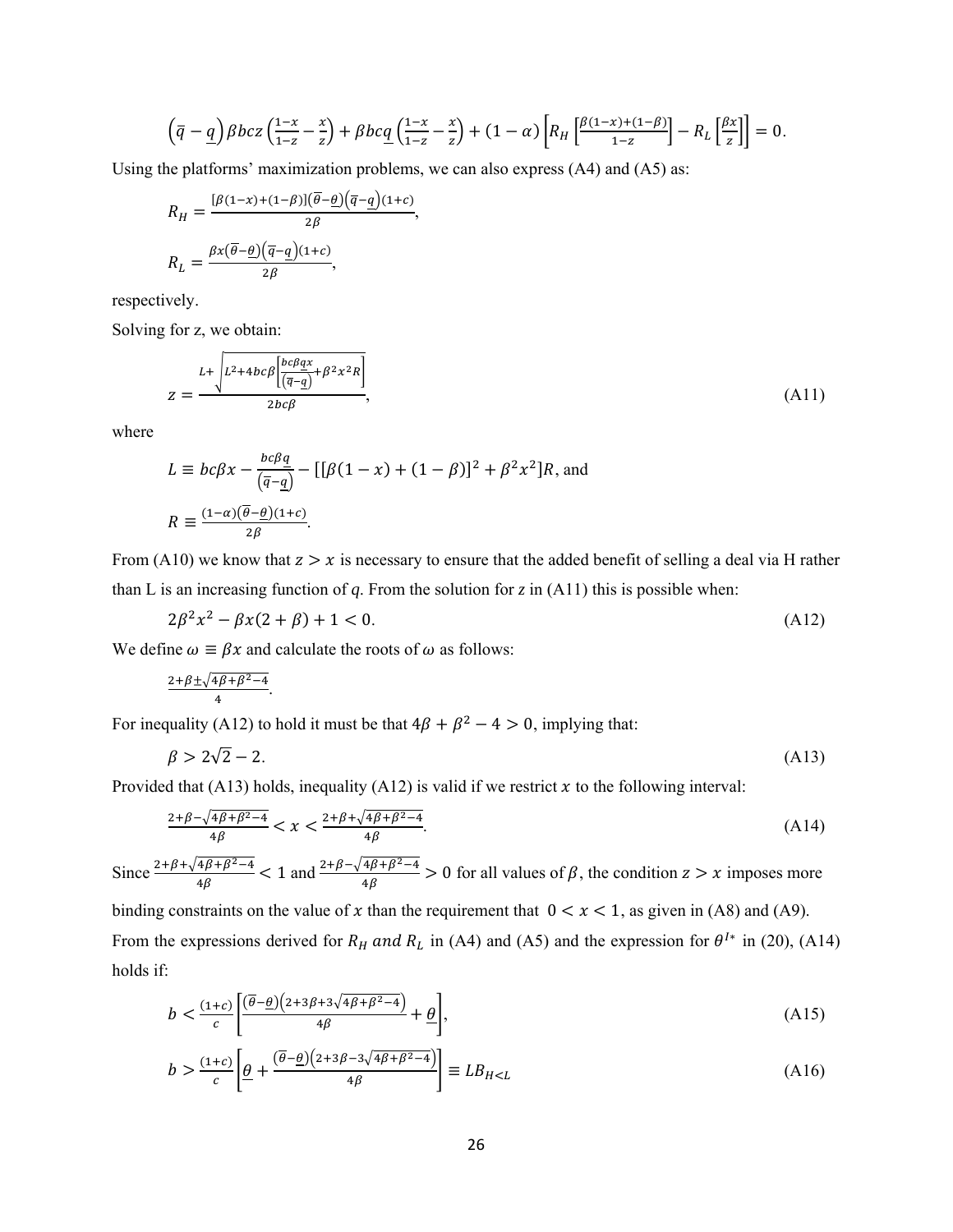Notice that the lower bound on b from  $(A6)$  is stricter than that from  $(A8)$ , and the lower bound from  $(A16)$  is stricter than that from  $(A6)$ . The lower bound on the value of b given in part (i) of the proposition is defined in (A16). The upper bound given in the footnote of the proposition is derived from (A15).

*(ii)* When  $R_H < R_L$ ,  $y = 0$  as we established in the proof of Proposition 1. Note that the lower bound on x in (A14) is a decreasing function of  $\beta$  for  $\beta \ge 2\sqrt{2} - 2$ . Hence this lower bound is the least demanding when  $\beta = 1$ . Evaluating it at  $\beta = 1$ , yields that the minimum value of the this lower bound is  $\frac{1}{2}$ . Hence,  $x > \frac{1}{2}$  for all values of  $\beta$ . The condition  $z > x$  is necessary so that the RHS of (A10) is an increasing function of  $q$ .

*(iii)* By subtracting (A4) from (A5), we obtain the expression for  $R_L - R_H$  given in part *(iii)* of the Proposition. Using this expression, it is straightforward to show that:

$$
\frac{\partial (R_L - R_H)}{\partial b} > 0, \qquad \frac{\partial (R_L - R_H)}{\partial \beta} > 0,
$$

and also that:

$$
\frac{\partial (R_L - R_H)}{\partial c} = \frac{(\overline{q} - \underline{q})}{6} \left[ 2b - \frac{(\overline{\theta} - \underline{\theta})}{\beta} - 2\underline{\theta} \right] > 0,
$$

for *b* values that satisfy the conditions given in the proposition.

#### **Proof of Proposition 3:**

*(i), (ii)* To ensure that the RHS of (A10) is an increasing function of q, we still require  $z > x$ .

In an equilibrium where  $R_H > R_L$ , it is no longer the case that  $y = 0$ . We solve for the equilibrium where  $0 < y < 1$ .

The platforms maximize their profits by choosing an optimal deal price that satisfies (17) and (18).

Recalling that  $x = \frac{\theta^{1*} - \theta}{\sqrt{2}}$  $\frac{\partial^{1*}-\theta}{\partial \theta}$  and  $y = \frac{\theta^{D*}-\theta}{\theta-\theta}$ , where  $\theta^{1*}$  and  $\theta^{D*}$  are given by (20) and (12), respectively, we

simultaneously solve the platforms' maximization problems to find the optimal values of  $R_H$  and  $R_L$ :

$$
R_H = \frac{(\overline{q} - \underline{q})[(2\overline{\theta} - \underline{\theta})(1+c) - bc\beta]}{6(1+c-c\beta)},
$$
\n(A17)

$$
R_L = \frac{(\overline{q} - \underline{q})[(\overline{\theta} - 2\underline{\theta})(1+c) + bc\beta]}{6(1+c-c\beta)}.
$$
\n(A18)

Note that  $R_H > R_L$  when:

$$
b < \frac{(\overline{\theta} + \underline{\theta})(1+c)}{2c\beta}.\tag{A19}
$$

For segmentation among the information-seeking consumers to exist, it must be the case that  $\theta < \theta^{1*}$  $\overline{\theta}$ , which implies from (A17), (A18), and (20) that: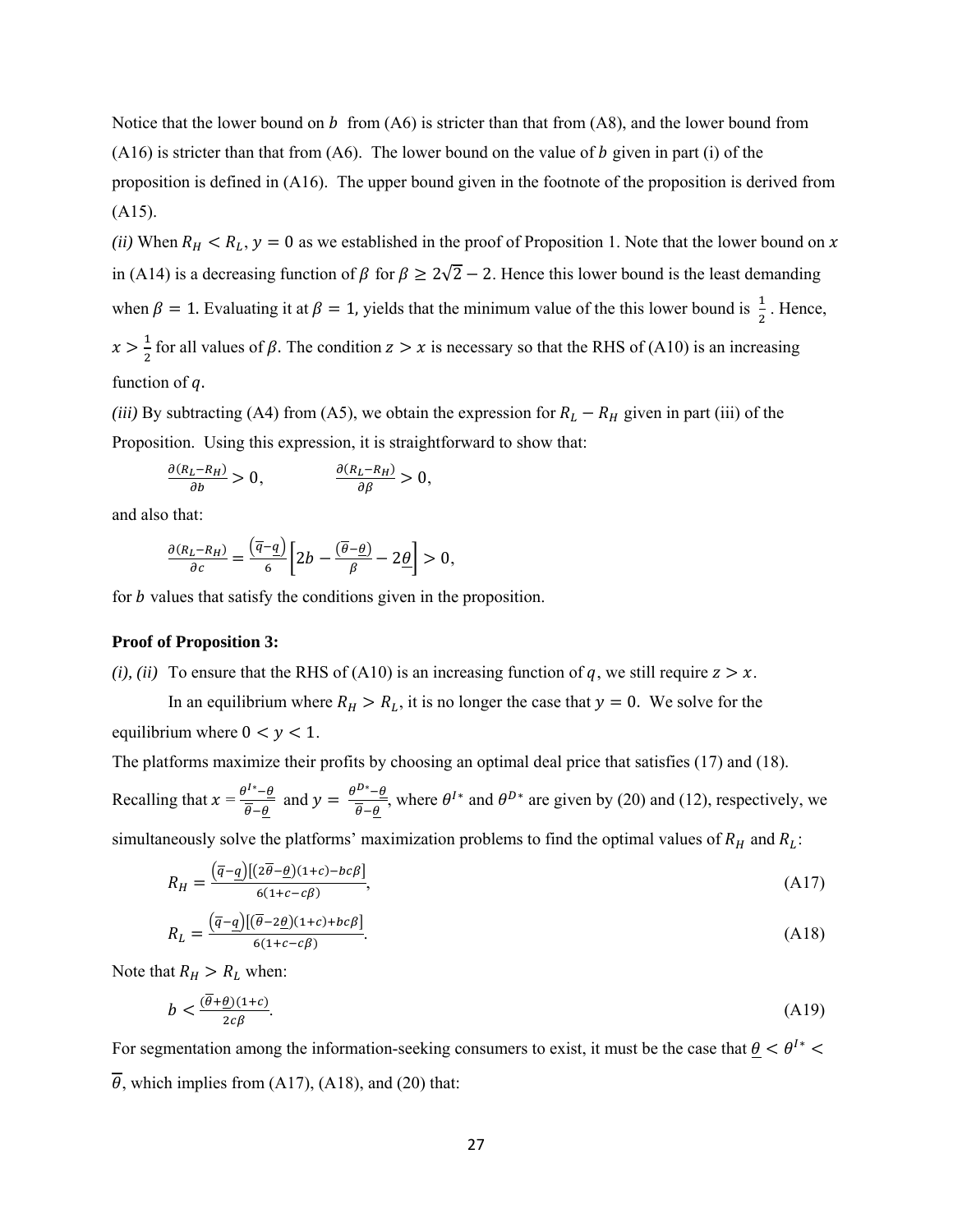$$
b > \frac{(1+c)\left[2+3c(1-\beta)\underline{\theta}-\overline{\theta}\right]}{c\left[3(1+c)-\beta(3c+2)\right]},
$$
 and (A20)

$$
b < \frac{(1+c)}{c} \frac{\left[ [2+3c(1-\beta)]\overline{\theta}-\underline{\theta} \right]}{\left[ 3(1+c) - \beta(3c+2) \right]}.\tag{A21}
$$

For segmentation among the one-time shoppers to exist, it must be the case that  $\underline{\theta} < \theta^{D*} < \overline{\theta}$ , which implies from (A17), (A18), and (12):

$$
b > \frac{(1+c)\underline{\theta} - [2(1+c) - 3\beta c]\overline{\theta}}{2\beta c}, \text{ and}
$$
\n
$$
(1+c)\overline{\theta} - [2(1+c) - 3\beta c]\theta
$$
\n
$$
(1+c)\overline{\theta} - [2(1+c) - 3\beta c]\theta
$$
\n
$$
(A22)
$$

$$
b < \frac{(1+c)\theta - [2(1+c) - 3\beta c] \underline{\theta}}{2\beta c}.\tag{A23}
$$

For segmentation on the vendor side of the market to exist  $E\pi_H(q^*) - E\pi_L(q^*) = 0$ . As we did in the proof of Proposition 2, this equation can be written in terms of z instead of  $q^*$ . Solving the revised equation for z yields:

$$
z = \frac{L + \sqrt{L^2 + 4bc\beta \left[\frac{bc\beta qx}{(\overline{q} - \underline{q})} + [\beta x + (1 - \beta)y]^2 R\right]}}{2bc\beta},
$$
\n(A24)

where

$$
L \equiv bc\beta x - \frac{bc\beta q}{(\overline{q}-q)} - [[\beta(1-x) + (1-\beta)(1-y)]^2 + [\beta x + (1-\beta)y]^2]R
$$
, and  

$$
R \equiv \frac{(1-\alpha)(\overline{\theta}-\underline{\theta})(1+c)}{2(1+c-\beta c)}.
$$

 Next we will demonstrate that in order to satisfy the Incentive Compatibility constraint of the vendor it is necessary that  $y > z$ . Note that the platforms' optimal choices of  $R_H$  and  $R_L$  can be written in terms of  $x$  and  $y$  as follows:

$$
R_H = \frac{\left[\beta(1-x)+(1-\beta)(1-y)\right]}{\beta\frac{\partial x}{\partial R_H}+(1-\beta)\frac{\partial y}{\partial R_H}},\tag{A25}
$$

$$
R_L = -\frac{\left[\beta x + (1-\beta)(y)\right]}{\beta \frac{\partial x}{\partial R_L} + (1-\beta)\frac{\partial y}{\partial R_L}}.\tag{A26}
$$

Noting that  $\frac{\partial x}{\partial R_H} = -\frac{\partial x}{\partial R_L} > 0$  and  $\frac{\partial y}{\partial R_H} = -\frac{\partial y}{\partial R_L} > 0$  and substituting (A25) and (A26) into (A10) yields:

$$
E\pi_H(q) - E\pi_L(q) = \beta bcq \left[ \frac{1-x}{1-z} - \frac{x}{z} \right] + \frac{(1-\alpha)}{\beta \frac{\partial x}{\partial R_H} + (1-\beta) \frac{\partial y}{\partial R_H}} \left[ \frac{[1 - (\beta x + (1-\beta)y)]^2}{1-z} - \frac{[\beta x + (1-\beta)y]^2}{z} \right].
$$
 (A27)

Because 
$$
\frac{(1-\alpha)}{\beta \frac{\partial x}{\partial R_H} + (1-\beta) \frac{\partial y}{\partial R_H}} > 0
$$
, in order to satisfy  $E\pi_H(q^*) - E\pi_L(q^*) = 0$  it is necessary that:  
\n
$$
\frac{[1 - (\beta x + (1-\beta)y)]^2}{1-z} - \frac{[\beta x + (1-\beta)y]^2}{z} < 0.
$$
\n(A28)

We can rearrange (A28) to get the following inequality:

$$
[1 - 2[\beta x + (1 - \beta)y]]z + [\beta x + (1 - \beta)y]^2(2z - 1) < 0. \tag{A29}
$$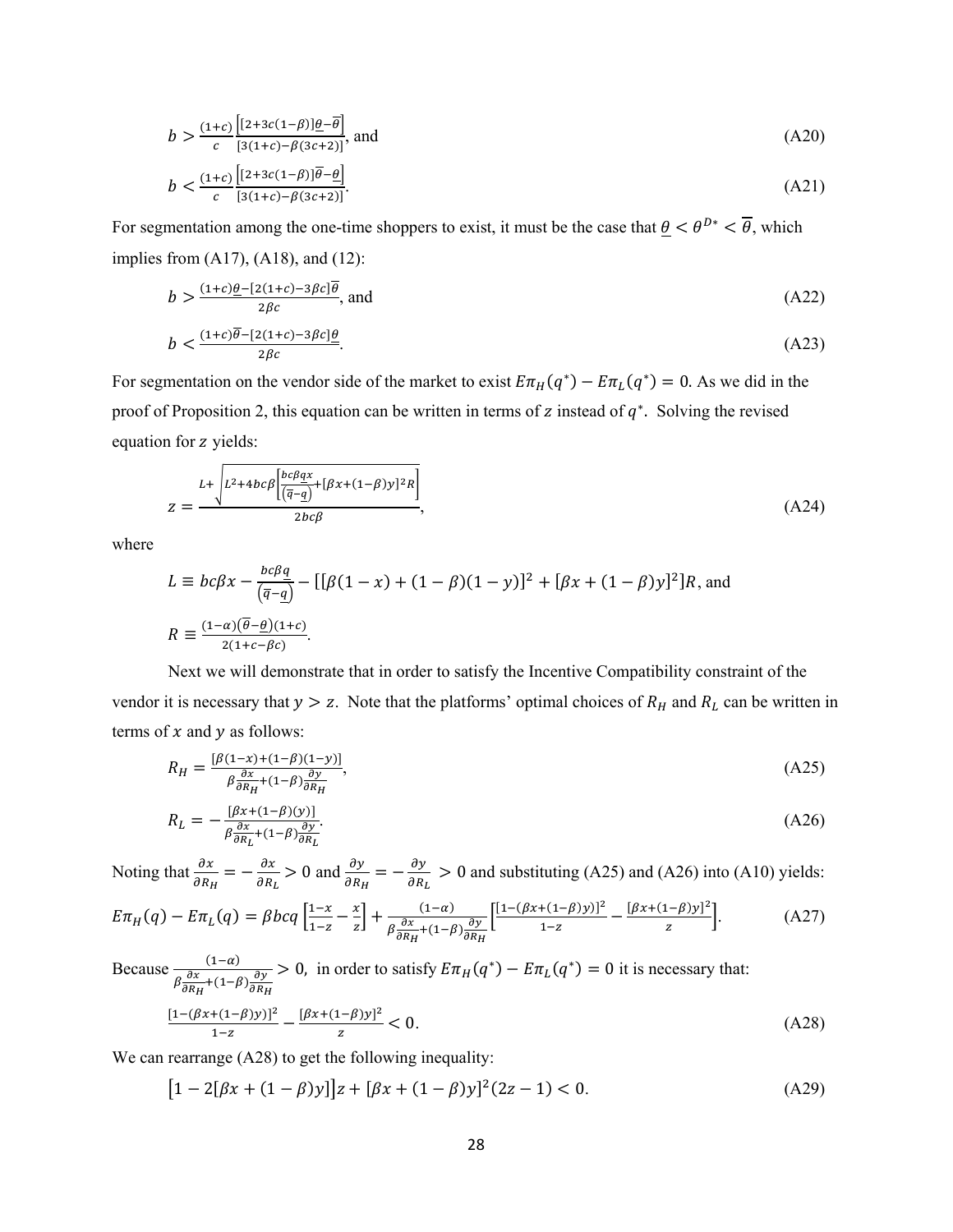To ensure (A29), it must be that:

$$
\frac{1-2[\beta x + (1-\beta)y]}{[\beta x + (1-\beta)y]^2} < \frac{1-2z}{z}.\tag{A30}
$$

However, because  $R_H > R_L$  it follows from (A25) and (A26) that  $\beta x + (1 - \beta)y < \frac{1}{2}$  and therefore the LHS of (A30) is positive. The only way that it can be less than the RHS of (A30) is that the RHS is positive as well, or  $z < \frac{1}{2}$ . Because  $x < z$  to ensure the "Single Crossing Property" it follows that  $x < z < \frac{1}{2}$ . Note also that the LHS of (A30) is bigger than  $\frac{1-2[\beta x+(1-\beta)y]}{[\beta x+(1-\beta)y]}$  because  $\beta x + (1-\beta)y$  is a fraction. The function  $f(t) \equiv \frac{1-2t}{t}$  is a declining function of *t*. Thus when (A30) is satisfied, it must be the case that:

$$
z < \beta x + (1 - \beta)y. \tag{A31}
$$

Because  $x < z$  the only way that (A31) can be valid is that  $y > z$  which also implies that  $y > x$ . Substituting the values of  $R_H$  and  $R_L$  from (A17) and (A18) in to the expression for  $\theta^{I*}$  in (20) we obtain:

$$
\theta^{I*} = \frac{bc}{1+c} + \frac{(1+c)(\overline{\theta} + \underline{\theta}) - 2b\beta c}{3(1+c - \beta c)(1+c)}.
$$
\n(A32)

As well, from (12) and (20):

$$
\theta^{D*} = \theta^{I*}(1+c) - bc,\tag{A33}
$$

Because  $x = \frac{\theta^{1*} - \theta}{\sqrt{2}}$  $\frac{\partial^{1*}-\theta}{\partial \theta}$  and  $y = \frac{\theta^{D*}-\theta}{\partial \theta}$  it follows from (A33) that:

$$
y = (1+c)x - \frac{c(b-\underline{\theta})}{(\overline{\theta}-\underline{\theta})}.
$$
\n(A34)

For  $y > x$  to hold we must have:

$$
x > \frac{b - \theta}{\overline{\theta} - \underline{\theta}}.\tag{A35}
$$

Substituting the expression for  $\theta^{I*}$  from (A32) into x we can obtain an upper bound on b that is necessary in order to satisfy (A35) as follows:

$$
b < \frac{(\overline{\theta} + \underline{\theta})(1+c)}{[3(1+c) - \beta c]}.\tag{A36}
$$

Note that this upper bound on b is more demanding that the upper bounds in  $(A19)$ ,  $(A21)$ , and  $(A23)$ .

Next we will demonstrate that the upper bound on  $b$  is even tighter than that specified in (A36). The tighter bound will be derived from the "Single Crossing Property" condition  $z > x$ . From the expression derived for z in (A24) this condition holds if:

$$
[\beta x + (1 - \beta)y]^2 (1 - x) > [1 - (\beta x + (1 - \beta)y)]^2 x
$$
, which can be rewritten as:  

$$
[y - \beta(y - x)]^2 (1 - 2x) - 2\beta x (y - x) + 2xy - x > 0.
$$
 (A37)

Define the function  $H(\beta) \equiv$  (LHS of (A37)) when holding x and y fixed. Specifically, the expressions for x and y derived from (A32) and (A33) depend on additional variables beyond  $\beta$  (including b, c,  $\overline{\theta}$ , and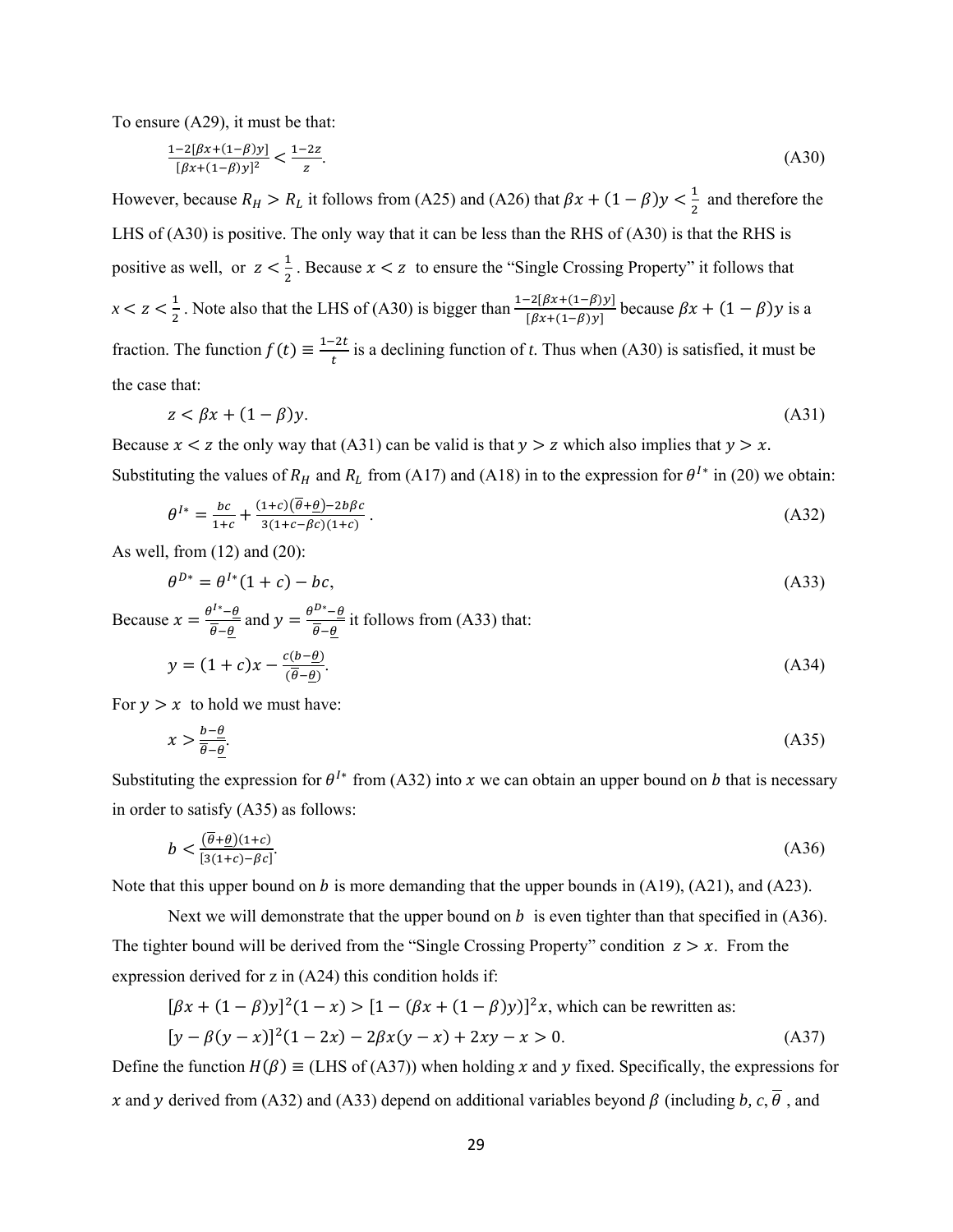$\theta$ ). The function  $H(\beta)$  is derived from (A37) by accompanying the changes in  $\beta$  with changes in the parameters *b*,  $c, \overline{\theta}$ , and  $\theta$  to ensure that the values of x and y remain fixed. Given that x and y depend upon four parameters in addition to  $\beta$  such concurrent changes are indeed feasible. Hence,  $H(\beta) \equiv [y - \beta(y - x)]^2 (1 - 2x) - 2\beta x (y - x) + 2xy - x$  for fixed x and y. (A38) To ensure that  $z > x$  there should be regions of  $\beta$  values for which  $H(\beta) > 0$ . The expression for  $H(\beta)$  can be rewritten as:

$$
H(\beta) \equiv \beta^2(y - x)^2(1 - 2x) - 2\beta(y - x)[y(1 - 2x) + x] + [y^2(1 - 2x) + 2xy - x].
$$
 (A39)

Note that  $H(\beta)$  is a convex function because the coefficient of  $\beta^2$  in (A39) is positive given that  $x < \frac{1}{2}$ . As well,

$$
H(1) = -x(1-x)(1-2x) < 0. \tag{A40}
$$

For fixed x and y, the function  $H(\beta)$  can be drawn, therefore, as:

# **FIGURE A1**



From Figure A1 the only way that there is a region of  $\beta$  values for which  $H(\beta) > 0$  is that  $H(0) > 0$ . Substituting  $\beta = 0$  in (A39) yields that  $y^2(1 - 2x) + 2xy - x > 0$ . Solving the last inequality for y in terms of  $x$  yields:

$$
y > \frac{\sqrt{x(1-x)} - x}{(1-2x)}.\tag{A41}
$$

Notice that the RHS of inequality (A41) is always bigger than x because x is a fraction smaller than  $\frac{1}{2}$ . Hence, inequality (A41) is more demanding than the condition  $y > x$ , which led to the upper bound on *b*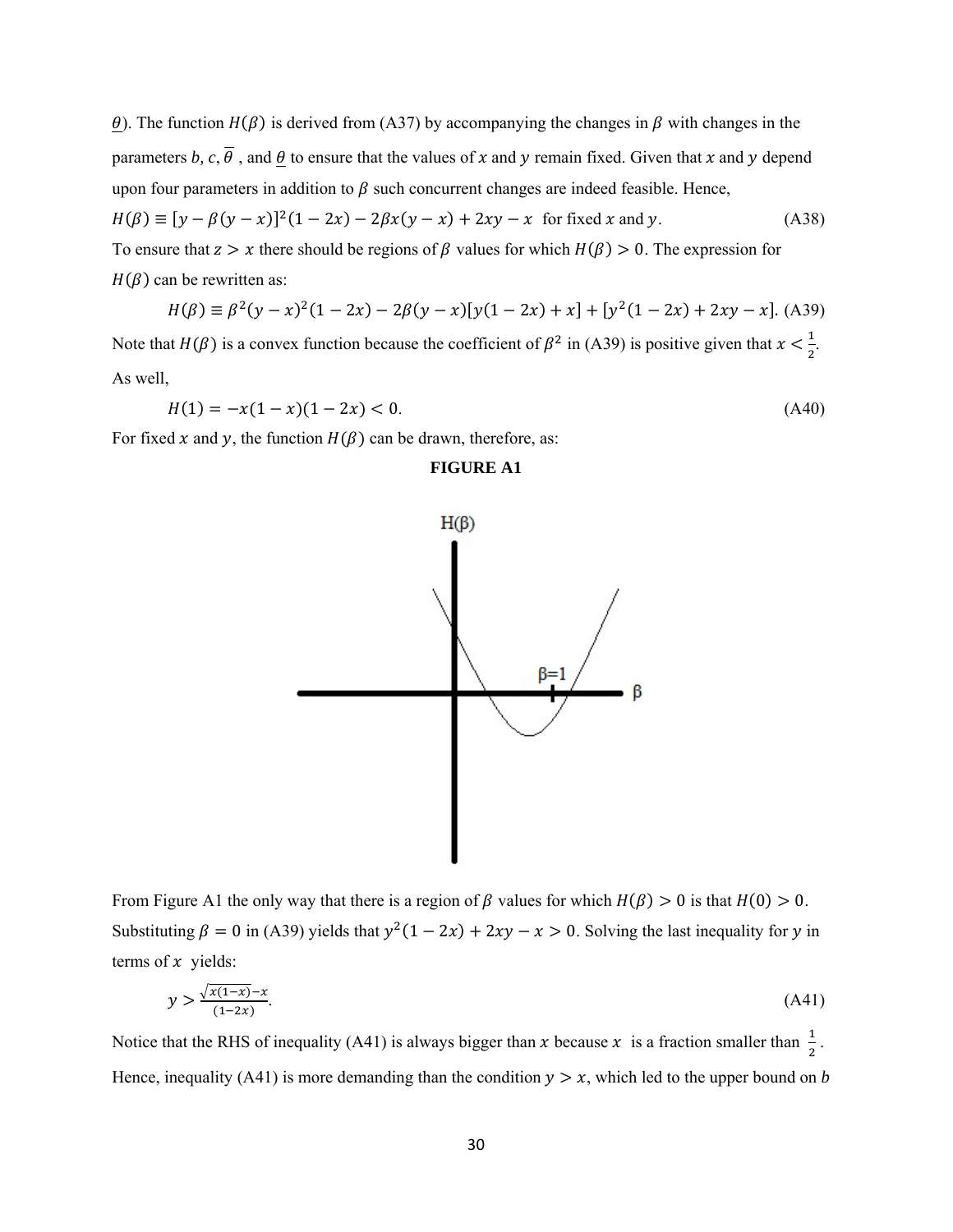given in (A36). The fact that  $H(1)$ <0 implies also that to support the equilibrium the parameter  $\beta$  cannot be too close to 1. In the Proposition we designate the biggest value that  $\beta$  can assume by  $\widehat{\beta}$ .

Recalling from (A34) that  $y = (1 + c)x - \frac{c(b-\theta)}{(\theta-\theta)}$ , inequality (A41) implies that:

$$
c\left[x - \frac{b - \underline{\theta}}{\overline{\theta} - \underline{\theta}}\right] > \left[\frac{\sqrt{x(1 - x)} - 2x(1 - x)}{1 - 2x}\right],\tag{A42}
$$

where the RHS of (A42) is positive. Plugging the expression for x from (A32) into the LHS of (A42), we observe that the LHS of (A42) is a decreasing function of *b*. The condition  $y > x$  led to the requirement that  $\left| x - \frac{b - \theta}{\overline{\theta} - \theta} \right| > 0$  and the upper bound on *b* in (A36). However, in (A42)  $\left| x - \frac{b - \theta}{\overline{\theta} - \theta} \right| > k$  where *k* is a positive number. Because  $\left[x - \frac{b-\theta}{\theta-\theta}\right]$  is a decreasing function of *b*, a tighter upper bound on *b* is implied by (A42) than that specified in (A36). We designate this tighter upper bound as  $UB_{H>L}$  in the Proposition, where  $UB_{H>L} < \frac{(\theta + \underline{\theta})(1+c)}{[3(1+c)-\beta c]}$ . The footnote included in the Proposition specifies the lower bound on *b* that is implied by (A20) and (A22).

*(iii)* The gap in the deal prices can be derived by subtracting (A18) from (A17).

It is straightforward to show that:

$$
\frac{\partial (R_H - R_L)}{\partial c} > 0, \qquad \frac{\partial (R_H - R_L)}{\partial \beta} > 0, \qquad \frac{\partial (R_H - R_L)}{\partial b} < 0. \tag{A43}
$$

**Proof of Proposition 4:** Using the bounds on *b* derived in (21) and (22) of Propositions 2 and 3, it is straightforward to show that

$$
\frac{(1+c)}{c} \left[ \frac{(\overline{\theta} - \underline{\theta})}{2\beta} + \underline{\theta} \right] - \frac{(\overline{\theta} + \underline{\theta})(1+c)}{[3(1+c) - \beta c]} > 0,
$$
\n(A44)

when  $0 \le \beta \le 1$ ,  $0 \le c \le 1$ , and  $0 < \underline{\theta} < \overline{\theta}$ . Hence  $LB_{H \le L} > UB_{H \ge L}$  and the interval of possible values of *b* for the  $R_H < R_L$  equilibrium never overlaps with those for the  $R_H > R_L$  equilibrium. As a result, for moderate values of b in the interval  $(UB_{H>L}, LB_{H no segmenting equilibrium exits.$ 

**Proof of Corollary 1:** In our proof of Proposition 2 we show that for  $\beta = 1$  any segmenting equilibrium must be of the kind  $R_H < R_L$ . Inserting  $\beta = 1$  into (A15) and (A16), the following constraints must hold in order for equilibrium to exist:

$$
b > \frac{(1+c)(\overline{\theta} + \underline{\theta})}{2c},
$$
  

$$
b < \frac{(1+c)(2\overline{\theta} - \underline{\theta})}{c}.
$$

As shown in the proof of part (ii) of Proposition 2:

$$
\frac{1}{2} < x < 1.
$$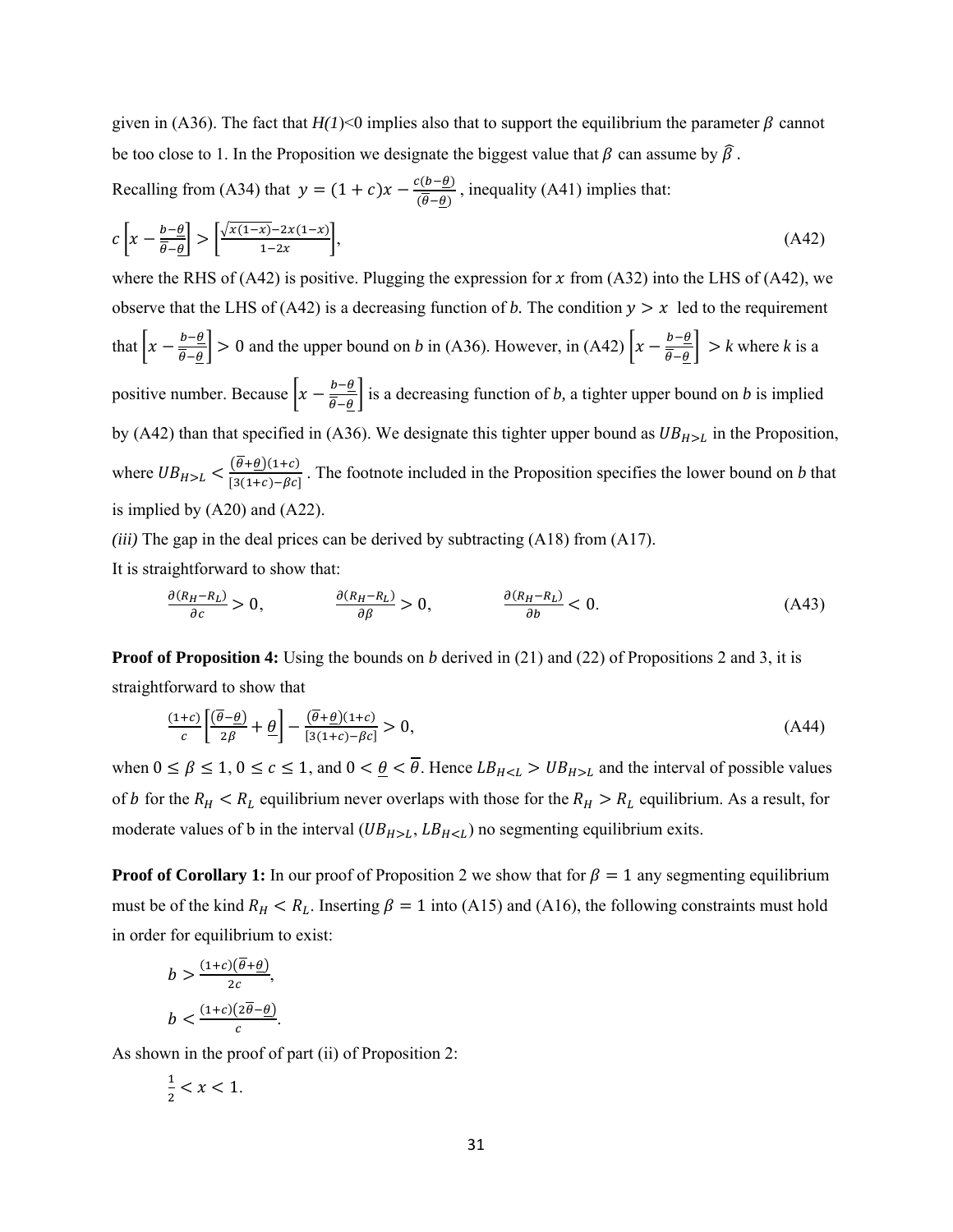Finally, substituting  $\beta = 1$  in (A4) and (A5), we obtain the following deal prices:

$$
R_H = \frac{(\overline{q} - \underline{q})}{6} \left[ 2\overline{\theta}(1+c) - bc - \underline{\theta}(1+c) \right],
$$
  

$$
R_L = \frac{(\overline{q} - \underline{q})}{6} \left[ bc + \overline{\theta}(1+c) - 2\underline{\theta}(1+c) \right].
$$

**Proof of Proposition 5:** Without segmentation consumers can obtain the deal at a price of zero because all producers are perceived to have the same average quality and platforms are undifferentiated. Undifferentiated Bertrand competition leads to marginal cost pricing, which in our case implies zero prices. The expected consumer surplus in this case can be derived as:

$$
ECS = (1 + c) \left[ a + \frac{(\overline{\theta} + \underline{\theta})(\overline{q} + \underline{q})}{4} \right] - cb \frac{(\overline{q} + \underline{q})}{2}.
$$

Vendors' expected profits accrue only from revenues that stem from the repeat purchases of consumers as follows:

$$
E\pi = cb\frac{\left(\overline{q}+q\right)}{2}.
$$

And the platforms make zero profits due to undifferentiated Bertrand competition. Summing up the consumer and vendor surpluses yields:

$$
W = (1 + c) \left[ a + \frac{(\overline{\theta} + \underline{\theta})(\overline{q} + \underline{q})}{4} \right].
$$

Next, we seek to derive social welfare in an equilibrium with segmentation when  $\beta = 1$ . We utilize the constraints and optimal deal prices derived in Corollary 1.

The expected consumer surplus is derived by calculating the net surplus of the two different segments of consumers, those who purchase a deal from L and those that purchase a deal from H, and weighing each segment by its relative size. We obtain:

$$
ECS = a(1 + c) - \frac{(\overline{\theta} - \underline{\theta})(\overline{q} - \underline{q})(1 + c)[(1 - x)^2 + x^2]}{2} - cb \frac{(\overline{q} + \underline{q})}{2}
$$

$$
-\frac{(\overline{q} - \underline{q})}{2}(z - x)\left[cb - (1 + c)\frac{(\overline{\theta} + \underline{\theta})}{2}\right] + (1 + c)\left[\left(\frac{(\overline{\theta} + \underline{\theta})}{2}\right)\left(\frac{\overline{q} + \underline{q}}{2}\right) + \frac{(1 - x)x(\overline{\theta} - \underline{\theta})(\overline{q} - \underline{q})}{4}\right].
$$

The vendors' expected profit is the sum of the vendors' share of the expected deal prices and revenues from repeat purchases. Once again, the vendors' surplus is the sum of those selling via L and those selling via H. We obtain:

$$
E\pi = \frac{(1-\alpha)(1+c)(\overline{\theta}-\underline{\theta})(\overline{q}-\underline{q})}{2}[(1-x)^2 + x^2] + \frac{cb(\overline{q}+\underline{q})}{2}.
$$

The platforms' expected profits accrue only from their share of the deal revenues as follows:

$$
EV = \frac{[(1-x)^2 + x^2]}{2}(1+c)\left(\overline{\theta} - \underline{\theta}\right)\left(\overline{q} - \underline{q}\right)\alpha.
$$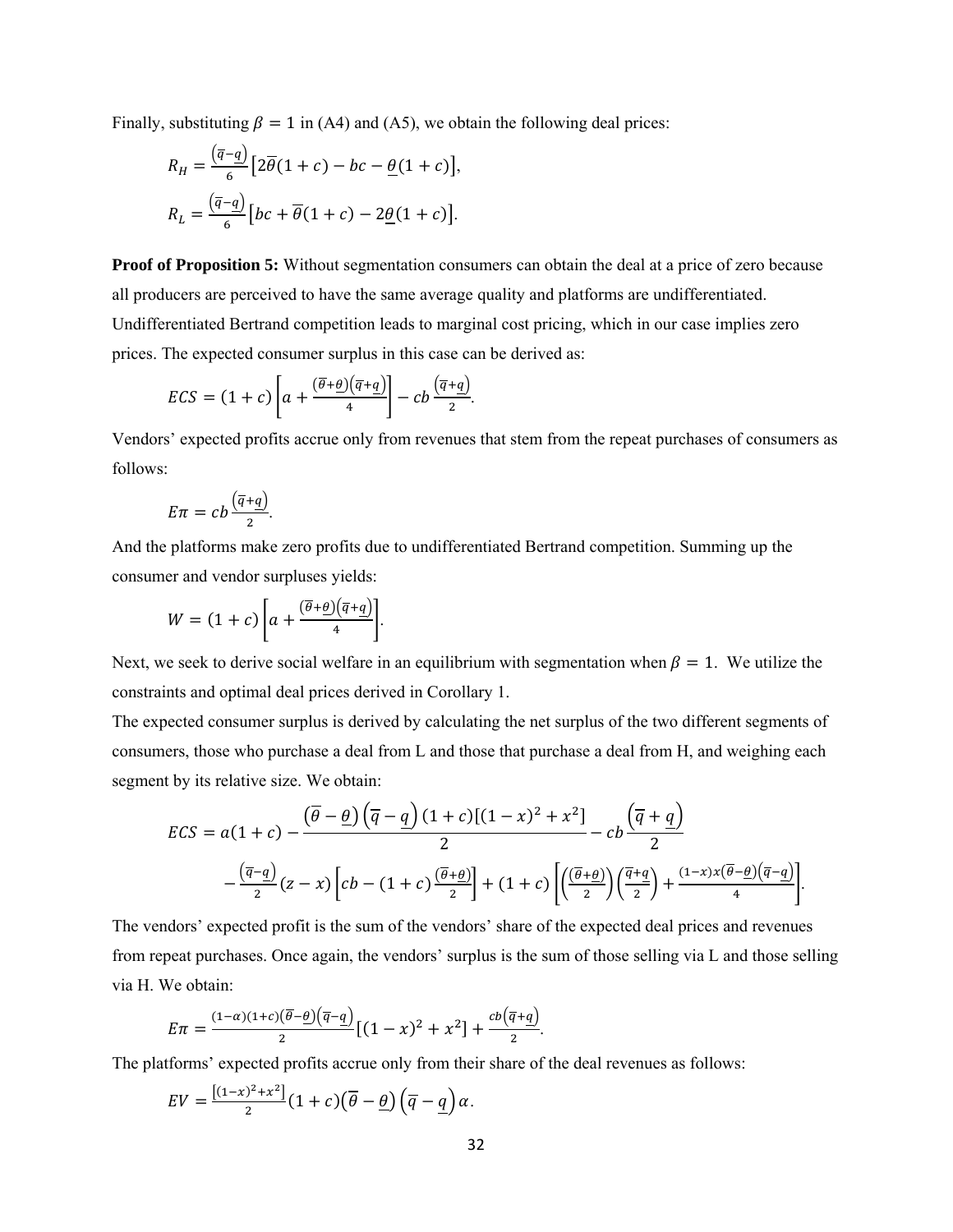The change in platforms' expected profits is:

$$
\Delta EV = \frac{[(1-x)^2 + x^2]}{2} (1+c) (\overline{\theta} - \underline{\theta}) (\overline{q} - \underline{q}) \alpha > 0.
$$

The change in vendors' expected profits is:

$$
\Delta E \pi = \frac{(1-\alpha)(1+c)\left(\overline{\theta}-\underline{\theta}\right)\left(\overline{q}-\underline{q}\right)}{2} \left[ (1-x)^2 + x^2 \right] > 0.
$$

The change in expected consumer surplus is:

$$
\Delta ECS = \frac{-(\overline{\theta}-\underline{\theta})(\overline{q}-\underline{q})(1+c)[(1-x)^2+x^2]}{2} - \frac{(\overline{q}-\underline{q})}{2}(z-x)\left[cb - (1+c)\frac{(\overline{\theta}+\underline{\theta})}{2}\right] + (1+c)\frac{(\overline{\theta}-\underline{\theta})(\overline{q}-\underline{q})x(1-x)}{4},
$$

which can be positive or negative.

The overall change in total welfare is:

$$
\Delta W = \frac{(1+c)(\overline{\theta}-\underline{\theta})(\overline{q}-q)x(1-x)}{4} - \frac{(\overline{q}-q)}{2}(z-x)\left[cb - (1+c)\frac{(\overline{\theta}+\underline{\theta})}{2}\right].
$$

The two terms of ∆*W* have opposite signs. Hence, the change in social welfare may be positive or negative. The second term of  $\Delta W$  is negative because  $z - x > 0$  and  $b > \frac{(1+c)}{c}$  $\frac{(\theta+\underline{\theta})}{2}$  to support segmentation when  $\beta = 1$ .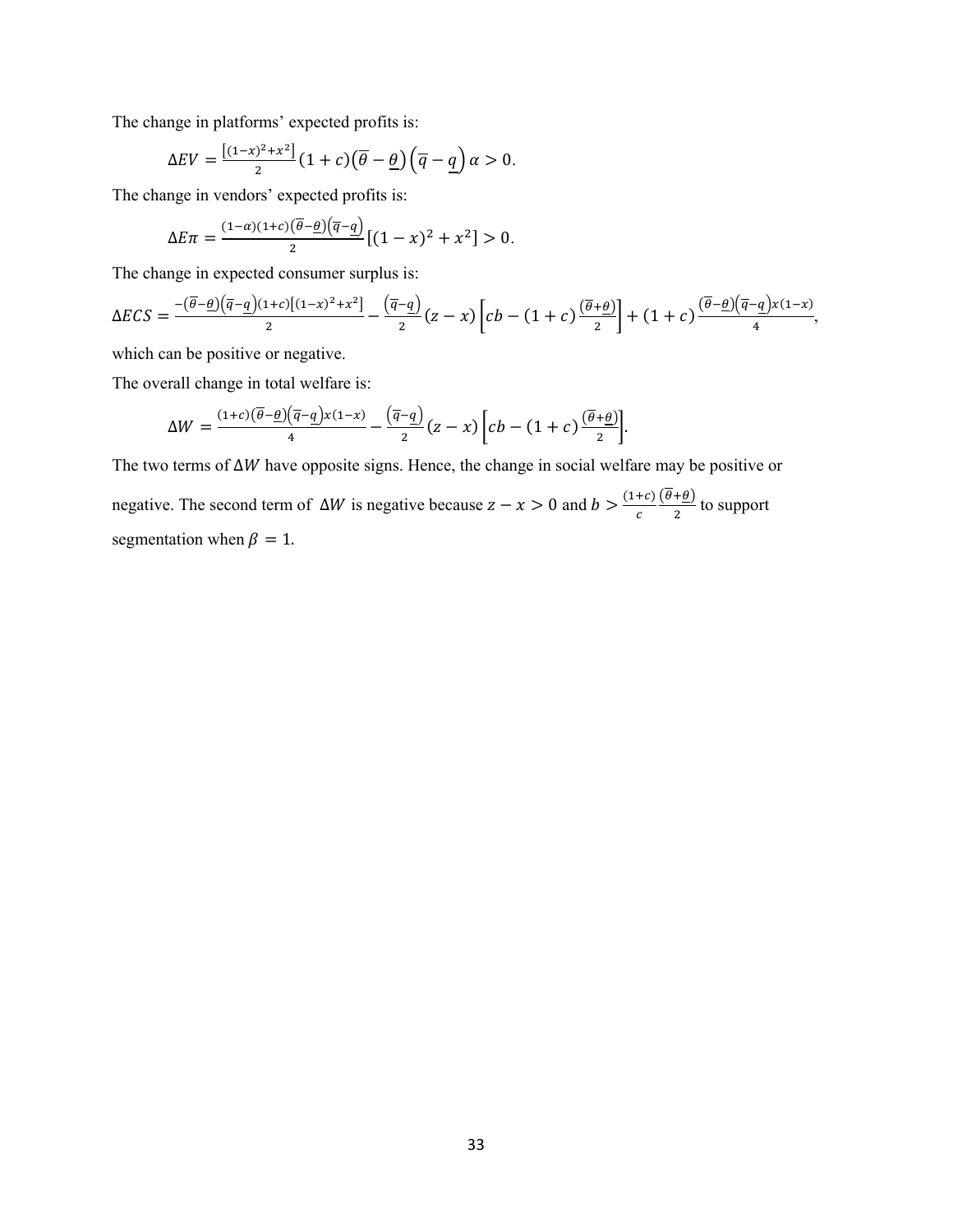Vendors Consumers



*Figure 1‐ Segmenting Equilibrium*



*Figure 2 – Values of* ࢈ *Supporting Segmentation*